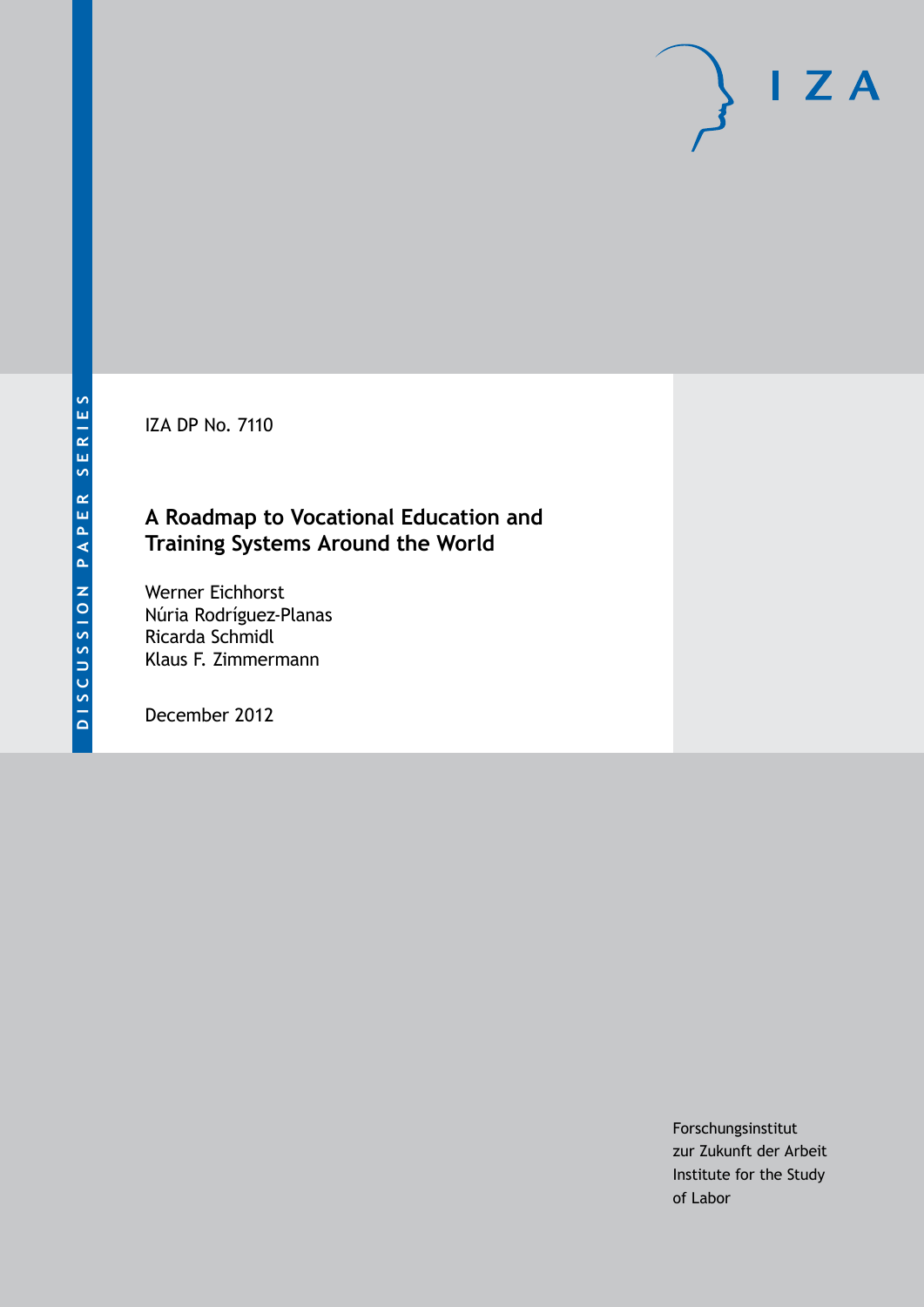# **A Roadmap to Vocational Education and Training Systems Around the World**

**Werner Eichhorst** *IZA*

#### **Núria Rodríguez-Planas**

*IZA and IAE-CSIC*

#### **Ricarda Schmidl** *IZA*

#### **Klaus F. Zimmermann**

*IZA and Bonn University*

Discussion Paper No. 7110 December 2012

IZA

P.O. Box 7240 53072 Bonn Germany

Phone: +49-228-3894-0 Fax: +49-228-3894-180 E-mail: [iza@iza.org](mailto:iza@iza.org)

Any opinions expressed here are those of the author(s) and not those of IZA. Research published in this series may include views on policy, but the institute itself takes no institutional policy positions. The IZA research network is committed to the IZA Guiding Principles of Research Integrity.

The Institute for the Study of Labor (IZA) in Bonn is a local and virtual international research center and a place of communication between science, politics and business. IZA is an independent nonprofit organization supported by Deutsche Post Foundation. The center is associated with the University of Bonn and offers a stimulating research environment through its international network, workshops and conferences, data service, project support, research visits and doctoral program. IZA engages in (i) original and internationally competitive research in all fields of labor economics, (ii) development of policy concepts, and (iii) dissemination of research results and concepts to the interested public.

<span id="page-1-0"></span>IZA Discussion Papers often represent preliminary work and are circulated to encourage discussion. Citation of such a paper should account for its provisional character. A revised version may be available directly from the author.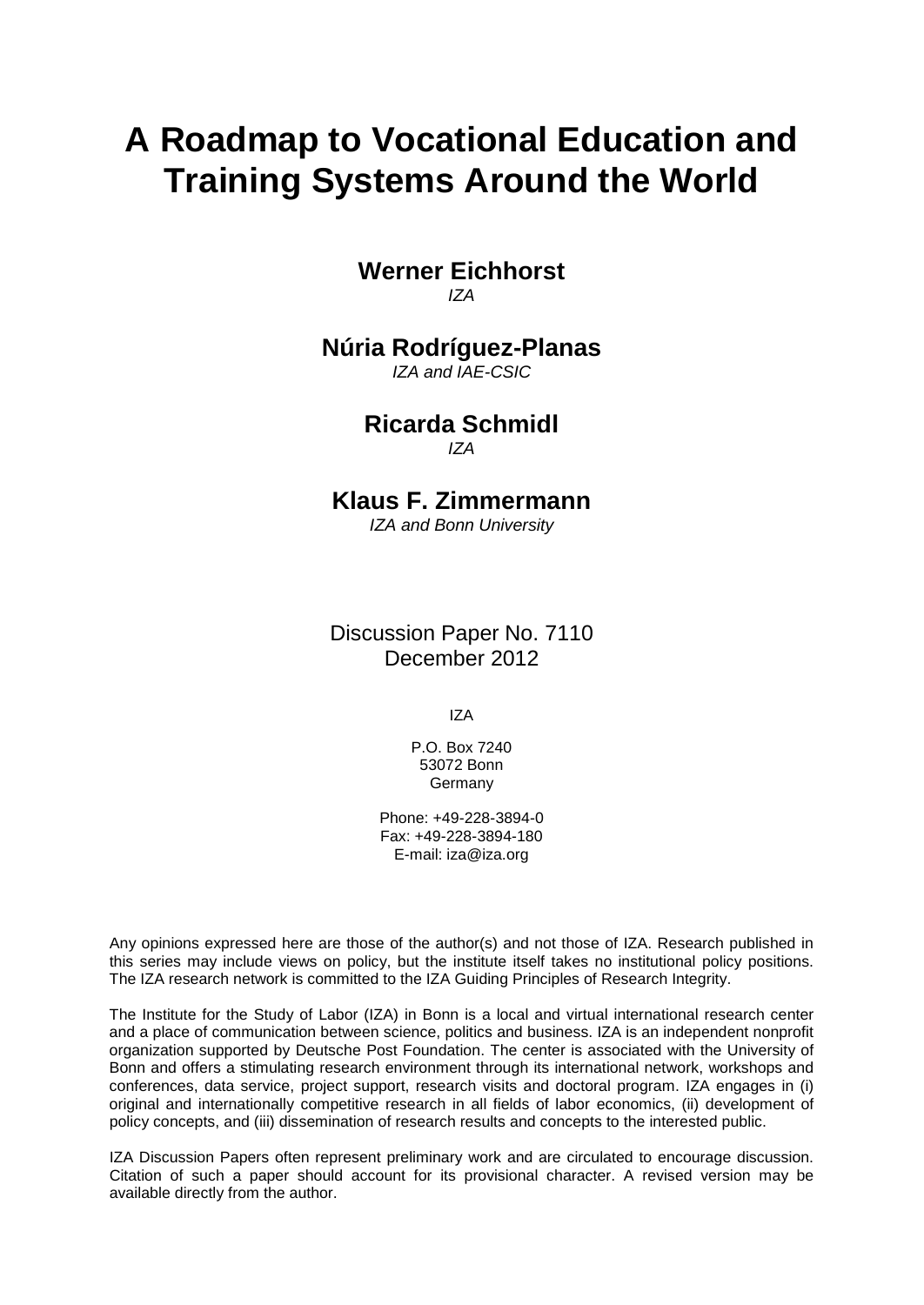IZA Discussion Paper No. 7110 December 2012

# **ABSTRACT**

## **A Roadmap to Vocational Education and Training Systems Around the World[\\*](#page-1-0)**

With young people among the big losers of the recent financial crisis, vocational education and training (VET) is often seen as the silver bullet to the problem of youth joblessness. This paper provides a better understanding of VET around the world, dealing with three types of vocational systems: school-based education, a dual system in which school-based education is combined with firm-based training, and informal training. We first explore the motivation for these different types of training, before summarizing the institutional evidence, highlighting the key elements of each training system and discussing its main implementation strengths and challenges. We subsequently review the evidence on the effectiveness of VET versus general education and between the three VET systems. There are clear indications that VET is a valued alternative beyond the core of general education, while the dual system tends to be more effective than school-based VET. Informal training is effective, however relatively little is known of its relative strengths compared with other forms of vocational education.

JEL Classification: J24, I25, O17

Keywords: vocational education and training, dual VET, informal training

Corresponding author:

Núria Rodríguez-Planas Visiting Research Fellow IZA P.O. Box 7240 53072 Bonn Germany E-mail: [rodriguez-planas@iza.org](mailto:rodriguez-planas@iza.org)

This study is a condensed and revised version of a background paper to the 2013 World Development Report which was commissioned by the World Bank. The background paper can be found online at [www.worldbank.org/wdr2013](http://www.worldbank.org/wdr2013) and as IZA Discussion Paper [No. 6890.](http://ftp.iza.org/dp6890.pdf) We would like to thank all co-authors of this paper – Costanza Biavaschi, Corrado Giulietti, Michael Kendzia, Alexander Muravyev and Janneke Pieters – as well as World Bank colleagues for their input and support.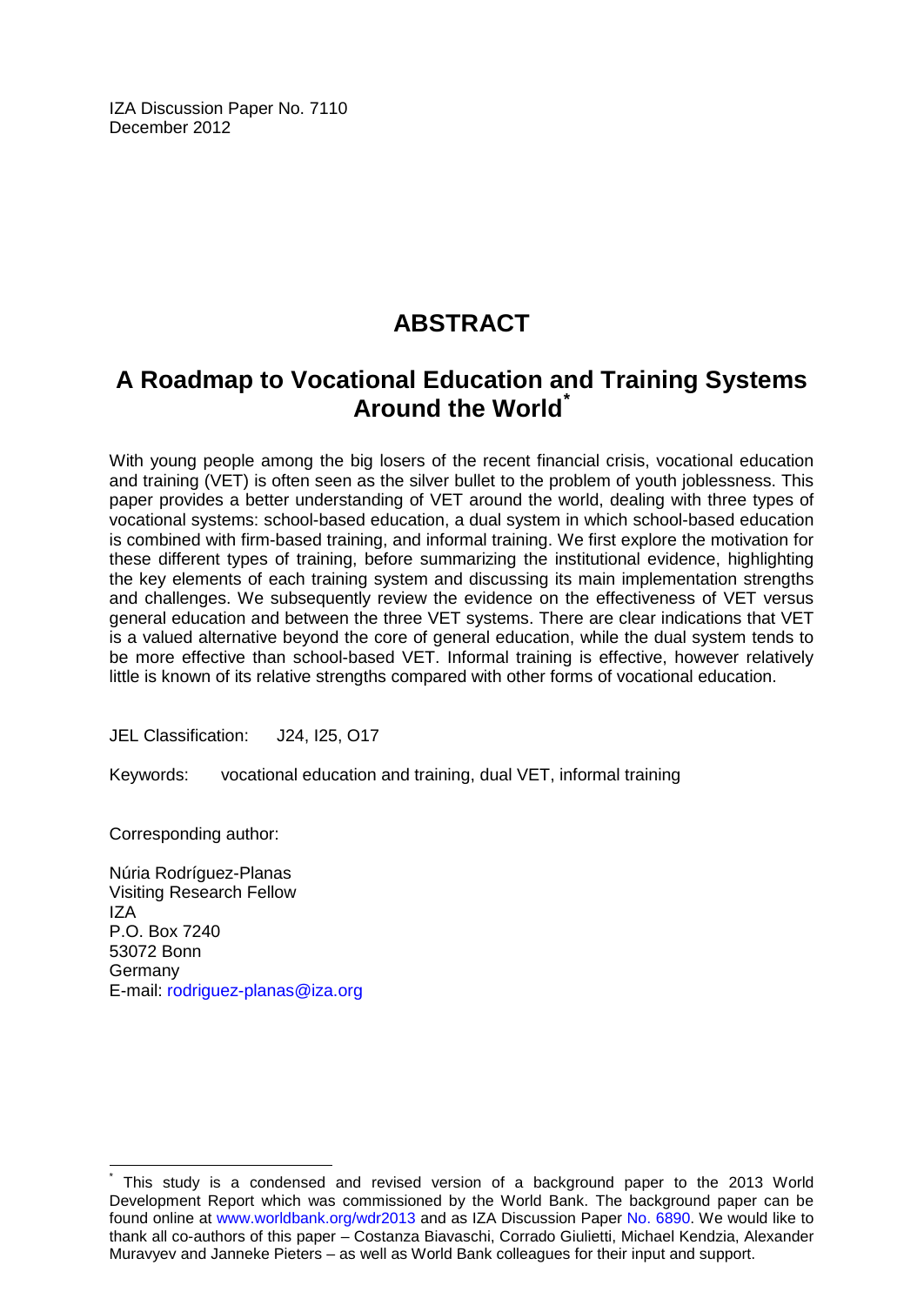### **Introduction**

Unemployment rates among youths have soared since the Great Recession of 2008, doubling that of the adult population in many developed and developing countries. While many young people have responded to the sluggish labor market prospects by continuing tertiary education and investing in their human capital, others have all together withdrawn from education, training, and employment. The share of youths (aged 18 to 24) neither in employment nor education (NEET) in 2011 ranges from 4 percent (the Netherlands) to up to 20 percent (Italy and Greece) in Europe, 12 percent in Australia and New Zealand, and 15 percent in the US (OECD, 2012). Existing evidence from developing countries suggests that rates are even higher, with an average 20 percent of youths in NEET in Latin America (ILO 2010) and 25 percent in African countries (AfDB, OECD, UNDP and UNECA 2012).

Vocational education and training (VET) is frequently perceived as *the* solution to improving the opportunities of youths who lack the resources, skills or motivation to continue with higher education.<sup>1</sup> Moreover, many argue that VET provides useful skills to prepare for youths' entry into the labor force and improve their chances of a successful professional career (Quintini and Martin 2006, OECD 2010a, Middleton *et al.* 1993). In particular, by aligning the initial education more closely to particular vocations and tasks demanded in the labor market, the problem of mismatch, often seen as a main source of the high degree of unemployment in developing countries, may be reduced (Almeida, Behrman, Robalino 2012). However, the relevance of VET varies significantly across clusters of countries around the world. As opposed to general education, VET is only a prominent part of secondary education in a number of mostly continental European and Scandinavian countries. VET around the world can be classified into three distinct systems: (i) school-based, (ii) a dual apprenticeship system combining school training with a firm-based approach, and (iii) informal-based. The focus of this paper is to understand the motivation behind each of these systems, assessing their strengths and challenges and reviewing the evidence under which conditions different VET systems best work. In addition, the paper reviews evidence in support of school-based VET versus general education, and compares the effectiveness between the three VET systems.

 $<sup>1</sup>$  In this article, we use the term "vocational education and training" (VET) to refer to qualifying education paths</sup> that provide individuals with occupations-specific knowledge and practical skills, independent of the place, content, and the provider of education. Sometimes it is also called TVET (technical and vocational education and training). The two terms are used interchangeably in the literature. Our focus is on the issue of *initial* VET, in contrast to vocation-specific education and training as part of life-long-learning (see Arulampalam *et al.* (2004) and Bassanini *et al.* (2005) for workplace training in Europe).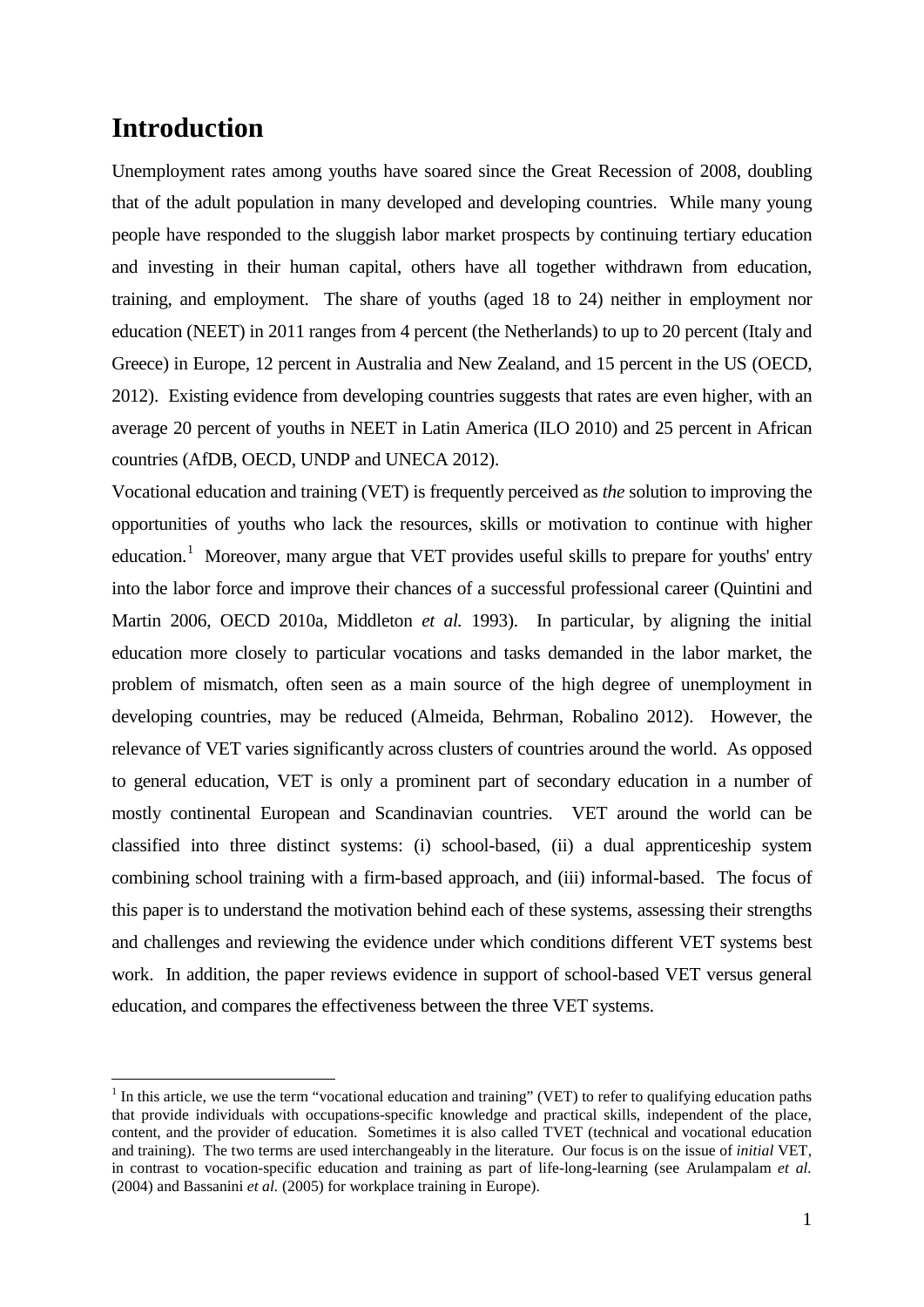### **School-Based Vocational Education and Training**

The initial schooling system in most developed countries is characterized by the duality between general and vocational education. While the former aims to provide youths with general, often academically oriented, knowledge as the basis for further (higher) education and training, VET provides youths with practice-oriented knowledge and skills required in specific occupations. Most frequently, VET follows a formal curriculum that combines general and occupation-specific knowledge. Variation in types of school-based VET arise with respect to the academic level of vocational schooling–at the lower or upper secondary level; the places of learning–at general schools, and/or at specific training centers or colleges (for an overview in European countries, see CEDEFOP 2008). Consequently, VET is integrated in compulsory schooling as alternative to an academically-oriented schooling track, or as part of several post-compulsory education options. Similar to academic education, the skills provided by vocational schools are mostly general in the sense that they are transferable between employers (Becker 1964). However, there might be differences in the degree of transferability across occupations–while the VET system in some countries transmits skills that are not restricted to one particular occupation, in others it provides vocational schooling for specific types of occupations (Shavit and Müller 1998).

The supply of VET by the government through the educational system can be justified as a means to improve the opportunities of youths who lack the skills demanded in the labor market, or the ability or motivation to continue with higher education. Furthermore, individuals might prefer this option to academic education as it implies shorter investment of human capital and facilitates earlier entry into the labor market.

The vocational education system is less developed in developing countries, despite innumerous attempts to "vocationalize" the schooling systems based upon the European model. For instance, attempts to expand vocational schooling in Sub-Saharan Africa from the 1960s onwards failed due to structural dysfunctions of the local labor markets (Foster 1965; King and Martin 2002). As the private sector created insufficient labor demand and paid lower wages than the public sector, the incentives to invest in these non-academic, vocational skills were low. However, the massive reduction of the public sector during past decades and the expansion of formal educational attainment at the primary and secondary level have generated a huge young labor force equipped with basic skills yet unable to find a foothold in the local labor markets (Haltiwanger and Singh 1999). Consequently, many developing countries are seeking an educational strategy "beyond the basics" that aims to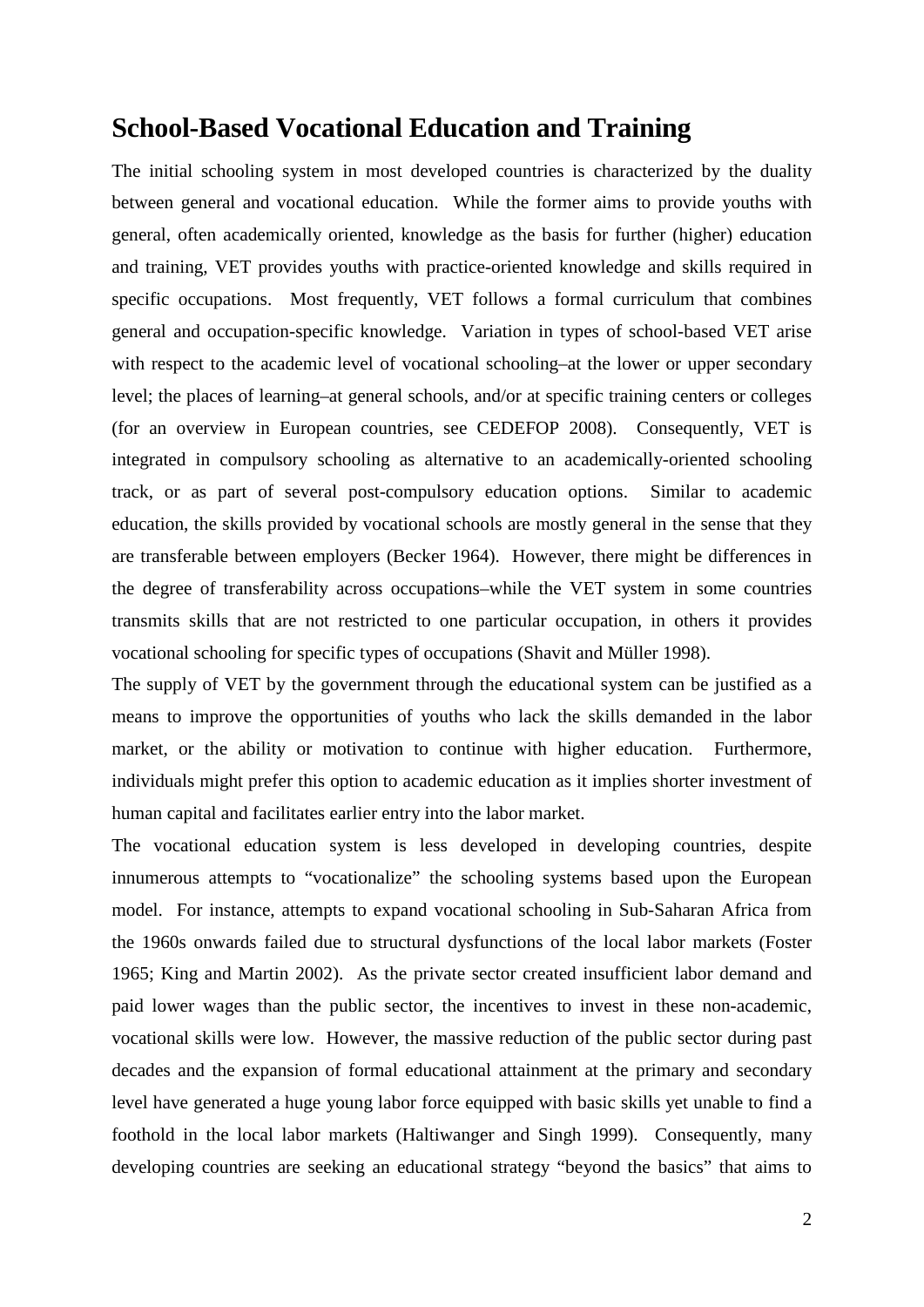fully use the potential of these workers and prepare their workforce for the increasing competition of international markets (King, McGrath and Rose 2007). To achieve this, they have turned to revitalizing their VET system (King 2011), emphasizing the need for high quality vocational education.

In developing countries, the education of youths with practical oriented vocational skills is further considered a promising means to create flexible and self-responsible learning attitudes, which might hence better prepare youths for the requirements of the modern work place. Furthermore, given that poor skills and hence low productivity of firms is often seen as the reason for low levels of developments, the investment in vocational education is often justified as a means to promote a bottom-up labor market transformation. Therefore, the installment of an efficient vocational education system is conceived as an important pillar of the transformation into a knowledge-based economy.

Vocational education may also be the solution for low-ability individuals or low-motivated individuals for whom the costs of investing in general human capital are too high, or for youths who heavily discount the future. Many countries provide a vocational schooling option during compulsory schooling, perceived as an alternative for poor academically performing or at-risk youths (Neumann and Ziderman 1999), and a "safety net" for early school drop outs and those who are less academically inclined. The close link to work tasks and hands-on-practical experience should motivate practically-oriented youths to continue training and remain in school longer. Furthermore, the installation of a vocational education track during school has frequently been argued as reducing the influence of parental background on educational choices, thereby increase intergenerational mobility. Given that the educational decisions of youths are often linked to the educational-attainment level of their parents, participation in a vocational track might allow youths from a working-class background to pursue educational attainment beyond the compulsory level, hence increasing their chances of attaining skilled rather than unskilled employment (Shavit and Müller 1998). In most cases, participation in either vocational or academic courses during school is operationalized by tracking students into the two different education pathways. The benefits of such a tracking system are not clear, as leaving school with vocational qualification often translates into reduced options of further post-compulsory education, particularly of the academic type. The incentive effect of learning more practice-oriented skills might hence be mitigated by high costs of later switching to academic education. Although the technical possibility of transferring to academic education might exist, earlier tracking will lead to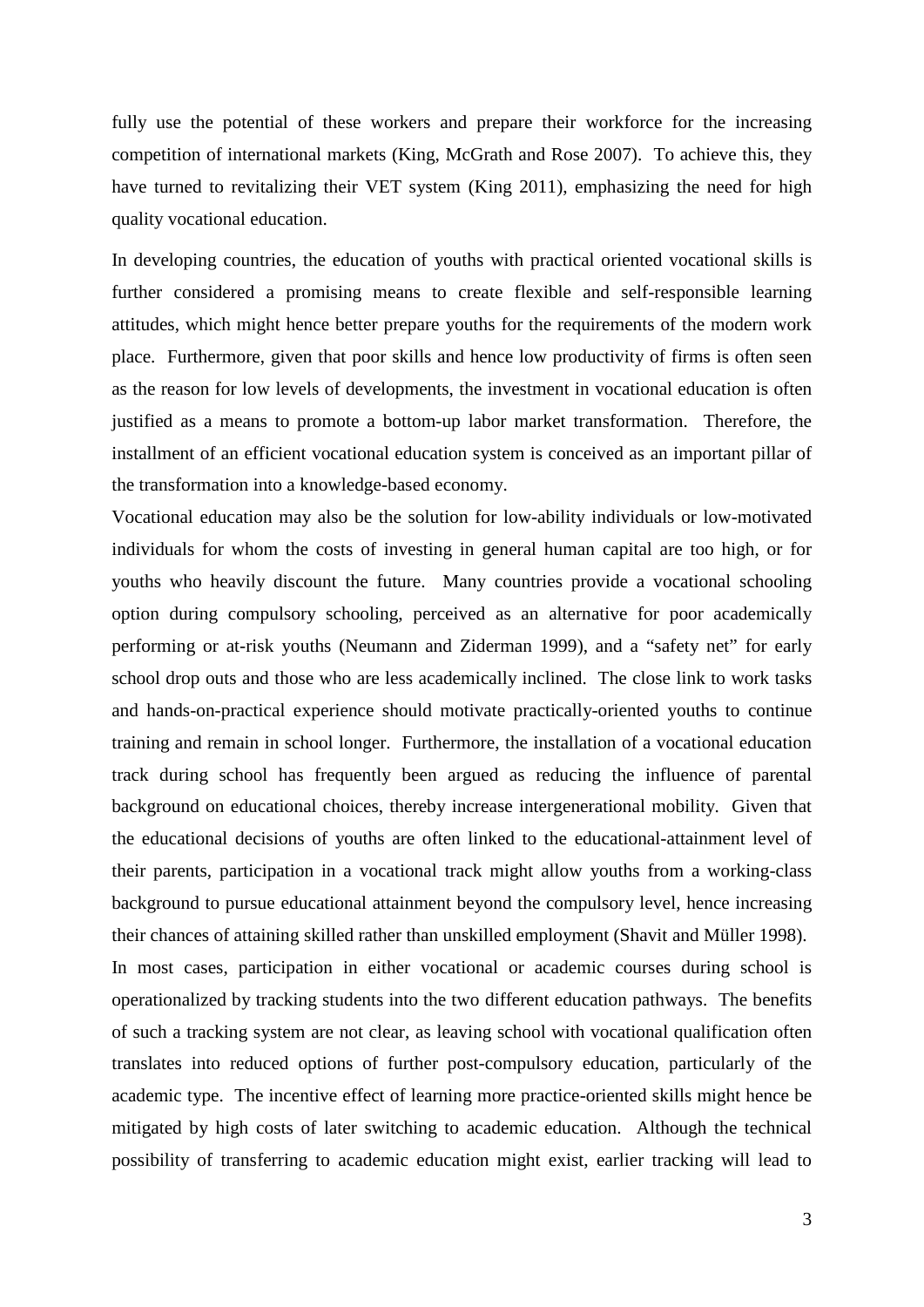strongly divergent levels of skills and competences (Woessmann 2008). Furthermore, with the separation of high- and low-type students, VET might counteract the equalizing potential of vocational education (Shavit and Müller 2000). Given that only few youths practically manage to enter academic education after vocational schooling (Kogan 2008, Carrero 2006), the vocational schooling option is often perceived as a dead-end track and second-choice education in many countries, very lowly regarded by the population.

#### *Implementation Strengths and Challenges*

Despite many European countries maintain a large vocational schooling system as part of their upper secondary education, they generally differ with respect to how the vocational system is operated. Moreover, the lack of comparability across institutions makes it difficult to identify a "successful" system. Evidence available from cross-country comparisons in Europe and other countries that have attempted to implement a vocational schooling system points to several systematic elements of success, as described below (Woessmann 2008; CEDEFOP, 2008a, 2008b, Carrero 2006).

- 1. *To ensure relevance of curricula,* all stakeholders (government, employers, social partners, educational institutions) are involved in its development, with a clear assignment of responsibilities. However, the weight of the respective voices might differ across countries.
- 2. *To maintain a close contact to the labor market,* a system of continuous feedback from employers and private-sector institutions is required, which is particularly difficult to implement if employers have low levels of organization.
- 3. *To ensure high-quality schooling,* sufficient funding is required to guarantee the appropriate teaching material and the availability of well-trained teachers.
- 4. *To incentivize training providers and create competition amongst training providers,* a mix of public and private funding is required in addition to providing autonomy in teaching and staffing decisions.
- 5. *To maintain a high level of training quality,* a decentralized system of accreditation and quality assurance, as well as competition between training centers (such as output-based funding) is deemed crucial.
- 6. *To limit the risk of establishing a dead-end vocational schooling track,* the competences and qualifications acquired should be made comparable to those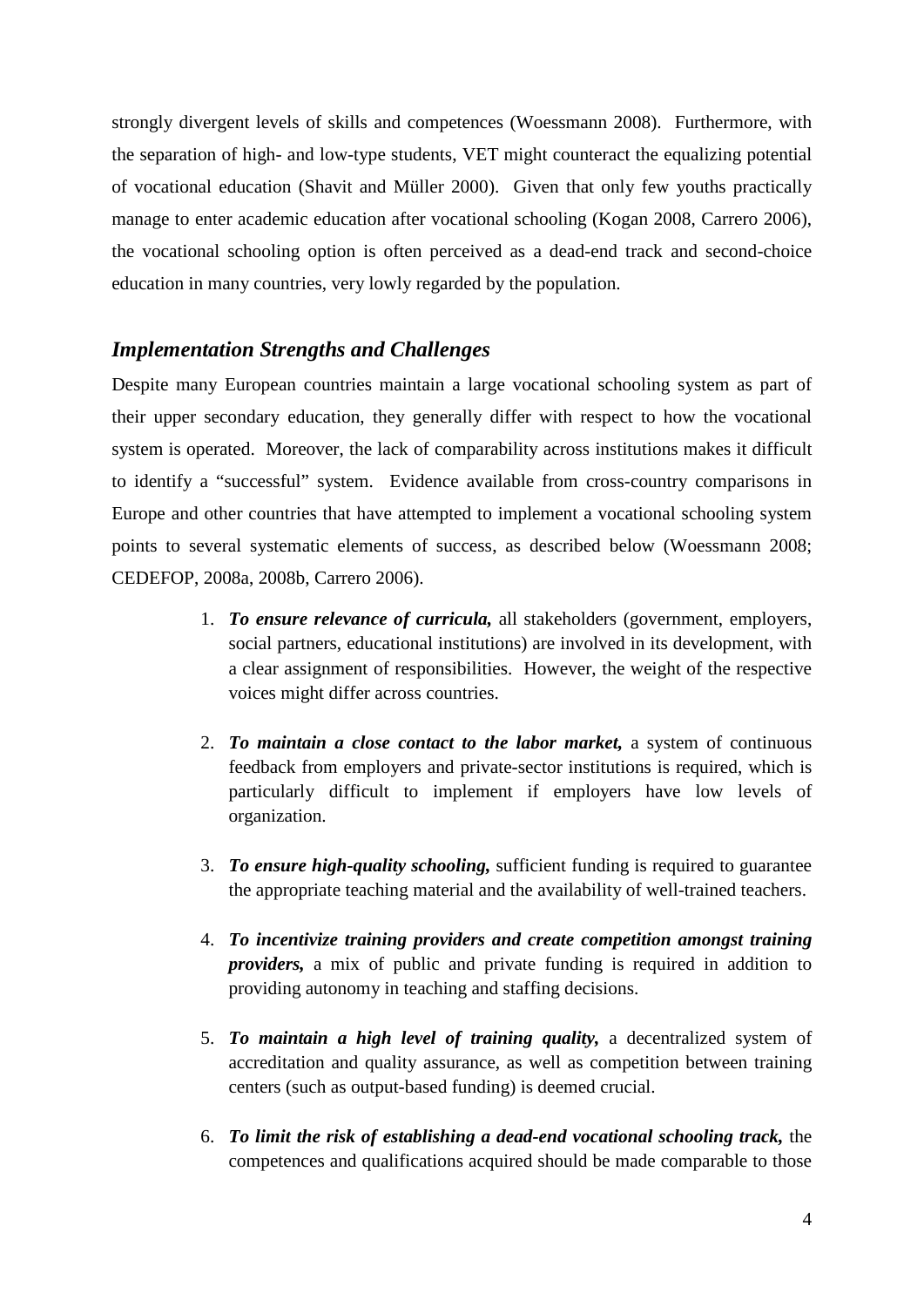acquired in the academic tracks to promote possibilities of transfers between the two.

The practical implementation of school-based training is not easy, and we summarize the key challenges emerging with school-based VET in different countries accordingly, classified by their regional and institutional similarities.

*Southern European Countries.* Youths in Southern European countries such as Spain, Portugal, Italy, Greece as well as France face particular difficulties when trying to enter the labor market, with these long-standing problems aggravated by the recent economic crisis. Despite having above-average NEET rates, labor market entry is difficult for both low- and high-skilled young people. One major factor is the deep segmentation of the labor market between permanent and fixed-term contracts, which can be attributed to strict dismissal protection and largely liberalized temporary employment. In these countries, transition to a permanent position is difficult. Another issue is wage compression in low-skilled occupations by collective bargaining. For instance, collective bargaining in Spain, which is centralized at the province/industry level, sets "entry minimum wage" above the legal minimum wage, inflating the lower part of the wage distribution and resulting in relatively high earnings for young workers and those least qualified.

VET in these countries only plays a marginal role, and is largely school-based, with only 4 percent of those in vocational upper-secondary education in Spain combining school- and work-based training, in sharp contrast with the 74 percent share in Germany, where dual VET is most prominent (Cedefop 2010). The relatively marginal role of VET in these countries can be explained by a limited interest of employers in more formal VET (owing to the dual employment structure), and also by strong expectations of upward social mobility on behalf of young people and their families, thus creating strong preference in favor of academic training. Finally, the focus on subsidizing youth employment in these countries has backfired. Over the last 30 years, Spain has reduced employers' costs of hiring young workers via subsidies (*contratos de aprendizaje, formación y en prácticas*). Similarly, there has been a long tradition of subsidizing temporary employment and training contracts in both Italy and France. However, the effectiveness of these measures is questionable as explained by Felgueroso (2010) in Spain, Roger and Zamora (2011) in France, and Tattara and Valentini (2009) in Italy.

*The Middle East and North Africa (MENA) countries.* One of the main challenges in implementing a labor-market-oriented VET system involves developing a system of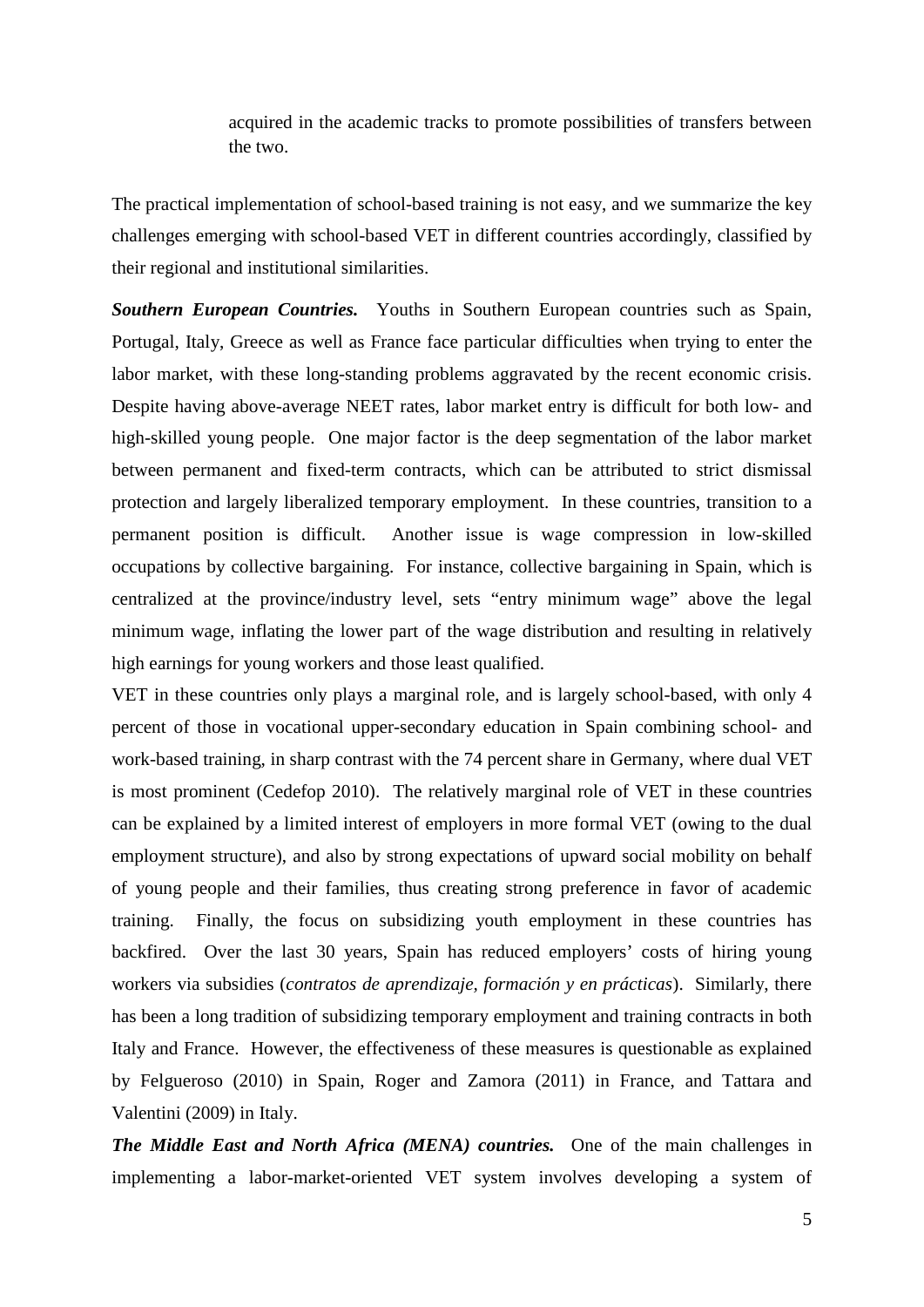coordinated governance whereby both the central government and decentralized stakeholders have a voice (as explained earlier in this section). In some MENA countries, such as Tunisia, the vocational post-secondary training system is controlled by centralized government agencies that manage the system without the involvement of social partners. In other MENA countries, such as Egypt, Jordan and Lebanon, the coordination of a common strategy proves difficult despite the involvement of private sector and social partners (Carrero 2006). Consequently, the linkage between skills provided by the VET system and those demanded by the private sector is weak. In cooperation with the European Union, an extensive "TVET Reform Program" is being implemented in Egypt between 2005 and 2013. This reform program has a core focus on strengthening the labor market link by establishing local and sectoral Enterprise Training Partnerships (ETP). According to the project's website [\(www.tvet.org\)](http://www.tvet.org/), 12 sectoral ETP could be established so far, predominantly in the areas of manufacturing, construction and tourism.

Further challenges to be met in MENA countries include insufficient funding and a missing incentive-system on the part of the training institutions, both of which are likely crucial determinants of training quality. While the funding of VET centers predominantly occurs via public budget allocations (based on past enrollment), student fees are usually limited and only cover administrative costs (Egypt, Tunisia, Jordan). The MANFORME reform in Tunisia initiated during the 1990s aimed at increasing the accountability of training centers through output-based funding, yet was hampered by the high degree of centralization, thus limiting the scope for the autonomous action of training providers. In further decentralization reforms, the training centers were provided with greater autonomy and a self-management structure within a standardized framework, however performance-based funding is still missing (Masson, Baati and Seyfried 2010). A performance-based rewards system requires a continuous monitoring and evaluation of training institutions, which is difficult to implement. A project initiated by the *European Training Foundation* on the exchange of knowledge about the quality monitoring of VET in Mediterranean countries (including Algeria, Egypt, Israel, Morocco, Syria, Tunisia and Turkey) noted weaknesses with respect to the evaluation practice. Monitoring and evaluation predominantly focused on input indicators (teachers, facilities, curricula) rather than the success of the VET in achieving training objectives. Furthermore, when performance-based indicators were used, they did not seem to be adequately applied to re-assess and improve the current system (Masson, Baati and Seyfried 2010).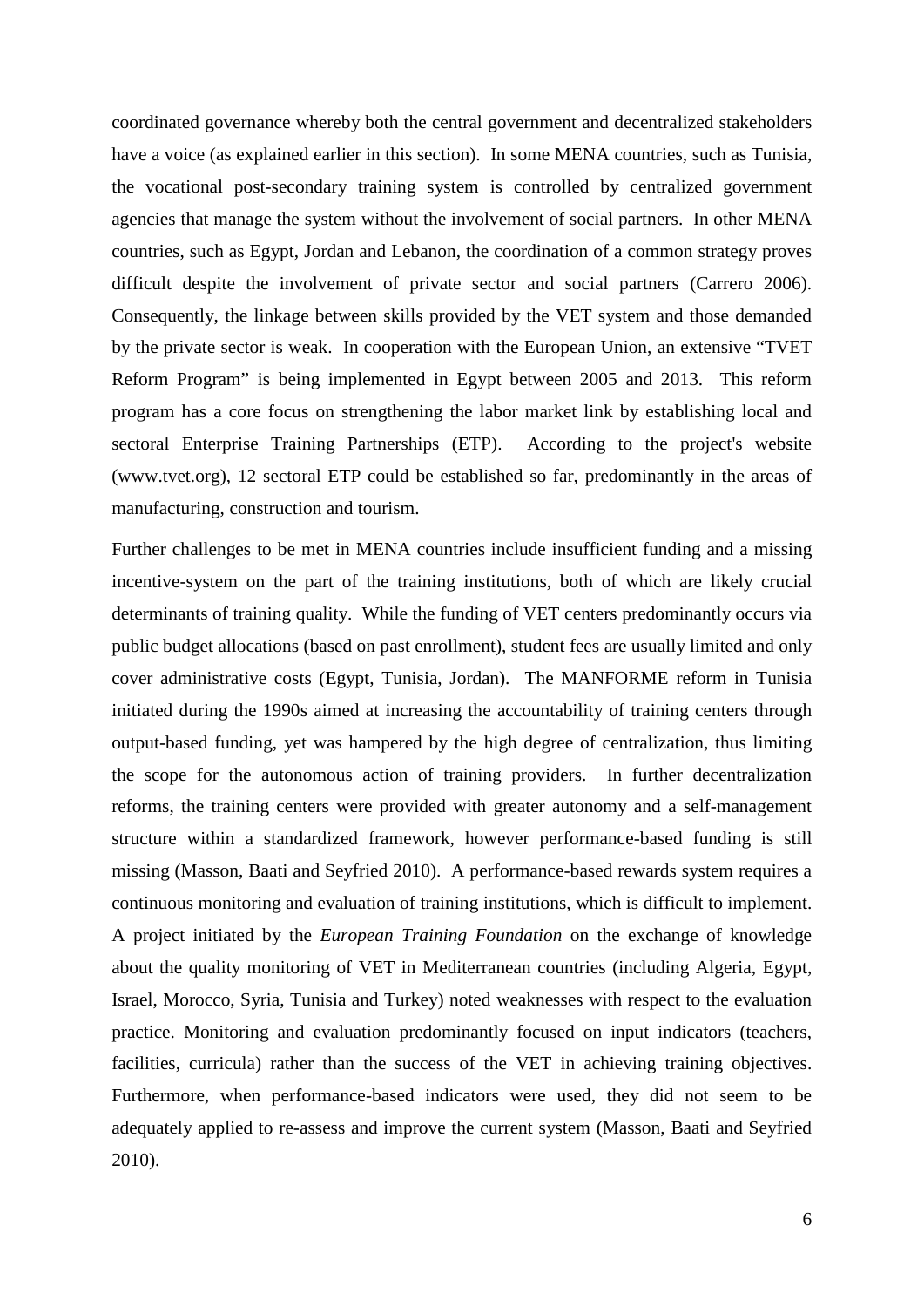Besides the concerns of governance and funding, a further challenge concerning the extensive implementation of the vocational system is its stigmatization as a second-choice education (Bardak 2006). With the financial inability to provide an academic education system for all, governments use an early tracking of students into the vocational system to limit demand for higher education. Also evident by its insufficient link to the labor market, the VET system tends to be marginalized as a low-status track for poor academic achievers (Vlaardingerbroek and El-Masri 2008; Oketch 2007). Early figures on the return to vocational education show that they are associated with a lower return than secondary education (Heynemann 1997). The quantitative role of the school-based VET is therefore rather limited, with general, nontechnical secondary education representing the standard education in the majority of MENA countries.

*Russia and other Transition Economies.* Since the start of the transition, general trends have involved the move of vocational education from firms to schools, thus weakening the links between schools and enterprises; and the declining enrollment in vocational and technical schooling, often counterbalanced by the expansion of general secondary schools and tertiary education (Saar, Unt and Kogan 2008). As noted by Micklewright (1999), this was due to a mix of demand and supply factors, including the closure of enterprise-based schools and the shift of students towards general secondary schools with the purpose of obtaining broader education, more appropriate in a market economy, particularly at the time of structural changes. Having previously produced more than 50 percent of all secondary graduates in most countries, the vocational school system collapsed very quickly. Students left vocational schools in favor of general secondary education and the prospect of pursuing a tertiary degree. However, employers now assert that it is increasingly harder to find graduates with technical skills (Sondergaard and Murthi 2012).

Despite the overall trend in the transition countries representing a shift towards a schoolbased system characterized by a clear distinction between education and work, important elements of the dual system remain in the region, especially in Central Europe. They are presently visible in the Czech Republic, Hungary, Romania and Slovenia, and also Serbia. Moreover, some elements are also present in Poland and Slovakia, as well as Croatia (Matkovic 2008).

Evidence suggests that the transition system of VET has been far from desirable, with several studies identifying the following inadequacies that could be improved with the current VET system (Bejaković 2004; World Bank 2005; Bartlett 2009): (1) subject-specific specialization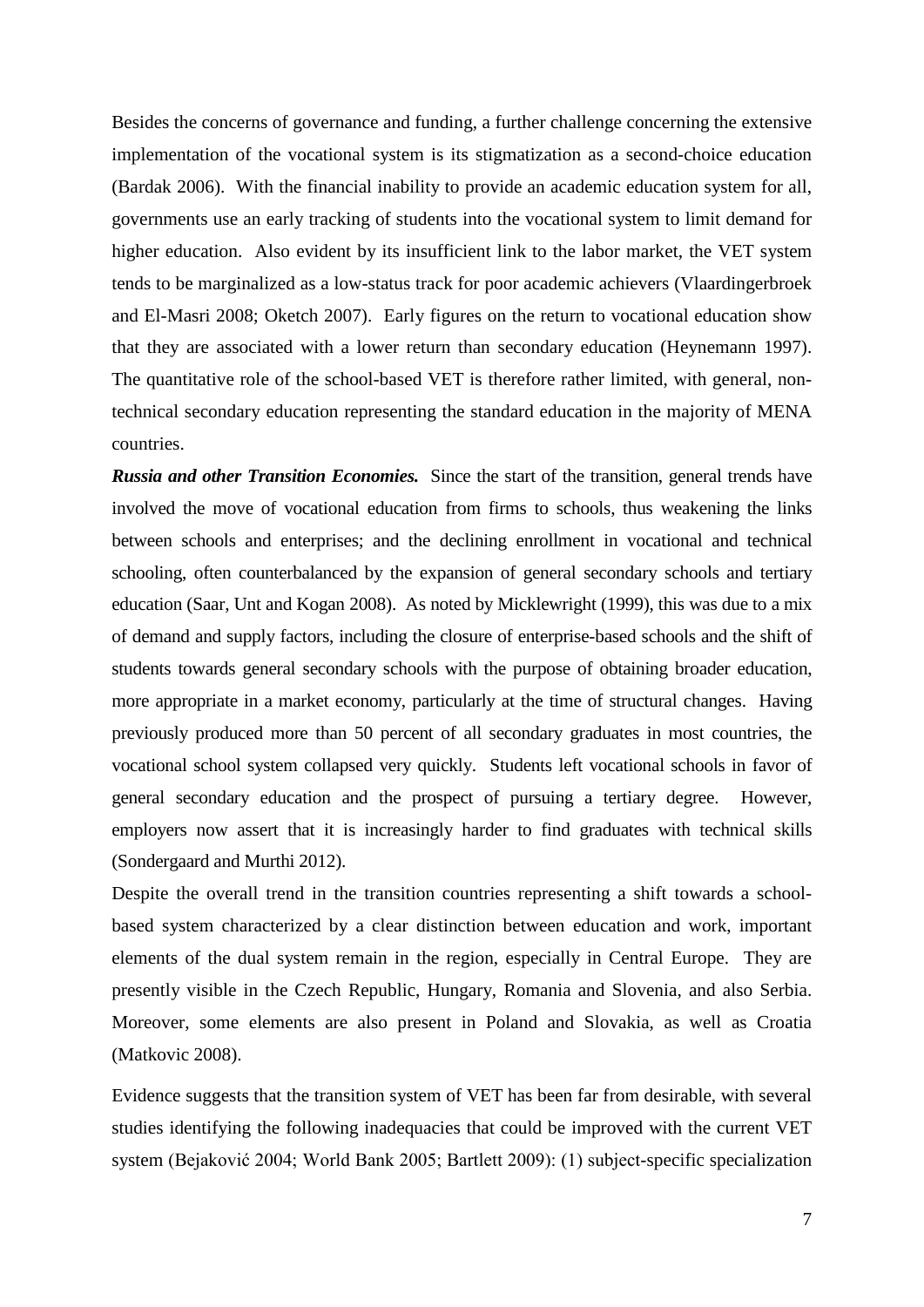takes place too early; (2) the curriculum is too narrowly focused on subject-specific skills and competencies; (3) the provision of VET is excessively decentralized across different Ministries, leading to the multiplicity of structures; (4) training systems are inflexible and unable to adapt to the new labor market needs; and (5) institutional links between schools, employers and social agents are lacking.

*Sub-Saharan Africa and South Africa.* Most Sub-Saharan countries have formal, institutionalized technical and vocational education and training at lower- and upper-secondary or post-secondary level, mostly taking place in parallel to general education in integrated schools. However, in many cases the distinction and relative shares of general and vocational education at different levels of secondary education are not transparent. Moreover, these programs do not relate with the dominant economic activities within the informal sector.

Differences exist by region and country, with available data, despite being somewhat incomplete and dated, indicating that enrollment in vocational education as a share of those enrolled in secondary education was below 10 percent in most countries in the early 2000s, apart from very few cases such as Liberia, Mali (with both reaching more than 30 percent), Angola, Rwanda and Sierra Leone (with more than 10 percent)--DFID (2007) and Atchoarena and Delluc (2001). To some extent, differences in the level of VET enrollment can be explained by long-standing differences between French-speaking and English-speaking countries, with the former placing greater emphasis on general content and achieving higher enrollment rates than the latter. However, French-speaking countries neglect more artisan skills, leaving the needs of a mostly informal labor market unmet, as is the case in Cote d'Ivoire, Madagascar, Mali or Senegal (Atchoarena and Delluc 2001; Oketch 2007). In contrast, English-speaking countries generally have a more narrow vocational specialization and less academic content, further limiting educational progression unless these systems are modernized and rendered more flexible (as was the case in Ghana, Botswana and South Africa, to some extent). Furthermore, data shows some decline in vocational education enrollment in many countries over time – with girls hardly enrolled at all. In most countries, the provision of vocational education is a government responsibility via schools and training centers, despite private training providers having grown in importance.

Overall, formal vocational education and training have a difficult standing in Sub-Saharan African countries, despite some evidence that VET leads to better integration into wage employment, as shown by two studies on Ethiopia (Garcia and Fares 2008; Guarcello, Lyon and Rosati 2008). The difficulties with the promotion of technical and vocational education and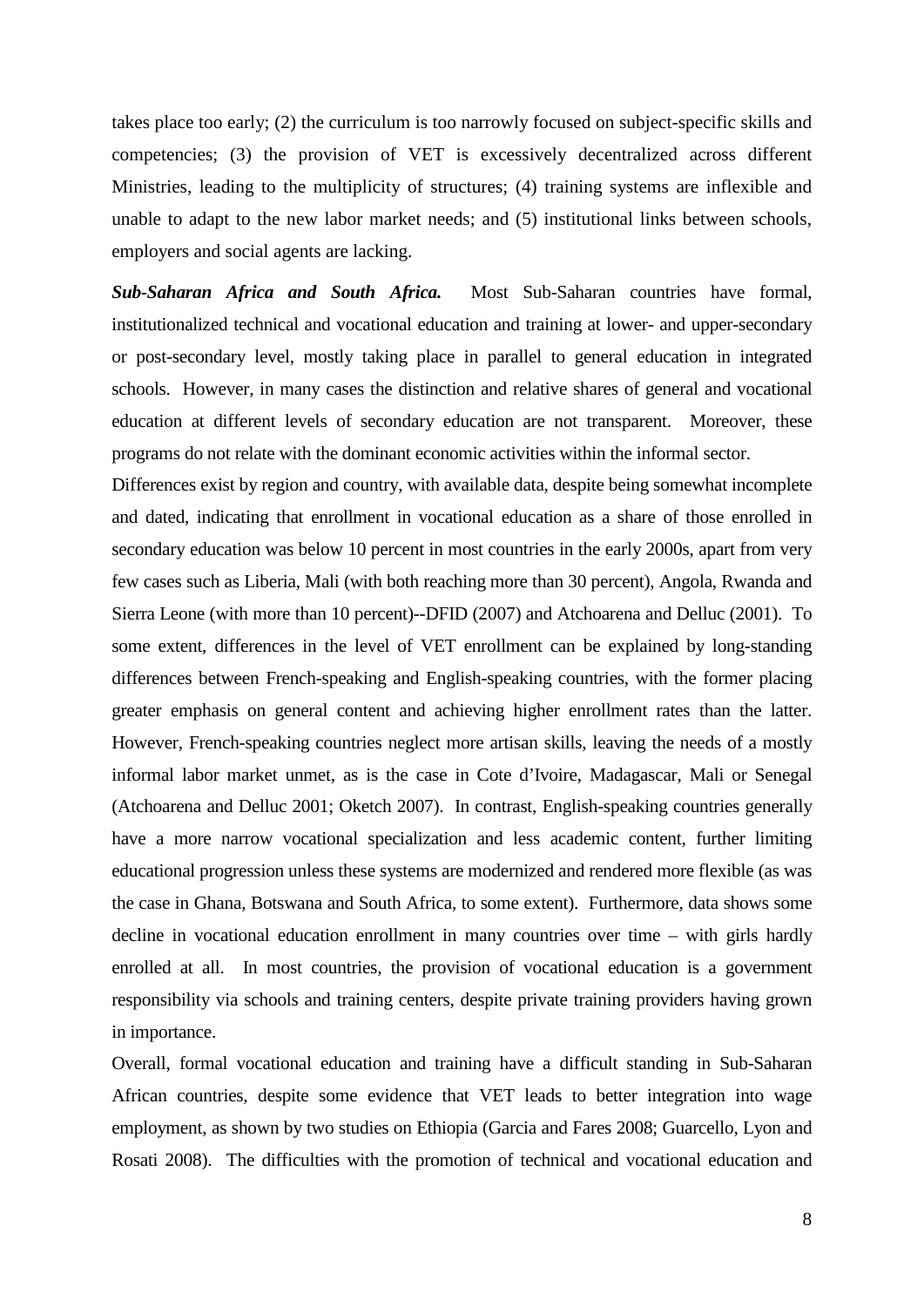training can be attributed to a number of issues, as summarized below (Oketch 2007, and Atchoarena and Delluc 2001):

- 1. In many Sub-Saharan countries, VET only meets limited acceptance by young people and their families as the benefits expected from VET (relative to general education) in terms of access to jobs, better pay or job promotion are far from obvious. Moreover, existing VET programs are often perceived as an unattractive option leading to dead-end jobs. Therefore, it is only seen as an inferior alternative to general secondary schooling (Garcia and Fares 2008).
- 2. The high shares of informality in economic activities and employment lower the potential for productivity increases, technological innovation and formal job creation. Stronger employer demand for better skilled workers in more productive activities would generate stronger incentives for participation in formal VET; however, given existing firms and jobs, traditional apprenticeships after primary education seem sufficient to gain access to employment.
- 3. There is generally only limited institutional support on behalf of policy makers, governments and ministerial agencies, who would have to greater engage with VET at schools (and in cooperation with business). Moreover, expanding general education tends to crowd out vocational education.

#### *Evaluating School-Based VET versus General Education*

Empirically, analyzing the returns to vocational education relative to those of general school education is a difficult task, for at least two reasons. First, given that the VET track is often intended for youths with lower motivation and ability, non-causal estimates of the returns to vocational education will be downward biased (Willis and Rosen 1979; Tuma 1994; McCormick, Tuma and Houser 1995). Second, as different occupations may require a different mix of academic or practical skills, youths with different skills are found in different occupations that are often not comparable due to differences including employment patterns, payment structures and union coverage.

Evidence from the US seems to indicate that, once selection into VET has been accounted for, its participants perform equally or better in terms of employment and wages than highschool graduates, and moreover these returns have increased over time. In contrast, evidence in the UK indicates that academic education leads to higher returns. Nonetheless, there is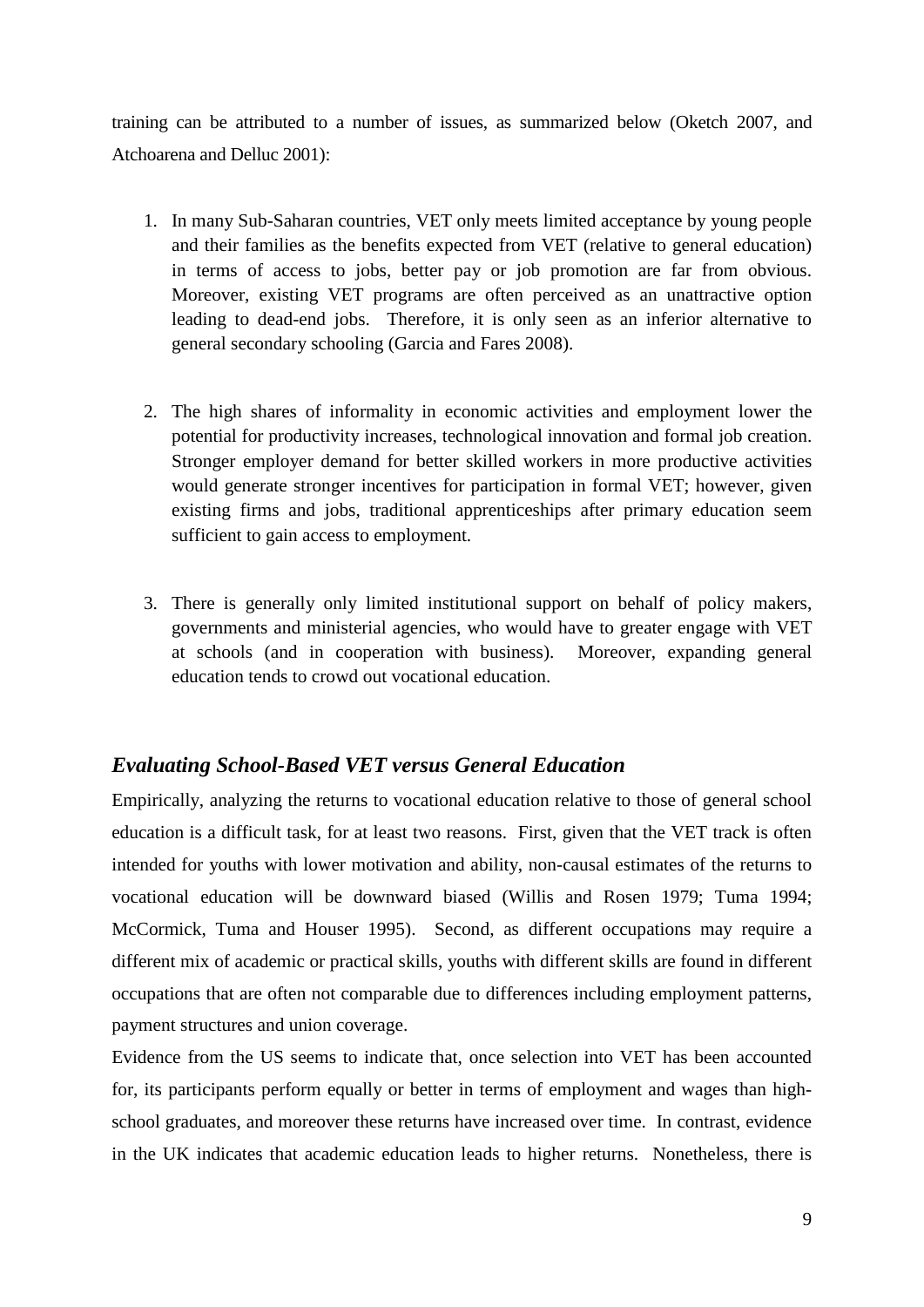important heterogeneity regarding the type of VET obtained. More specifically, benefits from VET arise when there is a good match between the VET and the occupation of employment. However, causal interpretation of the results remains questionable, with many factors remaining unobserved in the selection process, including norms of peers and the neighborhood, and teachers' ability (Schlotter *et al.* 2011). Recent causal estimates for Sweden, the Netherlands, and Germany do not find any effects on wages or the employment probabilities of students participating in VET relative to general education. Although reliable evidence on the relative effectiveness of general versus vocational schooling from developing countries is scarce, two important results seem to emerge. First, the effectiveness of vocational skills appears to depend on the local demand for labor in the private sector and the ability of individuals to find employment in the occupation of training. Second, studies addressing the selection into VET problem seem to find that VET is beneficial for both men and women in the developing world. We summarize the key findings below.

*Evidence from Developed Countries.* Unable to exploit exogenous changes in the institutional setting, the majority of the studies conduct descriptive analyses controlling for students' characteristics such as grades and test scores achieved prior to accessing VET or remaining in general education, family background and local economic conditions, to capture the expected opportunity of longer schooling duration. Additional confounders include subjective statements of the preferences for VET of academic studies (Bishop and Mane 2003), subjective self-assessments of ability (Hotchkiss 1993), and information on the vocational orientation of the school captured by full-time vocational teachers and the schooling choice of previous cohorts (Meer 2007).

Returns to attending technical schooling in the US seem to have increased over time. For example, Hotchkiss (1993) investigates the short-run effects of vocational schooling on employment and wages of high-school graduates in 1980, finding no returns to vocational schooling even after controlling for training-related occupation choice. In contrast, Bishop and Mane (2003) and Meer (2007) investigate the short- to medium-run effects of participating in technical schooling among high-school graduates in the US during a longer time period. While the former find youths to greatly benefit from choosing the vocational schooling track both in terms of employment and wages, Meer (2007) finds positive but small wage increases, explaining these differences by using a more elaborate selection equation. Mane (1999) assesses differences in returns to technical schooling for high-school graduates between the 1970s and 1990s more systematically, confirming this positive trend during the 1980s and 1990s.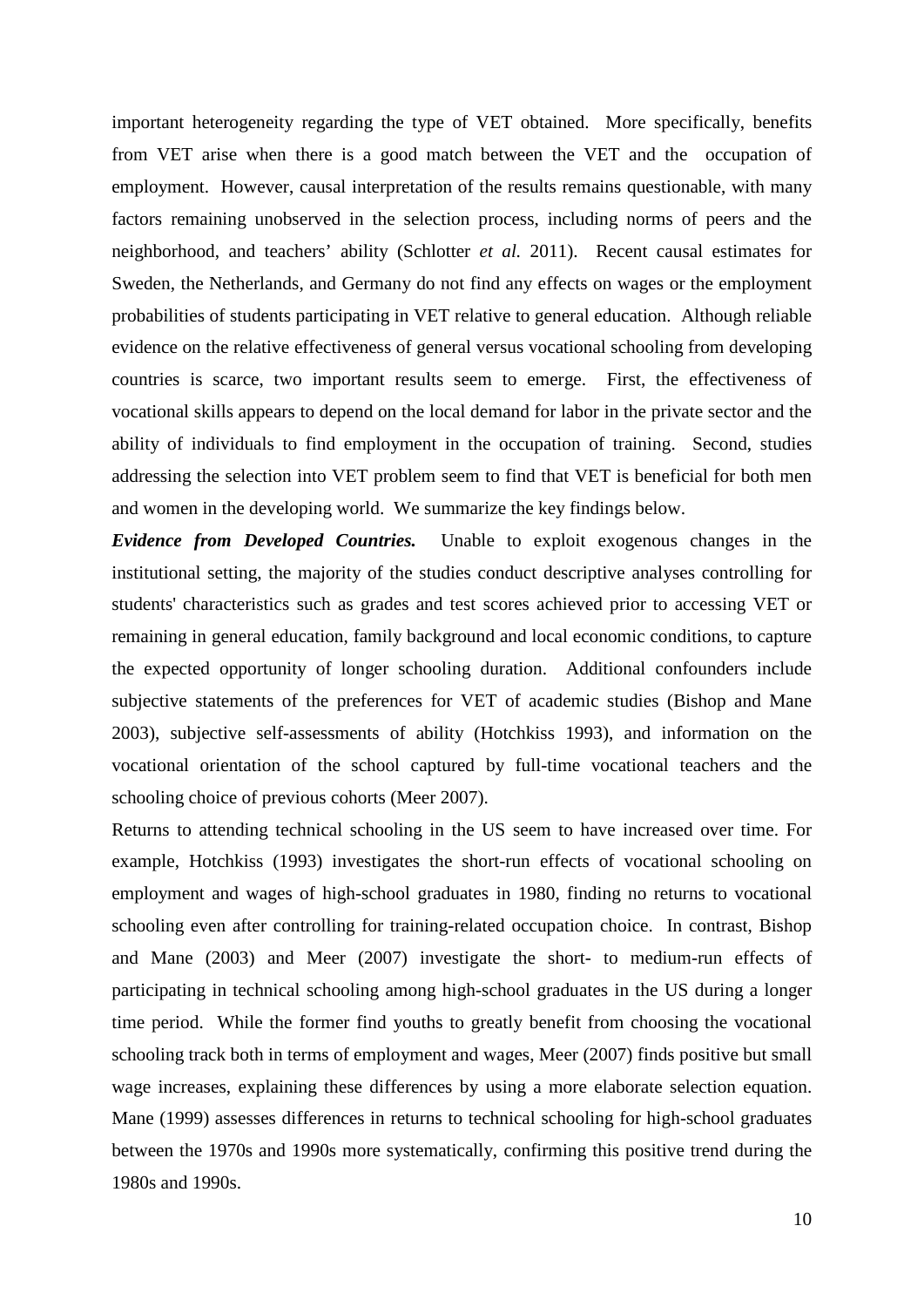In the UK, earlier studies comparing the returns to vocational and academic schooling frequently found a markedly lower return to vocational education, explained by academic jobs providing access to better paid occupations (Robinson 1997). Providing evidence that lower ability and family background are also important drivers behind lower levels of education in the UK, Dearden (1999) casts doubt on the causality of these findings. Reassessing the earlier findings, Dearden, McIntosh, Myck and Vignoles (2002) largely confirm the finding that academic education leads to higher returns, yet find significant heterogeneity regarding the type of VET obtained. In particular, it is found that the majority of vocational education programs increase earnings relative to no vocational qualification, especially for low achieving school leavers. One exception is the NVQ2, a VET course often undertaken during employment, which seems to have a negative impact on the wages of individuals, even relative to those with no other qualification (Dearden, McGranahan and Sianesi 2004).

Some studies from the UK suggest that the pay-off from vocational education is highest when individuals manage to find employment in a training-related occupation. For example, they show that the vocational qualifications of being a nurse or a teacher, where they are needed most, have their highest returns in public employment. Similarly, and in a different economic context, Neuman and Ziderman (1999) investigate the differences in returns to vocational versus academic schooling in Israel, also highlighting that the large part of VET benefit only arises when a good match can be established between VET and the occupation of employment.

Three studies from Sweden, the Netherlands and Germany have been able to exploit exogenous policy changes increasing the duration of general schooling in the vocational schooling tracks of those respective countries. In contrast with earlier findings, none of the studies finds an effect on wages or employment probabilities of students. Oosterbeck and Webbink (2007) investigate the increase of duration of the vocational schooling track in 1975 by one year in the Netherlands, with the additional year designated only to general schooling. Adopting a difference-in-difference strategy, they investigate the effect of the change on wages 20 years later, and do not find any effect. Pischke and von Wachter (2008) exploit the gradual adoption of a one year increase in compulsory schooling in the lowest schooling track in Germany between the 1950 to the 1970s, investigating the changes on long-term wages, yet do not find any effect. While the previous studies consider extensions of general schooling at the lower secondary vocational tracks, Hall (2012) assesses a policy change in Sweden in 1991 that increased the general education content of the vocational schooling at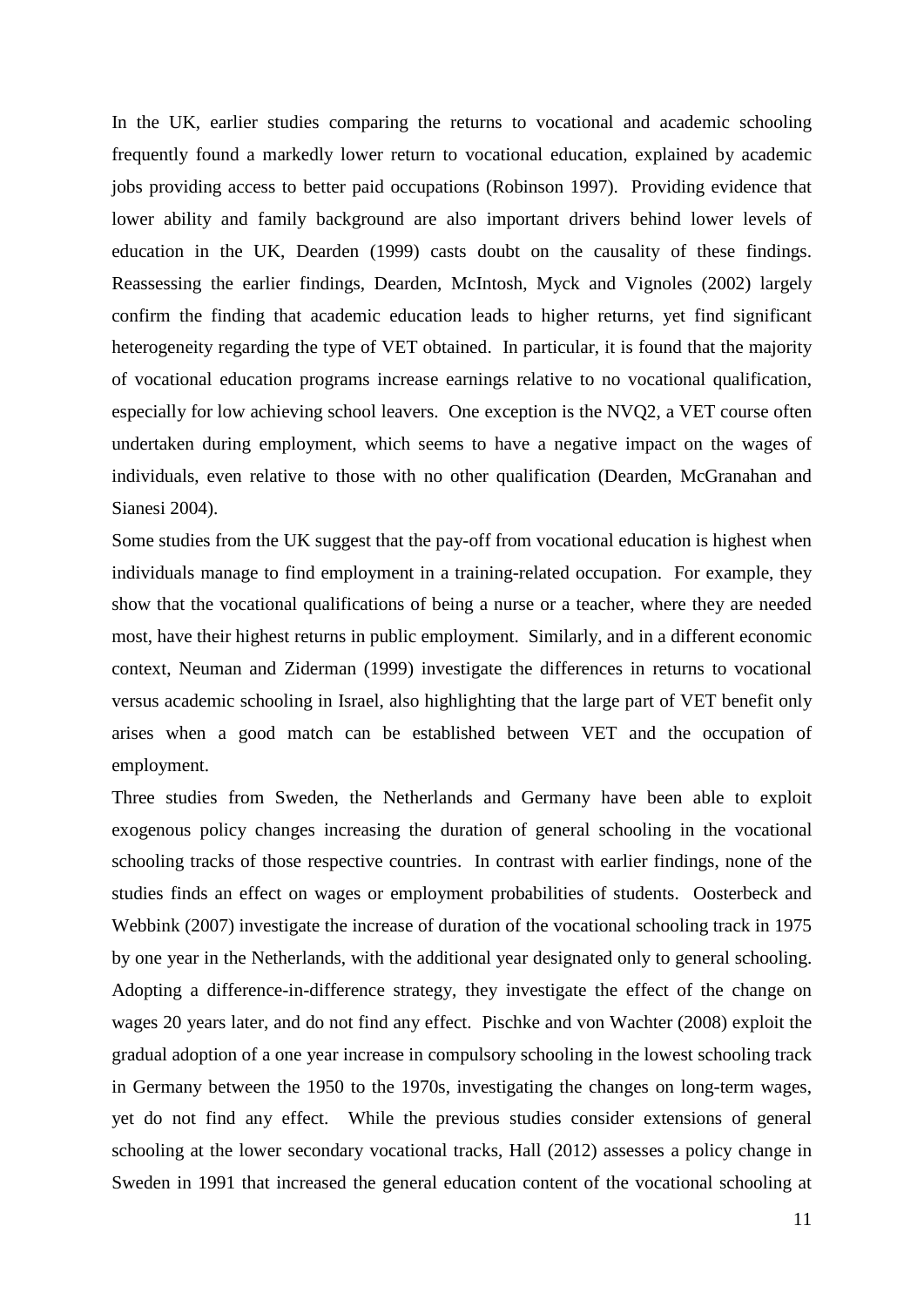the upper secondary level, increasing its duration by one year. Upon completion of this new vocational track, students were eligible to enroll in tertiary education. Exploiting random differences in time and the regional implementation of a policy pilot, Hall (2012) does not find any effects on subsequent study take up, nor any increase in the wages earned up to 16 years after the beginning of upper secondary school. However, as a negative consequence, low achieving students are significantly more likely to drop out of upper secondary education.

Part of the discussion between "generalists" and "vocationalists" concerns the performance of skills in dynamic economies, where skills have to be adapted to technological change and be mobile across firms, occupations and space. With only a minor vocational track, the US education system is an obvious representative of the generalist scheme. Goldin (2001) argues that the general schooling focus in the US represents a crucial factor in determining the countries' economic performance in the  $20<sup>th</sup>$  century. While general schooling might be more costly to invest in, general skills are more flexible and transferable, and are hence valued higher when there is a high probability of technological change. If this were true, the returns of vocational education would be expected to decrease over the lifecycle of individuals.

Hanushek, Woessmann and Zhang (2011) are the first to analyze employment differences of general and vocational schooling over the course of individuals' working life in European countries, with their descriptive evidence highlighting a faster initial integration into the labor market of vocational education participants. At the same time, their statistics for the vocational track show decreasing labor market participation towards the end of their working life, which seems suggestive of the hypothesis that occupation-specific knowledge outdates faster and hence leads to lower employment opportunities later in life. However, more reliable evidence on the perceived trade-off is required, as the causal interpretation of these findings is impeded by occupation-specific segregation of the labor market and the limited availability of long-term panel data.

*Evidence from Developing Countries.* Reliable evidence on the relative effectiveness of general versus vocational schooling from developing countries is scarce. Earlier evidence, dominated by the overview studies of Psacharopoulos (1973, 1985, 1987, and 1994) and Psacharopoulos and Loxley (1985), generally reached the conclusion that the high costs associated with vocational schooling did not relate to its benefits, with the latter measured in terms of economic returns to these skills. However, later reexaminations of these findings suggest that the majority of studies used in these syntheses do not adhere to common evaluation standards, through the lack of sufficiently informative data and an insufficient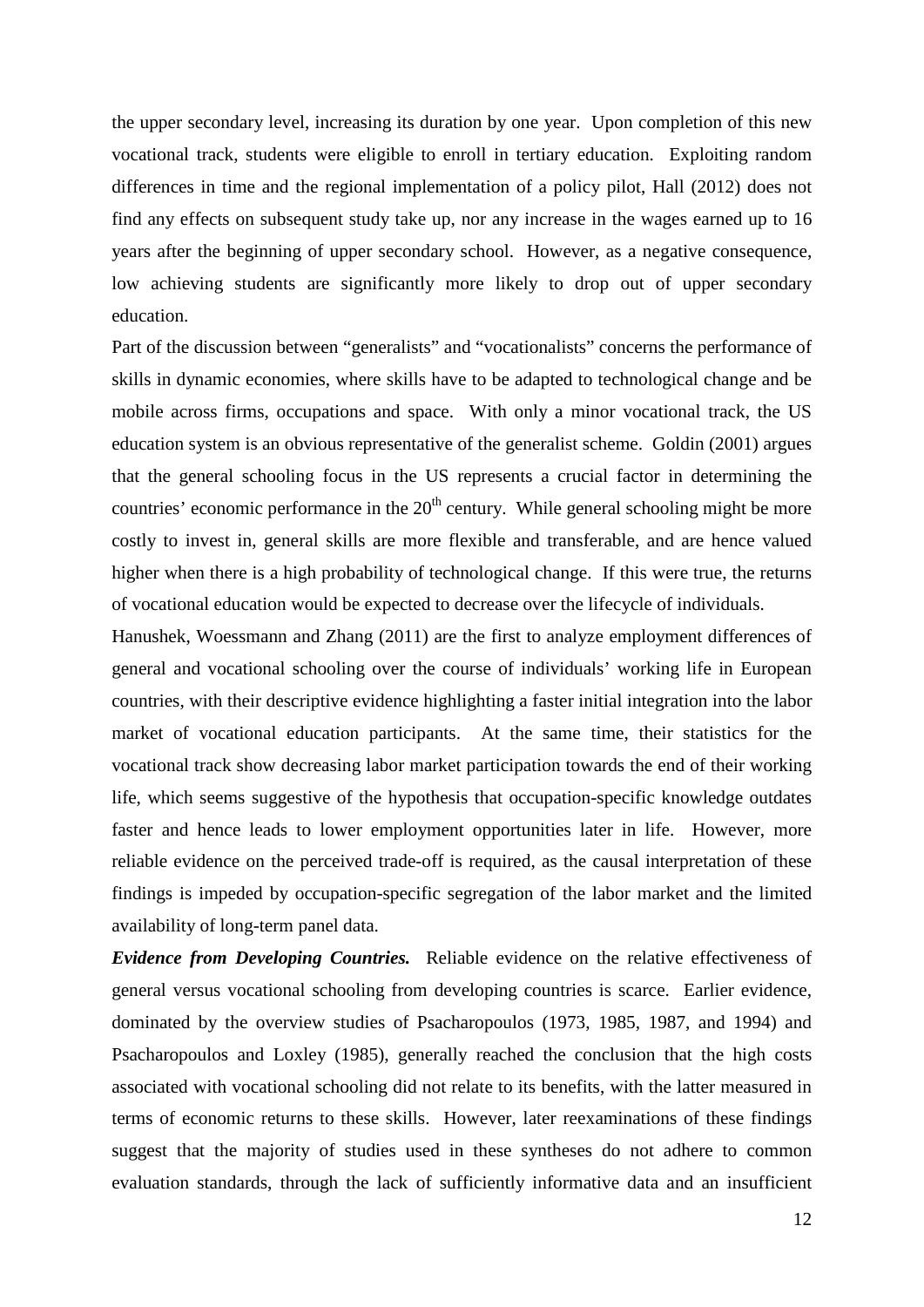consideration of heterogeneity across countries (Bennell1996). Furthermore, the focus on economic returns to vocational education might be deceptive, in light of the structurally low labor demand in the private sector of some of these labor markets. Holsinger and Cowell (2000) discuss the study by Psacharopoulos and Loxley (1985) for Columbia and Tanzania, highlighting that participation in lower vocational schooling lowered the drop-out rate and increased the educational achievement of students. A more recent review by Chung (1995) provides mixed findings on the effects of vocational education, finding both positive and negative outcomes. The effectiveness of vocational skills generally seems to depend on the local demand for labor in the private sector and the ability of individuals to find employment in the occupation of training (Bennell andSegerstrom1998; and Middleton *et al.* 1993).

More recent evidence from developing or transition countries on the relative effectiveness of vocational schooling versus academic schooling remains mixed, pointing to the determinants of country specific heterogeneity (see Almeida, Behrman and Robalino, 2012 for a thorough literature review in developing countries). Kahyarara and Teal (2008) investigate the returns vocational education tracks in Tanzania, finding the continuously strong preference for academic education to be driven by the extremely high returns to high levels of academic education. Furthermore, they show that lower levels of academic education and vocational education have very similar returns, suggesting that the convex return to education is at least partially driven by the selection of these individuals into large, higher paying firms. Moenjak and Worswick (2003) compare the returns to the two vocational and academic tracks at the upper secondary level in high schools in Thailand, where both tracks qualify individuals to enter higher tertiary education. When controlling for positive self-selection using a Heckman selection correction, their results point to a higher return to vocational education. Newhouse and Suryadarma (2011) analyze the returns to vocational versus academic high-school tracks in Indonesia, with their results on labor market returns suggesting a change in the returns to vocational education over time, with significantly higher wage returns for older cohorts yet lower returns for younger cohorts. They explain this by the decreasing value of vocational skills in the increasingly service-oriented Indonesian economy. Tansel (1994,1999) and Tunali (2003) provide evidence for the returns to vocational high-school education in Turkey, suggesting that the vocational tracks perform superior to the academic tracks in terms of wages for men and employment probabilities for women. Women seem to benefit from vocational schooling tracks by experiencing a higher probability of participating in the labor market.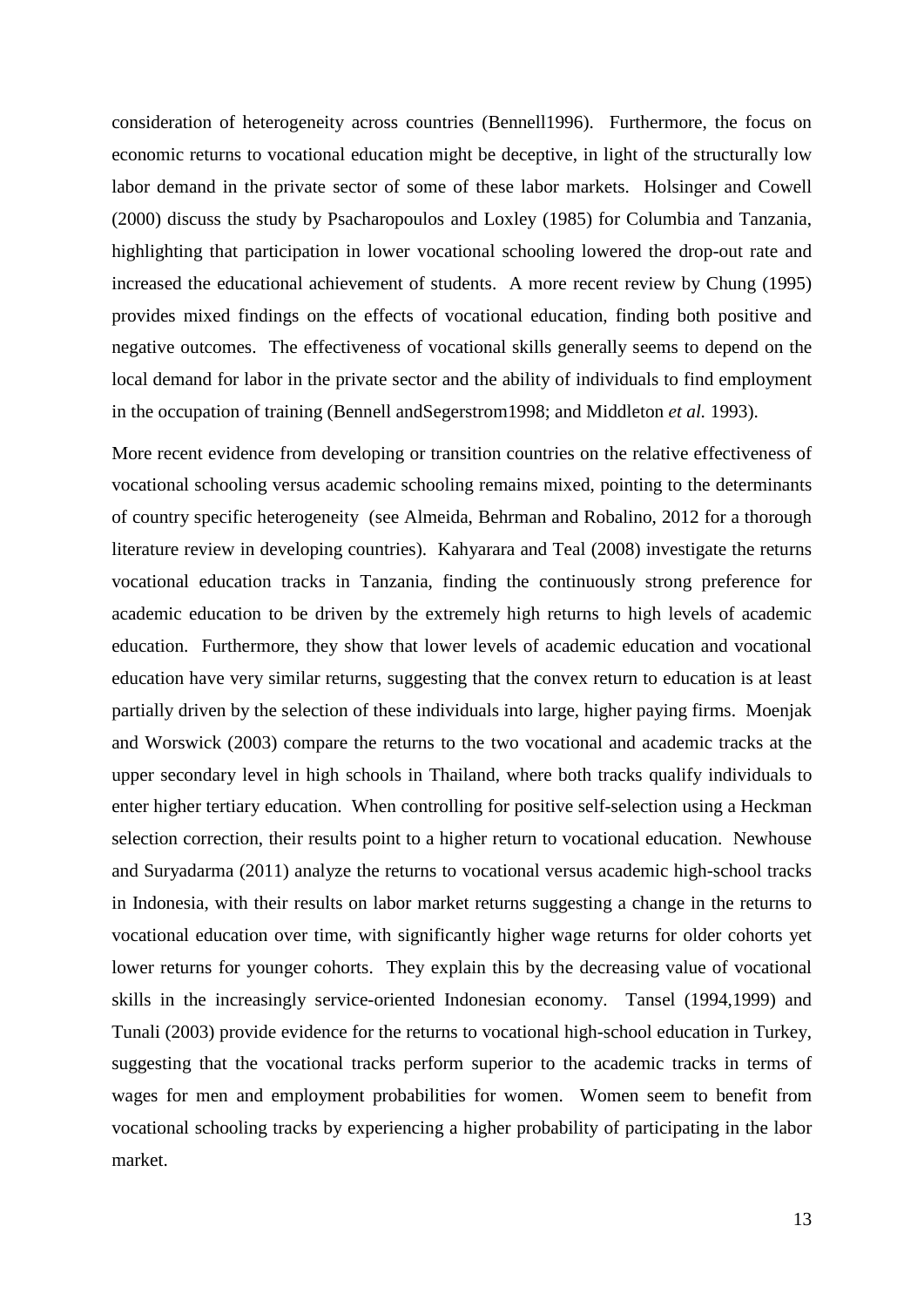In summary, the evidence suggests that the private returns to vocational schooling are very similar on average, and in many cases higher than those of general schooling. Changes in the relative returns of the two education options over time emphasize the continuous need to adapt the vocational system to changes in labor demand, which can hence be declared as one of the main challenges associated with the implementation of the vocational schooling system. While differences across countries might be driven by differences in the implementation, the return to vocational schooling also depends on the labor market institutions in a respective country, and the willingness of employers to invest in skills onthe-job. Almeida, Behrman and Robalino (2012) present evidence suggesting that employers have different expectations regarding the generality of skills that youth should have when entering the firm. The reasons for these differences might lie in the institutional settings (such as the flexibility of labor market regulations) and historical and cultural differences with respect to the organization of work processes.

# **Dual Apprenticeship System**

Dual VET aims to combine general, transferable skills acquired during class-based VET with structured learning on the job and actual work experience within a training company. Apprenticeship graduates acquire occupation-specific skills that render them employable by the training company or other employers. Overspecialization and low levels of transferable skills generated by the higher share of firm- and occupation-specific training is counteracted by standardized curricula and examinations.

The overall fascination with a vocational education system where the firm imparts both certified general and firm-specific education is grounded in the notion that firm-based training might solve several problems associated with purely school-based training systems (Heckman 1993). In a world of perpetual technological change, a dual VET system is expected to be less prone to problems of educational mismatch early in the career, with firms expected to timely adapt their training curricula to changes in the skills demanded. While the adaptation of school-based education crucially depends on continuous and accurate labor market feedback, firm-based training is expected to lead to a natural leveling of labor supply and demand. In addition, with the immediate putting-into-action of acquired skills and the exposure to an adult working life, the dual system might provide a more beneficial learning and working environment for practically oriented youths, increasing their motivation and engagement in training. Finally, by establishing an early contact to firms and work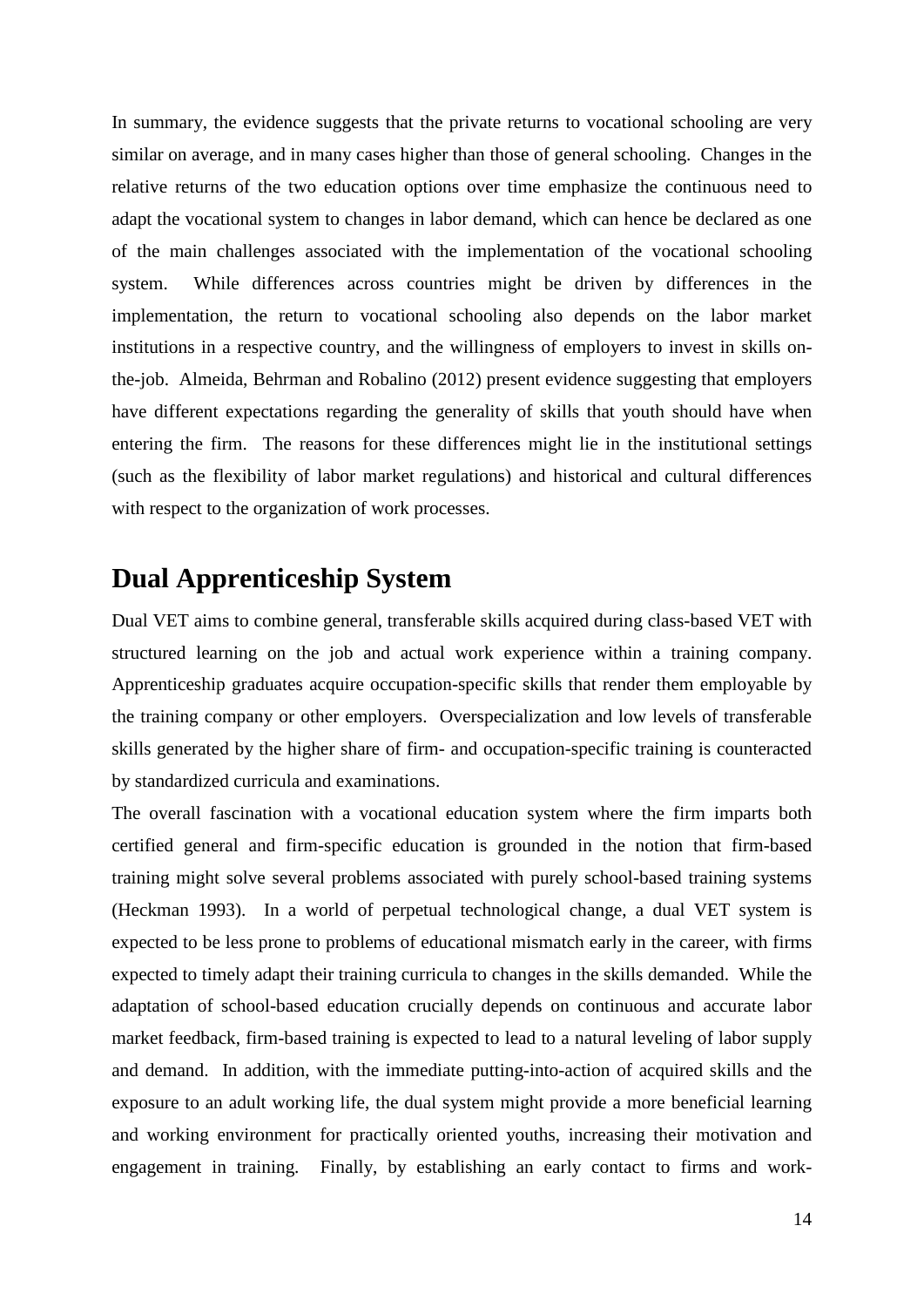experience, youths enter faster into the labor market – by either remaining in the same firm or gaining easier access to further employment – and learn about the types of jobs and occupations that they may prefer.

While dual training exhibits several advantages from a societal and individual perspective, establishing an efficient dual apprenticeship system depends crucially on the willingness of firms to participate. To ensure transferability of skills across firms after the apprenticeship, a sufficient amount of general schooling should be provided during the training. However, as noted by Becker (1964), while some share of general schooling is crucial in enabling apprentices to enter further employment relationships, in a perfectly competitive labor market where workers are paid according to their marginal productivity, firms have no incentives to invest into general schooling as workers can leave directly after the training period and reap all the benefits of their acquired general skills. Hence, in order for firms to provide both specific and general training, the cost of general training is to be borne by the worker. This could be implemented by either providing state-funded school-based general education or firm-based general training, with workers paying for their training costs. Furthermore, firms could be incentivized to participate if they were able to recoup part of their investments by contractual arrangements ensuring that apprentices accept a wage lower than their marginal productivity during their training period, or if they are able to tie apprentices to the firm beyond the training period (Becker 1964; Malcolmson *et al.* 2003).

#### *Why Would Firms Invest in General Training?*

Based on the empirical finding that firms in some countries (such as Germany) invest in general training despite incurring a net cost during the training period (Dionisius *et al.* 2009), several theories attempt to explain the training activities of firms (see Wolter and Ryan 2011 for an excellent overview). In particular, Acemoglu and Pischke (1998, 1999, and 2000) develop and extend the framework of Katz and Ziderman (1990), where informational asymmetries regarding the abilities of workers and the quality of training received can lead to sufficient incentives for firms to invest in general training. Given that firms are able to learn the ability of the worker during the training period, the additional presence of a compressed market wage allows firms to pay high ability workers less than their marginal product, hence reaping part of the benefit of training. A compressed wage structure might arise due to: (i) information asymmetries and complementarity between ability and training in the production function (Acemoglu and Pischke 1998); or (ii) search costs combined with market frictions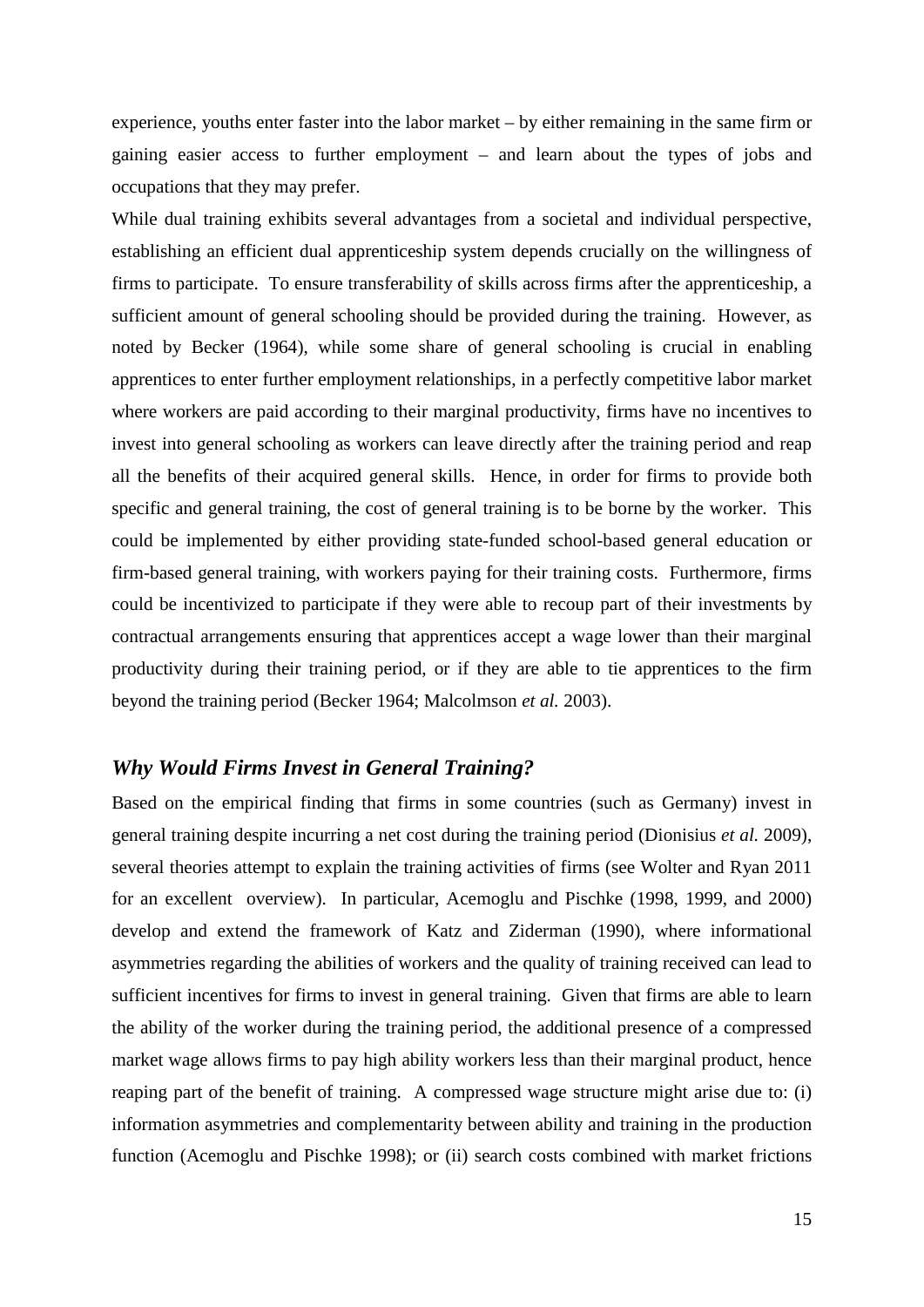such as firing costs, which are higher for high-skilled workers, collective bargaining and minimum wages (Dustmann and Schönberg 2009). While these components are necessary to ensure incentive compatibility on the part of the firm, Acemoglu and Pischke (2000) highlight the existence of external certification as a signal to prospective employers that the trainee is willing to invest in their own training. Dustmann and Schönberg (2012) further extend this framework by suggesting that the dual apprenticeship system is likely more successful in countries where firms can credibly commit to the provision of training during the apprenticeship, through apprenticeship regulation and external accreditation.

Another set of models aims to explore the deterring effect of poaching, which implies that firms that do not invest in training might hire apprentices from the training firm by *offering*  them slightly higher wages. Accordingly, several models investigate this hypothesis by exploring exogenous differences in the competition for dual training leavers. Indeed, if firms are able to enjoy some monopsony power arising from industry- and occupations-specific skill requirements, dispersed regional location of firms and lower product market competition, it can be found that they are more likely to engage in training (Lazear 2003; Smits 2007; Gersbach and Schmutzler 2006).

A further potential reason to participate in training might be that firms like to ensure their own future skill supply through the provision of training. However, some countries, such as Switzerland, maintain a large dual system and a high turnover rate after training (Wolter and Schweri 2002). It might be the case that firms train apprentices to use them in current production. Although firms might incur a net cost for the average productive apprentice, some high-productivity apprentices might also be paid less than their marginal productivity, given that the overall wage level for apprentices tends to be low (Mohrenweiser and Zwick 2009). In particular, if the outside options for youths are low, they might be willing to engage in such a payment scheme as they can later benefit from their skills acquired. High training regulation and external certification could be implemented to prevent youths being exploited as cheap laborers during the training phase.

#### *Implementation Strengths and Challenges*

Dual VET is common in Austria, Denmark, Germany and Switzerland, and partly in the Netherlands and France. The dual apprenticeship system in the German-speaking countries (Austria, Germany, Switzerland) is generally considered as the archetype of the dual approach, accommodating from 40 percent (Austria) to 80 percent (Switzerland) of all school leavers. The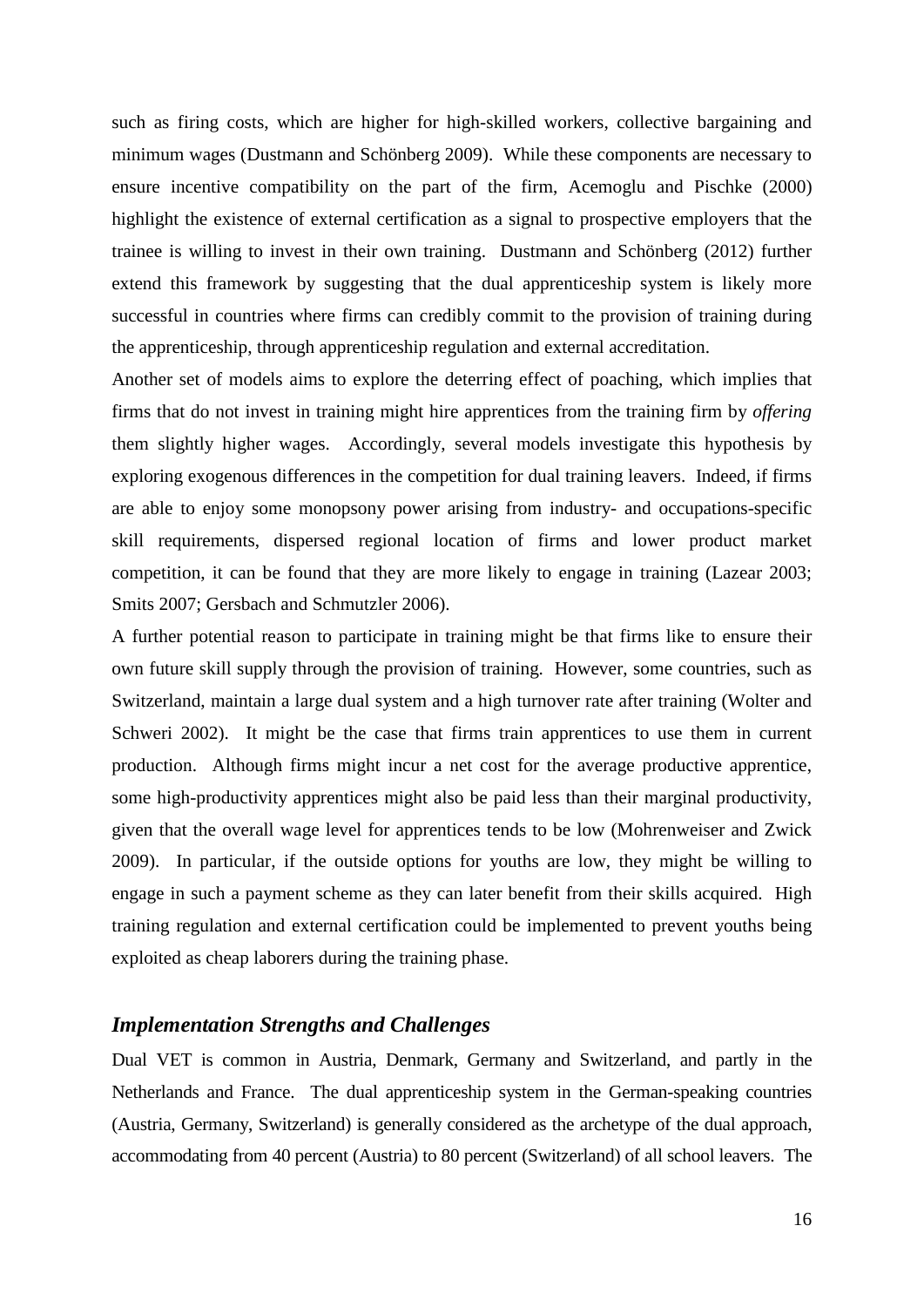three countries share some common and distinctive features in the set-up of the dual vocational education, which we outline using the example of Germany, with the four key institutional elements of the dual system described below:

- 1. *A high degree of formalization* that only provides training in centrally accredited occupational qualifications. The training content is continuously adapted to meet the changing requirements of the labor market.
- 2. *Strong involvement of social partners* in developing and maintaining curricula at the governmental and federal level, through representative advisory boards. The implementation and monitoring is undertaken by regional trade and/or occupational committees.
- 3. *The school-based part of the dual apprenticeships is provided by vocational colleges,* covering both general and occupation-specific education. The costs of training in the schools are borne by the government.
- 4. *Firms have to meet certain technical standards* to be accredited as a training firm. Offering apprenticeships is optional for companies, with the match between firms and trainees following standard application procedures. The costs of training within the firm are covered by the training companies.

*Germany.* Occupation-specific training regulations that define the duration, content and syllabus of training lie at the heart of the dual apprenticeship system in Germany. Issued by the federal government, the regulations currently cover 350 officially recognized occupational degrees, defined with the advice of employers and trade unions. Based on these regulations, the training firms and trainees sign a temporary contract for the duration of the apprenticeship. A committee of the local Chamber of Crafts or Commerce monitors whether working and training standards in the firms are met, also conducting the final examinations required for certification. The regulatory exclusivity of the training and certification process aims to ensure the transparency and transferability of the skills acquired, with continual efforts made to adapt the training standards to changing labor market needs. The Federal Institute for Vocational Education and Training undertakes continuous research towards this purpose, providing a platform for dialogue between the federal government, employer representatives and trade unions, such as reforming or introducing training occupations. The setup of the dual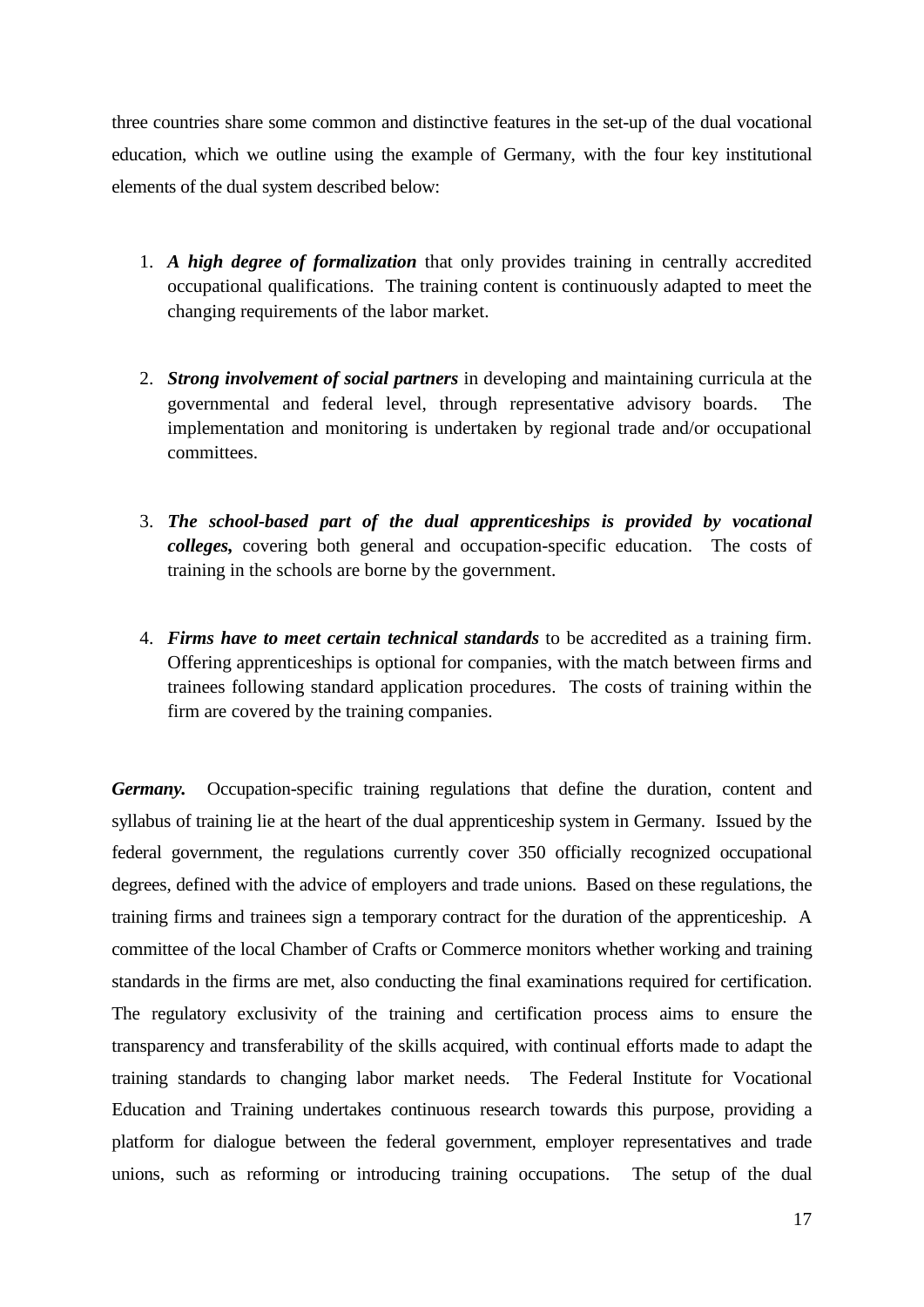apprenticeship is generally standardized to a two to four year duration, during which the trainee participates in training within the firm and a vocational school, in an alternating matter. While the school-based training provides both general and occupation-specific knowledge, training within the firm contains firm-specific elements.

There is no obligation for firms to participate in training in Germany, with around 50 percent of all companies registered with the Chambers of Crafts or Commerce currently authorized to provide training within dual apprenticeships, although only half of them actively provide apprenticeship places (BMBF 2011). Given that training is costly for the firm, the share of training firms can be found to be higher amongst larger firms. Furthermore, firms tend to adapt their training activities to economic conditions and the projected demand for skills, which makes the number of apprenticeship offers sensitive to economic fluctuations.

If firms want to participate in the dual apprenticeship system, they have to be accredited by the local Chambers of Commerce and bear the costs of training facilities and training personnel. The teachers in the firm are required to have substantial experience in the relevant occupation as a foreman or master craftsman, whereas teachers at the school-based part of the apprenticeship hold academic qualifications. Continuous in-service-training is compulsory for both types of teachers (Hoeckel and Schwartz 2010). During the training period, firms further have to provide some basic level of remuneration, which is continuously adapted and subject to the collective bargaining in some industries. The costs of training at vocational schools are borne by the government. The retention rates of youths in the firm following the apprenticeship depend on the current economic environment. Between 2000 and 2009, the conversion rate of apprenticeship contracts into regular employment varied between 50 percent and 60 percent (BMBF 2011).

*Austria, Denmark and Switzerland.* Within Continental Europe, Austria, Denmark, and Switzerland are most similar to Germany in also relying on a strong dual apprenticeship system as part of their upper secondary vocational education. However, variations in the institutional details arise across the respective countries due to institutional, political and economic differences.

Differences between the Danish and German system arise in terms of a more decentralized planning of the educational content in the vocational schools in Denmark (Cort 2008). While the German system issues training plans in the school-based part at the state level, the local entity in Denmark is much smaller and represented by 115 vocational colleges. Furthermore,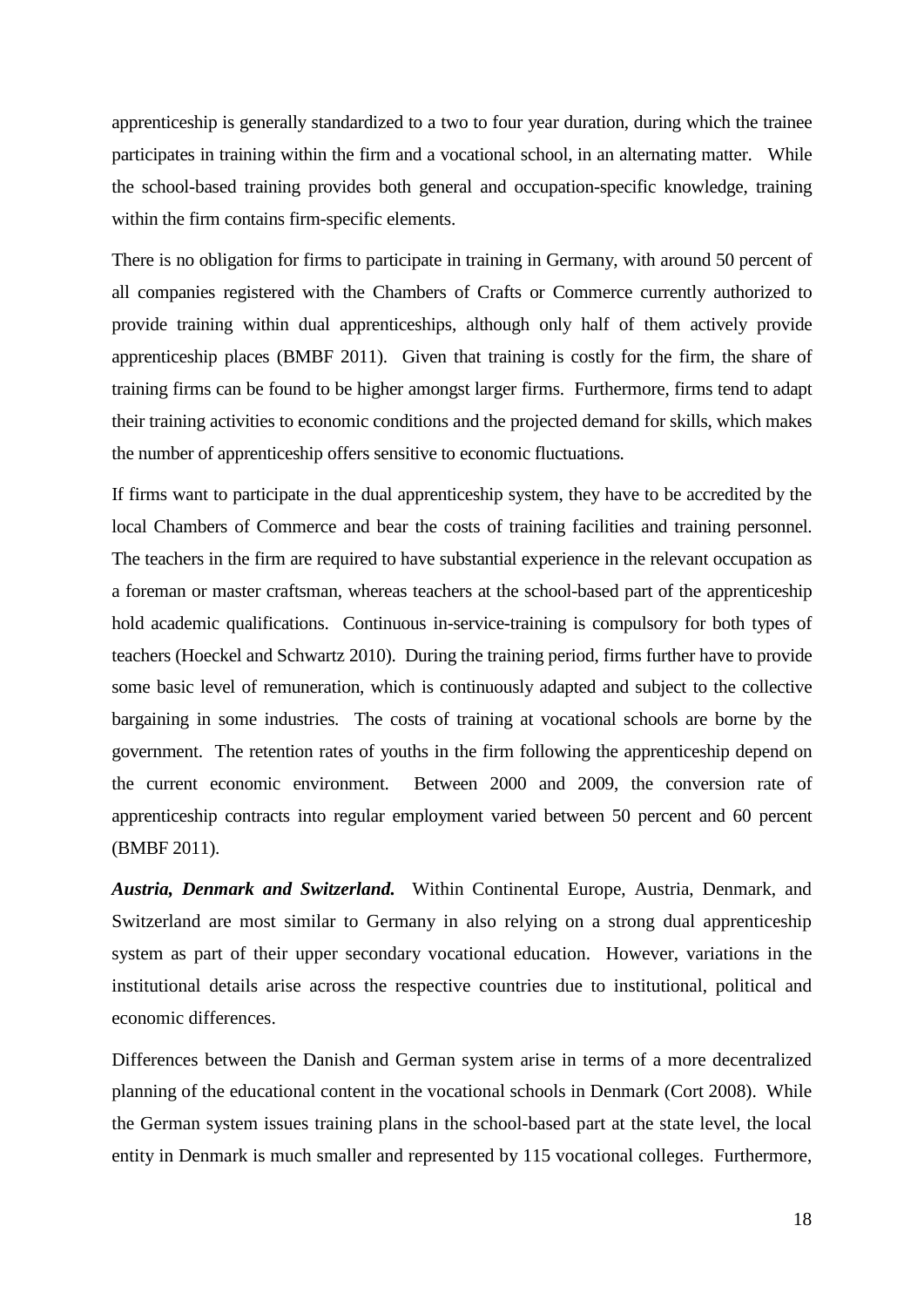these colleges enjoy a higher level of autonomy in terms of designing curricula, as the Ministry only issues directives rather than concrete plans. In contrast, the Austrian and Swiss systems are entirely centralized, with school and firm curricula developed at the state level. This leads to a higher degree of standardization of the occupational degrees, potentially enhancing the mobility of workers across firms and regions (Ebner 2009).

All countries face the problem of cyclical variations in the supply of apprenticeship places due to the voluntary participation of the firms in dual apprenticeship systems, which might leave youths entering unemployment before integrating in VET. Hence, incentive mechanisms have been implemented for firms to stimulate supply. For instance, Austria offers financial incentives for firms to become a training company or increase their training activities (Ibw 2009). In Denmark, an "employers' reimbursement fund" was established already in 1977, with all companies having to contribute as a function of their company size, yet independent of whether they participate in the system. When they participate, 90 percent of the wages paid to trainees during the school-based training periods are financed by this fund (Cort 2008).

Furthermore, all countries share the problem of disadvantaged youths being unable to obtain a training contract with a firm or persevere and successfully complete the apprenticeship. A support system was put into place for these "practically oriented youths", and is most developed in Denmark. Here, several modified versions of the apprenticeship and specialized vocational education programs aim to increase the chances of youths with learning disabilities or other disadvantages to successfully complete upper secondary education. Basic vocational education and training constitutes an individualized VET program specifically designed for the particular requirements of individual youths below 30 who are unable to participate in ordinary VET. Moreover, production schools absorb youths below 25 who have experienced difficulties entering or remaining in the other training options, providing a practical work experience in manufacturing-type jobs along with vocational guidance. Furthermore, partial qualification programs offer a certified degree after a shorter training duration (Cort, 2008). In Switzerland, specific occupational training programs were initiated for youths with insufficient performance in compulsory education and difficulties entering the regular dual apprenticeship system. Within these programs, youths are trained in standardized partial occupations for an average duration of two years, and upon completion receive an occupational certificate that can be used to enter the labor market or start full occupational training (Kammermann *et al.* 2011).

*Russia and other Transition Economies.* Under socialism, many Central and Eastern European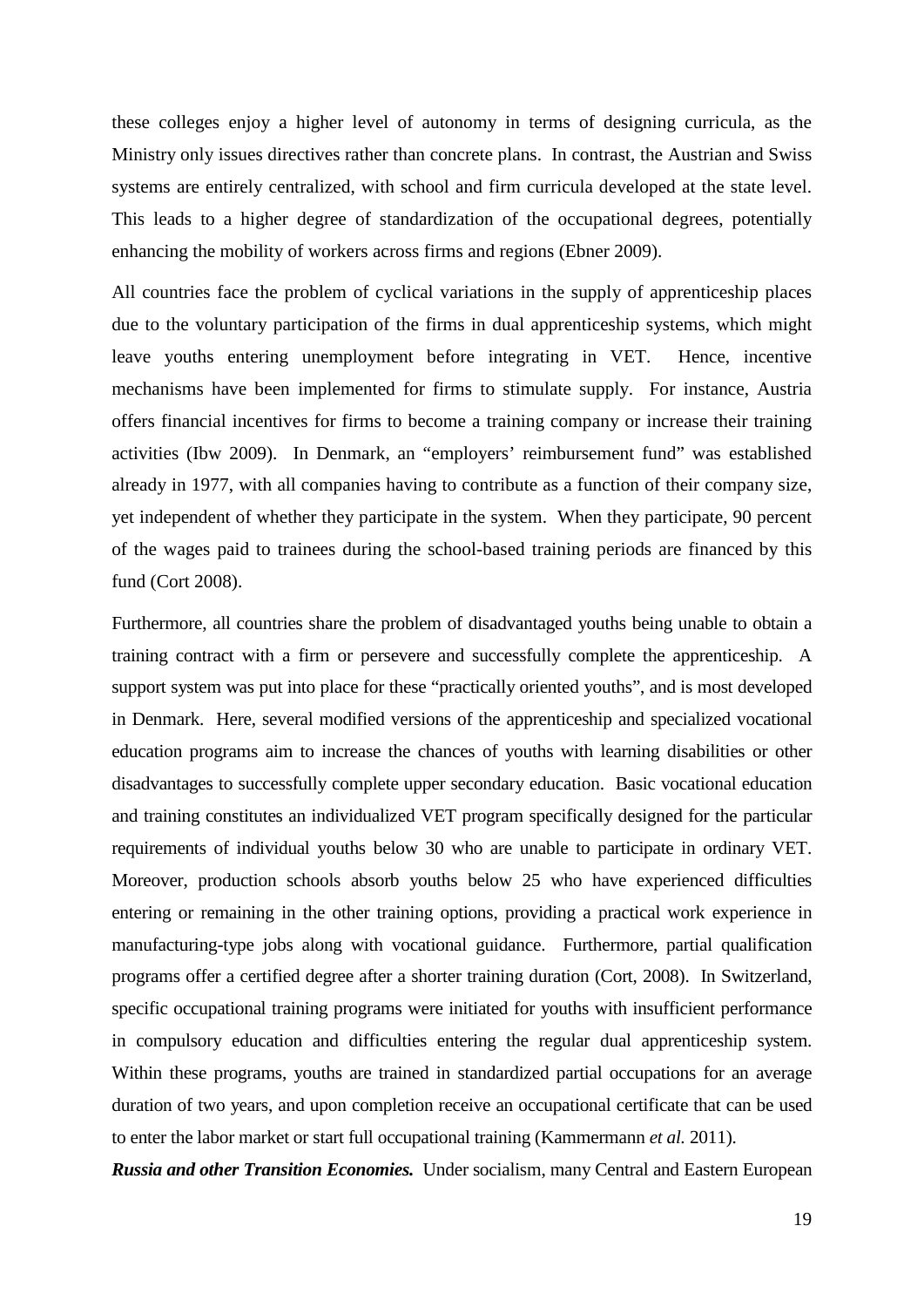countries operated an extensive dual apprenticeship system with alternating school- and firmbased training. However, following the transition to the market economy, dual system training came under pressure and employer-provided training places plummeted (Ost 2000). Moreover, governments were unable or unwilling to create sufficient financial incentives for training provision. In some countries such as Hungary, the growth of school-based training places more than compensated for the decline in employer-provided training. However, the lack of on-thejob training or the coordination of employers and training providers led to an increase in skill obsolescence and mismatch, with school-based training frequently decoupled from current labor demand (Noelke and Horn 2011). Another adverse consequence was the increasing difficultly for young vocational school graduates to enter the labor market. Consequently, there was an increase in the relative demand of general secondary education granting access to tertiary education, which led to creaming the most socially advantaged students towards the academic track, thus exacerbating social inequalities (Bukodi and Péter 2011).

*Latin America.* VET in Latin America started with the economic expansion that followed World War II, when the demand of the manufacturing sector exceeded its ability to provide on-the-job training. The peculiarity of this region is the evolution of such programs over time, whereas two different phases can be recognized (Betcherman *et al.* 2007; Puerto 2007).

This first phase of the development of VET can be dated to the foundation of the *National Service for Industrial Training* in Brazil (SENAI) in 1942, and the following *National VET Institutions* (VTIs) that emerged in the whole region on the same grounds. The SENAI was originally strongly influenced by the German dual system, with each occupation was broken down into its constituent tasks, which were added into the training curriculum and applied in practice projects. However, the dual system could not be recreated due to the lack of master craftsmen (Cinterfor 2008). Subsequently, the VTIs were primarily supply-driven, state managed, financed through payroll taxes, independent from academic schools and from the Ministry of Education, and usually quite closely reflected the industry's needs (de Moura Castro and Verdisco 1998). VTIs had a tripartite structure throughout the region, with representatives of employers, workers and the government and the curricula determined centrally. However, the VTIs did not adapt to the changing economic structure after the 1970s, and the economic challenges and subsequent downturns posed by the oil crisis. At this point, the demand for skilled and semi-skilled labor from the manufacturing sector started to decline, with graduates from these programs unable to find employment, informal labor markets became more common, and budgets were dramatically cut for all these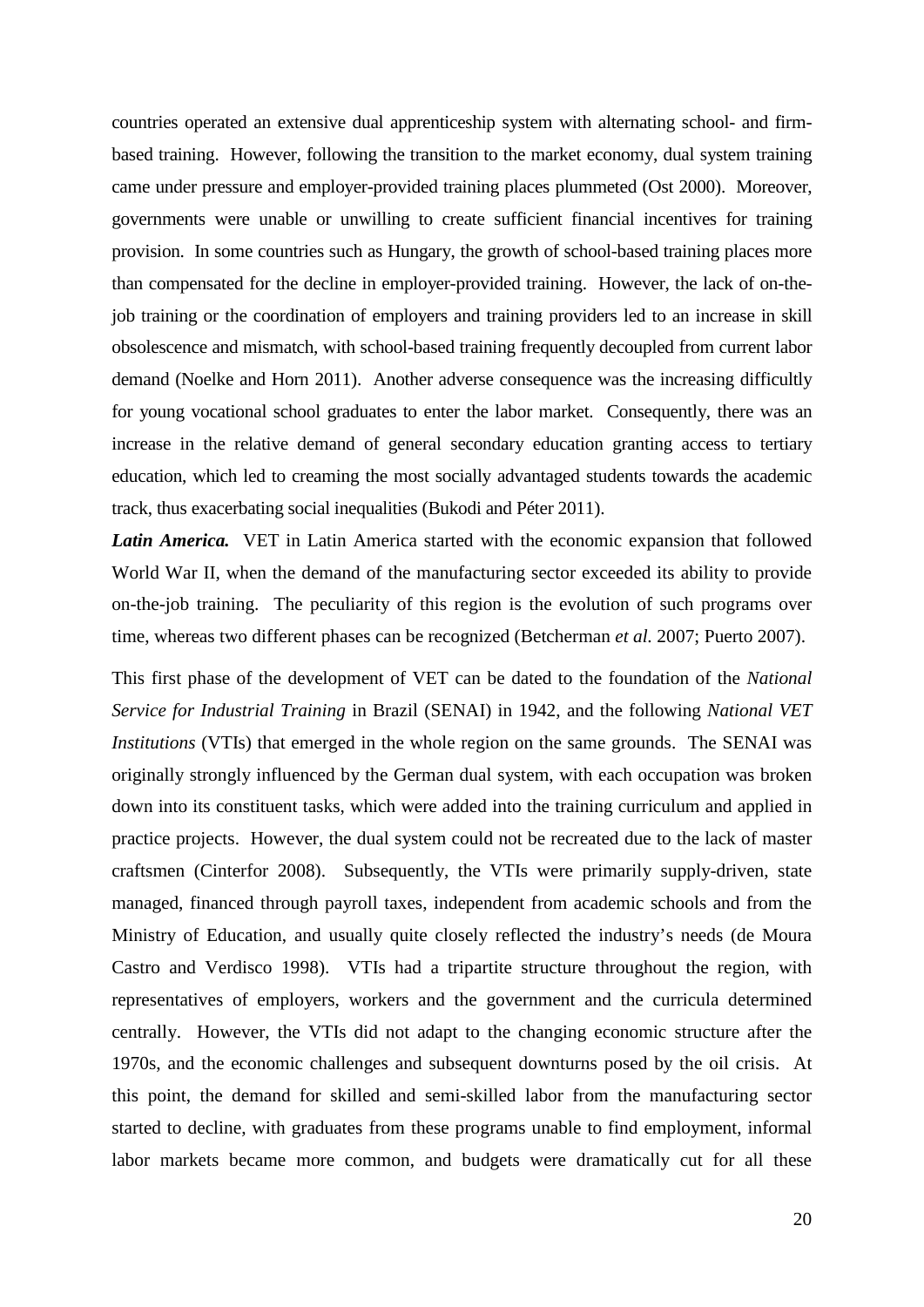institutions. Such a reduction in the emphasis on these programs also resulted from the preference for programs driven by market principles and dramatic changes in the demand for labor (de Moura Castro and Verdisco1998).

The second phase of VET programs targeted programs to certain segments of the population, particularly disadvantaged youths. The *Jóvenes* Programs were created in the early 1990s, and remain important training programs in the region. Such interventions are based on a demand-driven model targeted at disadvantaged youths, with the first program created in Chile and subsequently replicated in Argentina, Uruguay, Paraguay, Peru, Colombia, the Dominican Republic and Venezuela. These programs targeted youths from low-income families, the poorly educated and unemployed or underemployed. Unlike the VTIs, the *Jóvenes* programs were not run by the government, yet they did regulate them: training was offered through a bidding system where private and public firms could participate, and was therefore demand driven in the sense that the government did not set the contents of the curriculum. Similar to the dual VET system, a classroom-training phase was followed by an internship (Ibarrarán and Rosas Shady 2009). According to Weller (2009), the main changes and differences compared to the original VTIs are:

- 1. *A greater diversity diversification of training providers*, with stronger reliance on private institutions. In the public realm, delivery and regulation were institutionally separated and programs were decentralized, which implied greater participation by local entities (provinces and municipalities).
- 2. *More articulate interest in the certification of skills*, facilitated by a larger variety of training offered and the recognition of informal learning.
- 3. *Attempts at making training more demand-oriented* through the greater involvement of private enterprise and trade unions, which helped to identify unmet needs.
- 4. *More diverse target groups*, with a shift from one-time training to continuous training for personnel of strategic importance for the firm's competitiveness; however, on the other hand, training programs were designed to encourage the reintegration of the unemployed and special schemes for groups with particular employability problems (youths and women with low education levels) or those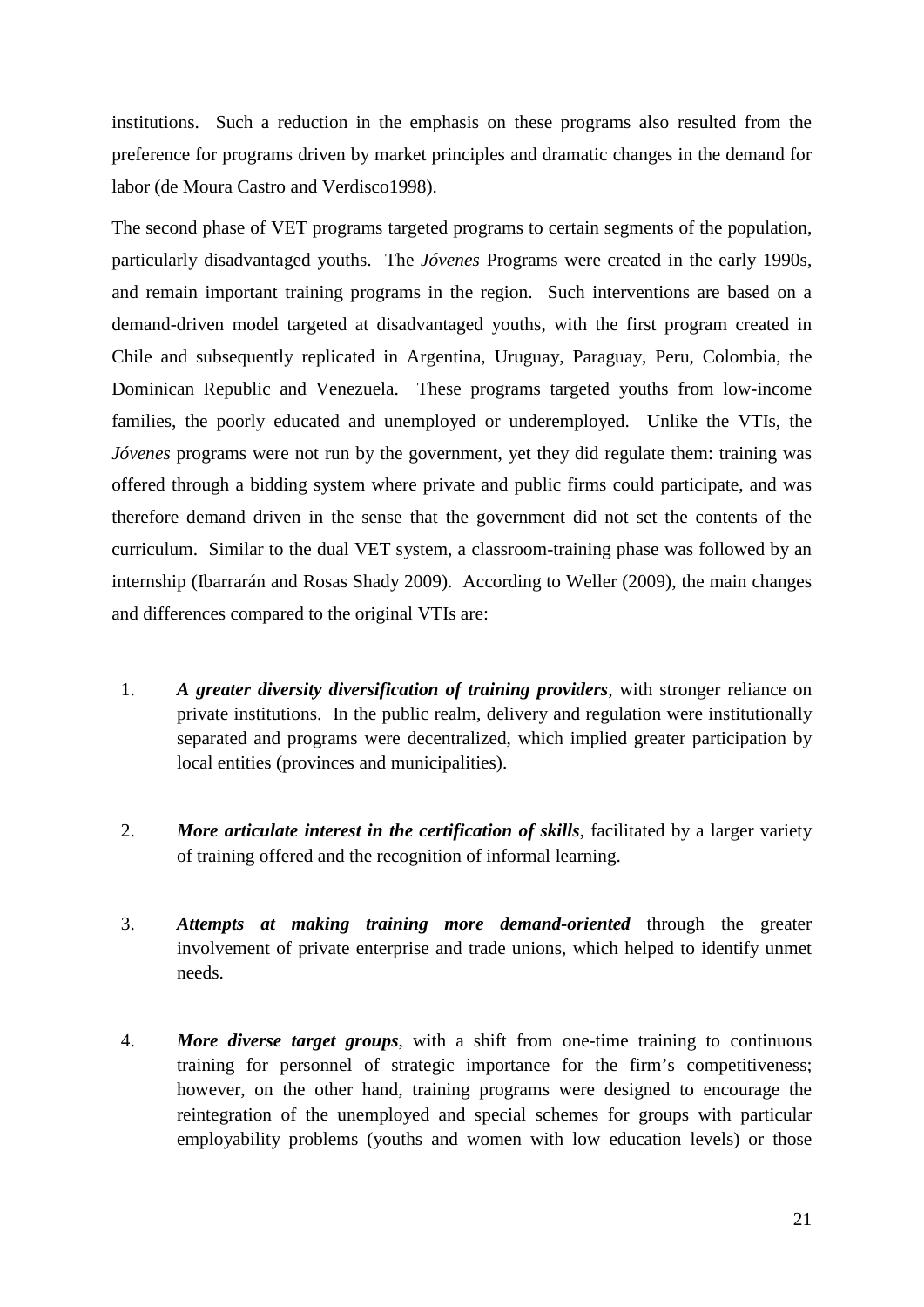working in low-productivity, low-income activities (specific occupations, ownaccount workers, micro-entrepreneurs).

#### 5. *New instruments for the public funding of training*, particularly tax incentives.

These programs seemed to have guaranteed the participants' increased employability and higher earnings upon graduation (Betcherman *et al.* 2007), with Table 1 describing some of these programs and evaluations in different countries. Overall, the *Jóvenes* model has been successful in improving the job placement and earnings of disadvantaged youths, particularly for disadvantaged females. This model is less close to the dual vocational system than the VTIs of the previous phase, yet has found to be successful. However, the original *Jóvenes* programs have now become particularly expensive for some countries, due to the long duration of the program reaching an average of eight years (Betcherman *et al.*, 2007).

#### *Evaluating the Dual- versus the School-Based System*

It is generally found within cross-country comparisons that those maintaining a substantial dual apprenticeship system, such as Austria, Denmark, Germany and Switzerland, exhibit a much smoother transition from school to work, low NEET rates and youth unemployment, and below average repeated unemployment spells than other countries (Quintini and Manfredi 2009; Quintini, Martin and Martin 2007). However, it must be noted that labor market transitions of youths only provide partial evidence for the relative performance of the training systems in the respective countries, with a causal analysis clearly impeded by the co-variation of other relevant institutional factors. Further problems arise from the absence of a unified framework for defining the respective training options and collecting data on the costs and benefits experienced by the state, firms and trainees (Hoeckel 2008).

A more extensive area of research exploits the co-existence of apprenticeships and other types of vocational schooling within countries to generally infer about their relative effectiveness and more specifically the relevance of firm-specific skills. For the case of Germany, studies by Winkelmann (1996) and more recently Parey (2009) show that participation in the dual apprenticeship has the particular advantage compared with other options of the vocational schooling system of improving early labor market attachment and a faster and more structured integration into the labor market. However, this advantage fades over time as other education participants find a foothold in the labor market. Furthermore,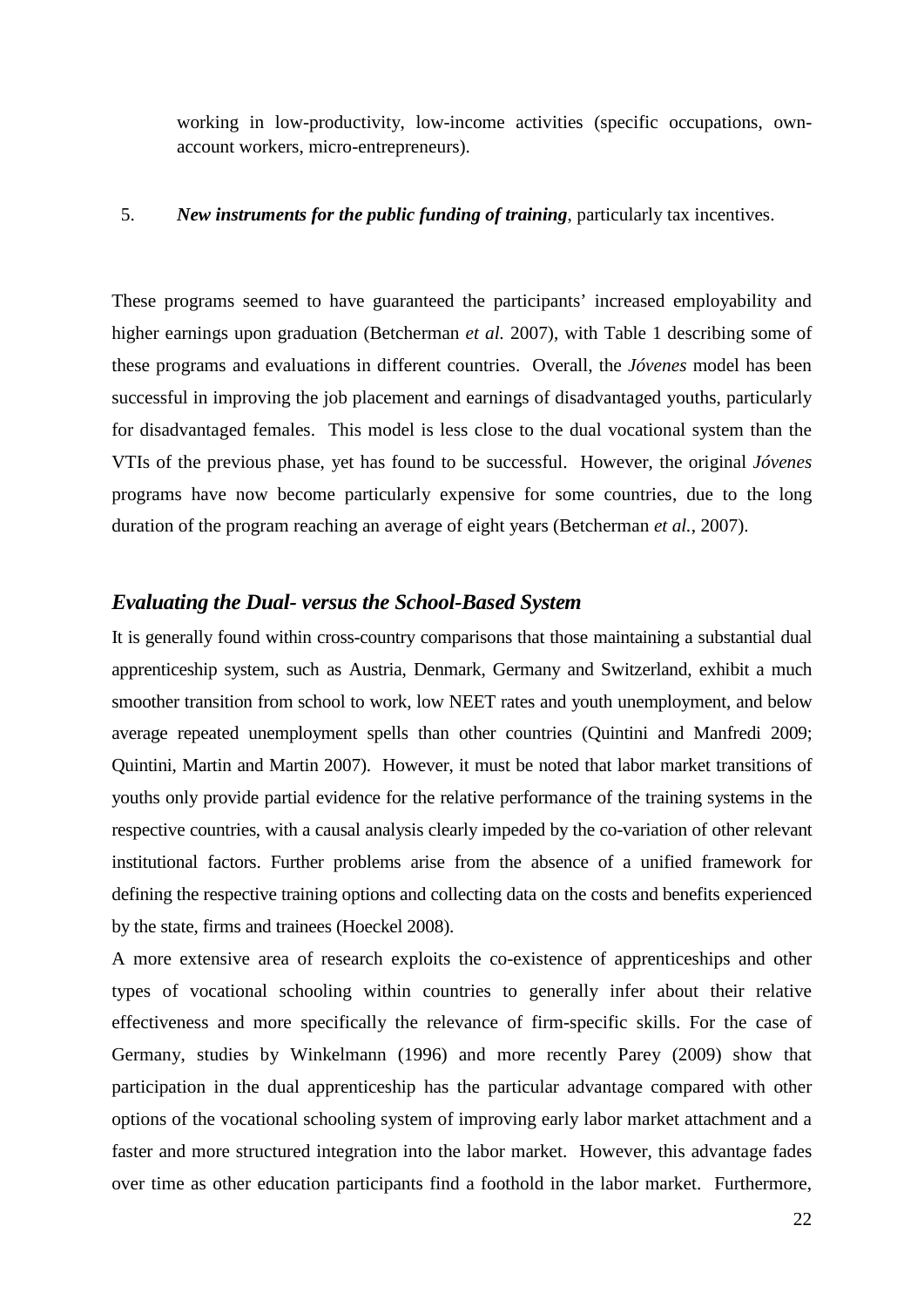the studies show that the fast initial transition does not hinge on finding employment in the training firm, suggesting that firm-specific skills do not play a major role in the German apprenticeship system. Investigating wage differentials, Parey (2009) does not find any significant differences in return to the training options in the early working life. A recent study by Adda *et al.* (2011) considers the relative employment and wage profiles of participants in the dual apprenticeship system and unskilled workers in Germany over 15 years following initial labor market entry. They find that having participated in formal, work-related training (the apprenticeship) leads to overall higher wages compared to pure onthe-job training (unskilled) and a stronger labor market attachment, thus compensating workers for initially low wages during the apprenticeship training.

Similar results on the performance of apprenticeship training versus school-based training are found in studies by Bonnal *et al*. (2002) for France and Plug and Groot (1998) for the Netherlands. Correcting for the negative selection of youths into the dual apprenticeship, both studies find that apprenticeships perform significantly better in integrating youths into their first employment relationship by the higher labor market relation of their training. However, again this advantage is found to fade over time and is not associated with higher wages. A recent study by Alet and Bonnal (2011) shows that young people integrated into the dual apprenticeship system rather than vocational schooling in France are more likely to successfully complete their final exam and undertake further education.

In countries where the dual apprenticeship is not seen as a "trainer of last resort" for lower skilled individuals, the apprenticeship system is also found to partially act as a mechanism to level the playing field for youths with low school performance. Exploiting information on PISA test scores to capture differences in ability across students, Bertschy *et al.* (2009) show that lower performing youths in Switzerland tend to select into less demanding apprenticeship occupations and are thereby penalized in the labor market – however, their initial test-score (as signal of their ability) is no longer important in determining labor market outcomes.

The bottom line is that, once selection is accounted for, the dual system seems to offer an advantage of improving early labor market transitions (measured in a variety of ways). Nonetheless, evidence seems to indicate that these benefits eventually fade away. Given that the dual system tends to be more effective than school-based VET, why is it not as broadly implemented around the world? The next section reviews countries' efforts to establish a dual-system around the world.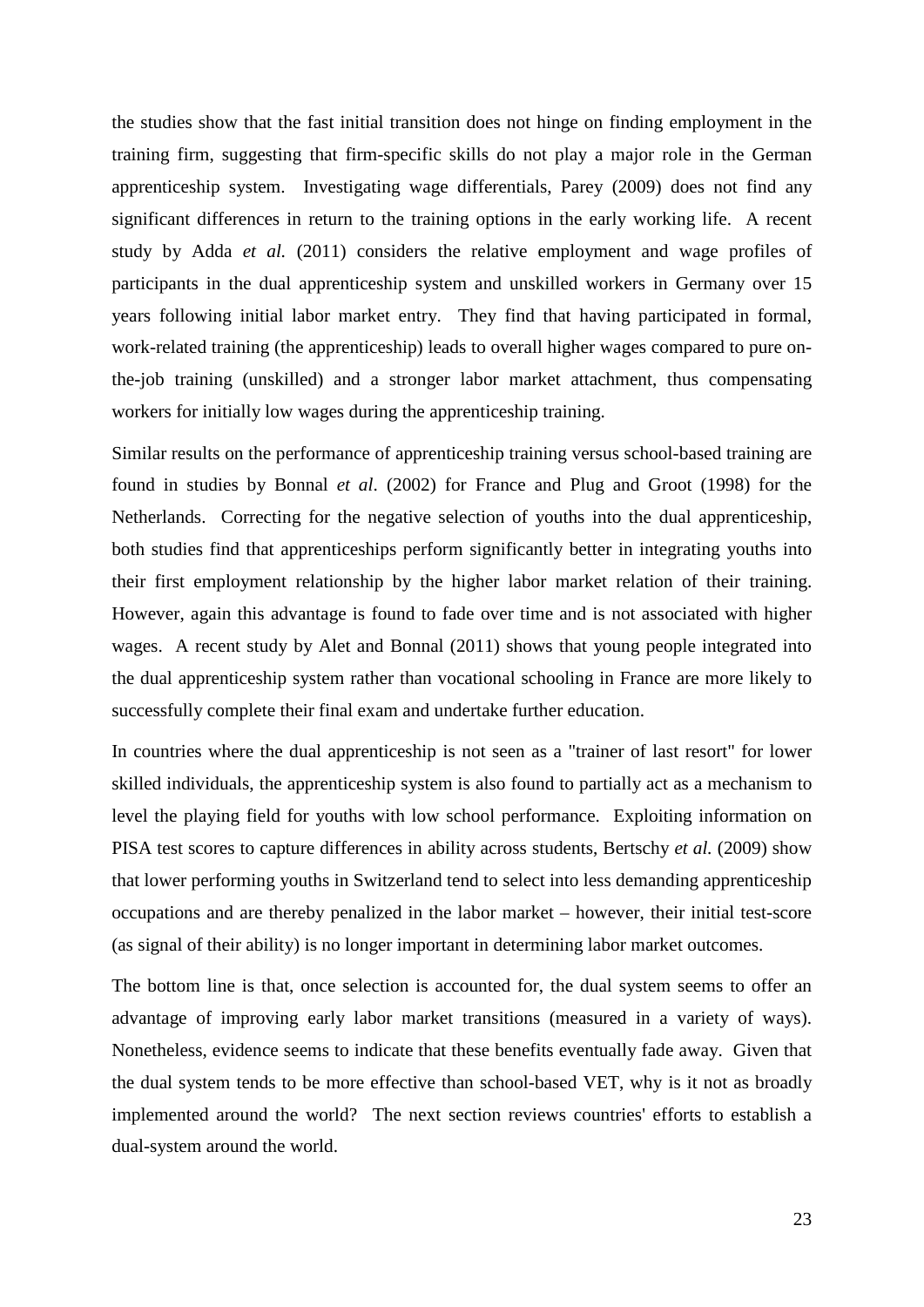#### *Establishing a Dual-System Around the World*

It is generally important to consider that the dual VET depends on some essential preconditions, for instance it relies on strong cooperation between government and employers regarding the development of the institutional framework for VET, the development and adjustment of curricula, the certification of competences and co-funding of plant-based and school-based elements. In addition to these regulatory and budgetary issues, the dual system also depends on active support from actors as described below:

- The acceptance of apprenticeship contracts paid below regular contracts by trade unions;
- The willingness of many employers to provide training, not primarily in an informal manner but according to occupational curricula, to send apprentices to vocational school leading to certified occupational qualification, and to provide them with a credible prospect of sustainable employment;
- The support from the government in not only providing vocational schools and teachers but also preparatory training for young people failing to enter apprenticeships;
- The acceptance of VET by young people and their parents as a solid alternative to academic education.

These elements tend to being mutually reinforcing. As they have developed over a long time, these conditions cannot easily be transplanted to a different institutional and historical context. However, many countries have tried to develop dual VET programs as described below.

*In the US.* Numerous efforts have been made to establish a dual apprenticeship system for the vocational education of youths in the US. For instance, the *National Youth Apprenticeship Act* under the administration of George Bush and the *School-to-Work Opportunity Act* under President Clinton were two attempts at implementing the dual system. However, according to Lerman and Rauner (2012), wide-spread participation in the youth apprenticeship could not be reached due to the inability of employer organizations to coordinate long-term training plans, and the federalist division of responsibilities that impeded a binding national framework for the training systems. Furthermore, there is a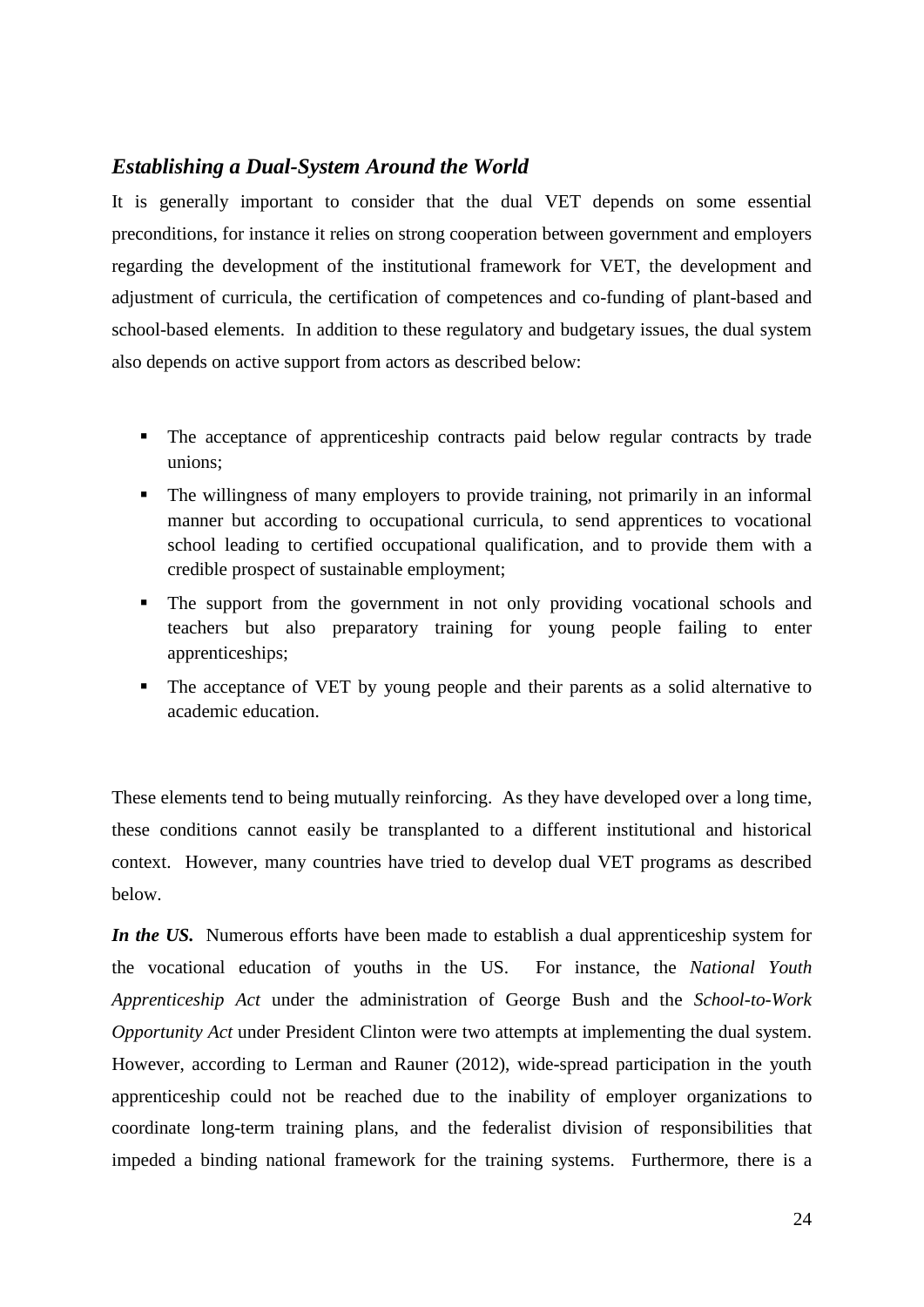general mistrust in the idea of imparting specific human capital, as it is likely perceived to lose its value more quickly in a continuously changing labor market (Krueger and Kumar 2004). Consequently, tracking youths in high-school into occupation-specific and general education prompts some concerns regarding stigmatization and limited opportunities for the occupation bound youths. Finally, there appears to be a lack of interest in participating in this exchange on the part of employers. They are unwilling to endure the perceived high costs of training, not knowing whether they will be able to recover these costs at a later stage (Shapiro 1999). Despite the futile efforts at the federal level, some states were able to establish and maintain a functioning small-scale dual apprenticeship system, particularly in the construction industry (Bilginsoy 2003).

*In Egypt.* Based on the so-called 'Mubarak Kohl Initiative' started in 1991, Germany has assisted Egypt in establishing technical and VET structures modeled along the lines of the German 'dual model', with its emphasis on dual training and societal consensus. It aimed at improving relations between actors such as ministries, vocational schools, training centers and firm-level training, as well as setting standards for occupational qualification. The German Society of International Cooperation (GIZ, *Gesellschaft für Internationale Zusammenarbeit*) supported the program until 2008 assisting in the development of training curricula and trained instructors. The provision of apprenticeships was coordinated by the newly created *National Center for Human Resource Development* related to private employers in Egypt as well as the Ministry-related *Directorate for Vocational Education and Training*. The program started to offer the possibility of entering into three-year courses of dual VET to secondary-school graduates in Egypt, in 28 occupations involving around 1,600 firms providing training and 44 vocational schools. Available qualitative evidence gained from interviews with participants and follow-up tracing points at a smoother transition of program participations from school to work and better earnings after completing dual VET. Employers continue to support the program, perceiving a better trained workforce as a major benefit (Adams 2010). The pilot is now established as a regular part of the Egyptian training system run by the Egypt Ministry of Education and the industrial partners, on a stable legal basis. As of 2009, 32 occupational profiles were trained in 76 technical schools involving around 1,900 companies, mostly in the formal and industrial sector. By 2009, 24,000 young people had graduated, with 13,000 in training. However, this is largely insufficient compared to the overall challenge in Egypt, which needs to integrate around 1 million young people into the labor market per year. Observers also question the sustainability of the program without external support.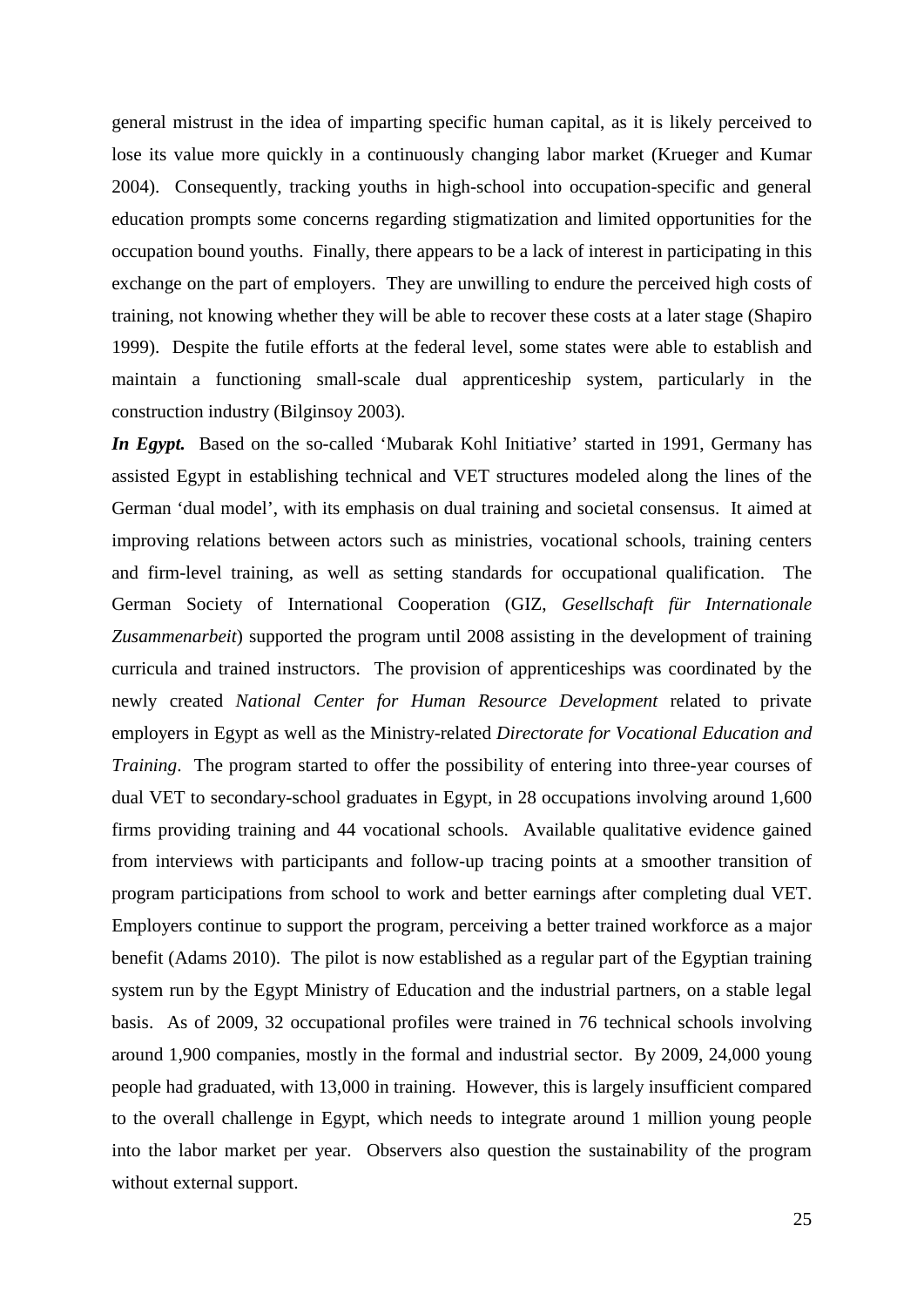*In Sub-Saharan Africa.* There are some examples of modernized apprenticeship systems in Sub-Saharan Africa. For instance, Benin modernized its VET system in order to better meet urban economic demands, with a dual apprenticeship system with alternating phases of theoretical and practical training in place since 2006, mostly devoted to traditional crafts such as masonry, electrical trades and plumbing. While one day is spent at school, five days are devoted to learning on-the-job. Participants can obtain a certificate of qualification (*certificat de qualification professionelle*) after 600 hours in a training center. It is expected to have around 3,000 graduates per year, which indicates the small scale of the system. The new system should also be able to certify qualification from work experience. In Mali, where the VET share is far above the African average, a dual training model combining around 80 percent time spent on work supervised by a trained artisan and 20 percent formal courses in training centers was introduced in 1997. There is some evidence of this reform leading to better skill formation and inclusion into the labor market, particularly due to the systematic involvement of the private sector (Rioust de Largentaye 2009). Nonetheless, these models are relatively small and tied to traditional crafts. In Ethiopia, the education system was reformed in around 2000 to strengthen primary education for all young people, which now lasts for 8 years, and to complement this with vocational courses in technical subjects lasting for one or two years. There is some preliminary evidence of improved labor market performance of recent training graduates (Denu, Tekeste and van der Deijl 2005). As shown by the Gambian example of the *National Youth Service Scheme* established in the mid-1990s, young people mostly turn to self-employment or work unrelated to the occupations learned (Lahire, Johanson and Wilkox 2011). Still, a major challenge involves moving beyond pilot projects and establishing VET at a sufficient scale given the number of cohorts entering the labor market every year.

Despite multiple efforts to establish a dual-system of VET in quite diverse countries, successful initiatives remain relatively small-scale and tied to certain sectors such as the construction sector in the US or traditional crafts in sub-Saharan Africa. The challenges of establishing a mainstream dual VET system around the world highlight the need for a specific type of institutional framework, the complexity of which is not easy replicated in either developed or developing countries.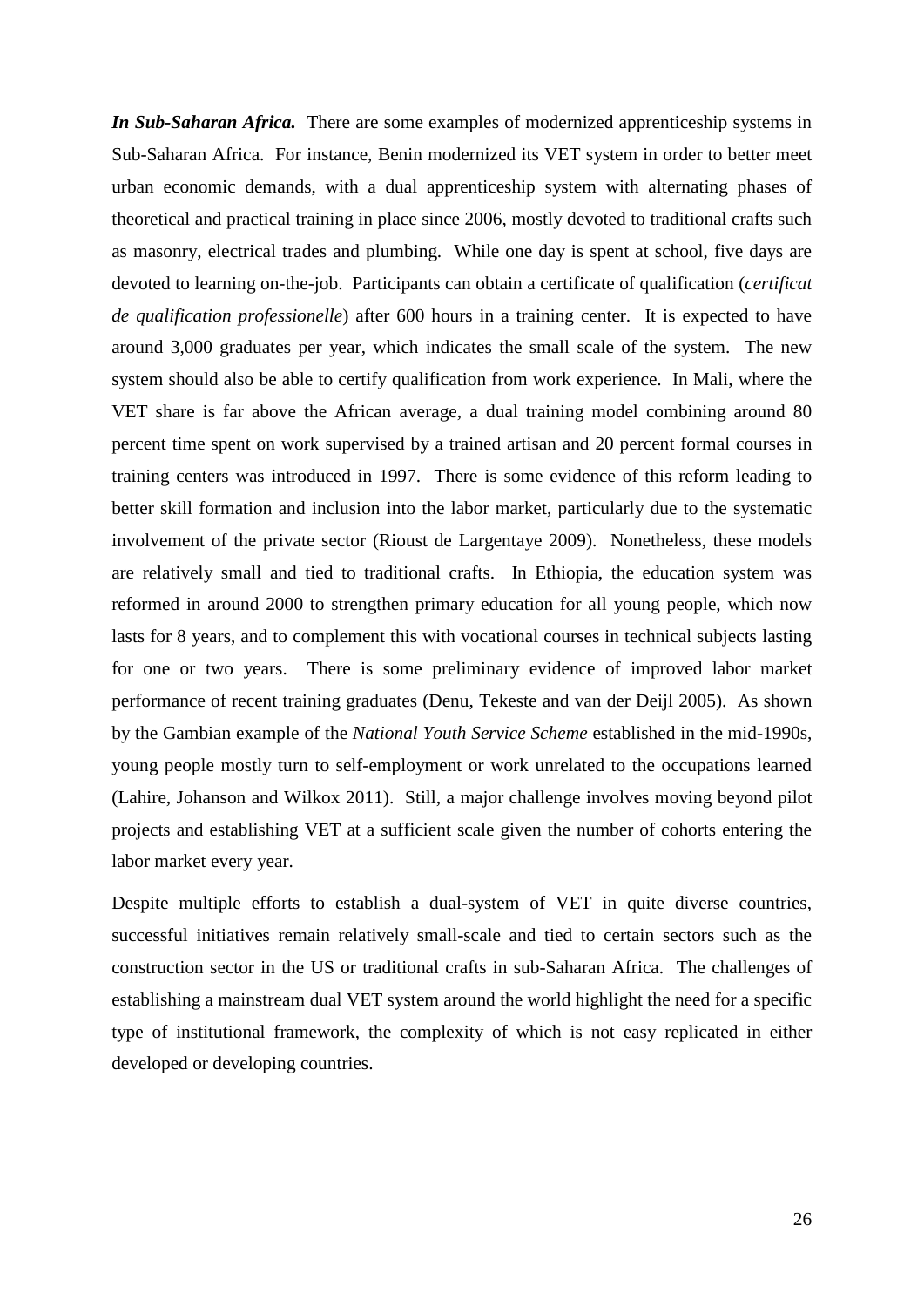## **Informal-Based VET**

Owing to the persistently large share of informal employment in many developing countries, an important question concerns the role of informal vocational learning. In India and many African countries, the predominant source of vocational education or training is conveyed in a so-called traditional or informal apprenticeship system, outside of formal vocational or general schooling. While knowledge is transmitted between generations within a family or clan in "traditional apprenticeships", "informal apprenticeships" are open to apprentices not belonging to a family or clan (ILO 2011, 2012). Despite taking place in the informal sector, these traditional or informal apprenticeships have some locally standardized structures and duration, and are based on some contractual agreements between the craftsman and trainee. Apprentices receive no or little remuneration during the training period, and might even have to pay a fee to the trainer. The training is generally entirely work-based, but it may follow an informal training plan (ILO 2012).

Informal and traditional apprenticeships within the informal sector remain a major form of employment and training in many low- and medium-income countries. They are common in Sub-Saharan countries, the South Africa, Middle East and North Africa (MENA) region where vocational schooling programs are usually outdated, detached from the economy and perceived as inefficient and unattractive, as explained earlier. However, traditional and informal apprenticeships tend to be confined to crafts where technological innovation and company growth are limited. The transferability of skills acquired in traditional and informal apprenticeships is limited due to the lack of certification of training and work experience, and the absence of vocational schooling parts emphasizing general skills. Moreover, if some certificate is issued by the informal training employer, the acceptance of such a certificate is often restricted to a local community. Given the lack of a legal framework to enforce certain training standards, the informality of training may also bear certain risks to the trainee, with particular concerns involving the potential exploitation of children as cheap laborers, gender discrimination based on traditional gender roles, and unenforceable contractual agreements resulting in low training quality or an extension of the apprenticeship duration (ILO 2012).

#### *Implementation Strengths and Challenges*

The tradition of informal apprenticeship is particularly wide-spread in West African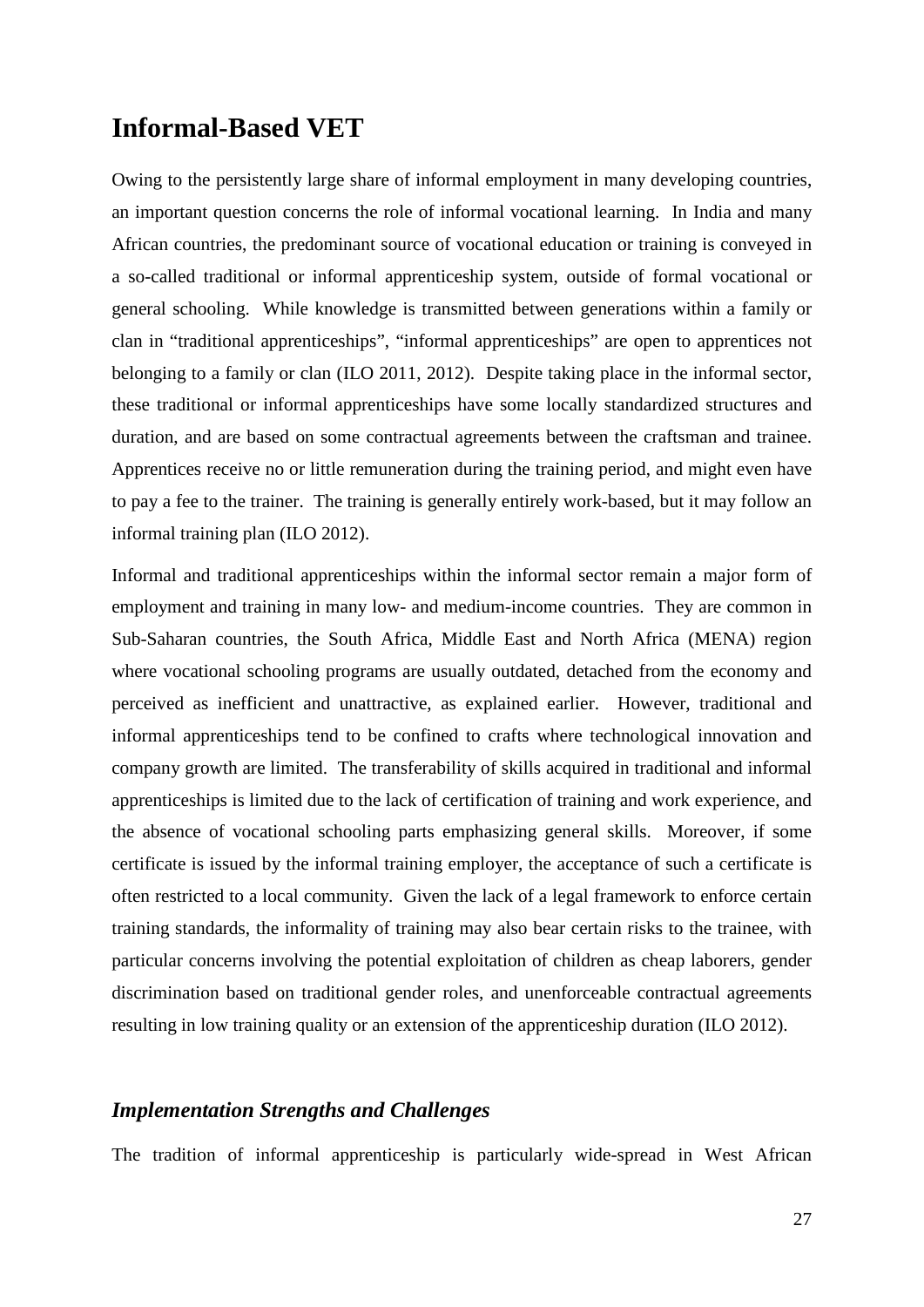countries, with several common structural features emerging across the respective countries (Ahadzie 2009). It is generally found that training is purely practically oriented, with apprentices learning from observing the craftsmen at work in their trades and skills such as tailors, mechanics, painters, bakers, carpenters, joiners, welders and hair dressers. Consequently, the learning process might be restricted only to the production of specific type of output, leaving apprentices with only partial knowledge of their respective trade after finishing the apprenticeship. The duration of the apprenticeship is found to vary by type of trade and also the ability of the apprentice. Whereas the cost of the apprenticeship seems to be borne by the apprentice with the payment of fees or in kind payments, apprentices can also receive shelter and food during training, the value of which might exceed the total fees paid. The predominant source of apprentice recruitment is the familial and social network, with training potentially seen as part of a social reciprocity system. Whereas the general schooling levels of youths traditionally do not matter for the selection of apprentices, it is found that craftsmen seem to value a completed lower general education. Written contracts for the apprenticeship are not very common, and generally do not contain specifics of the content and duration of training.

In contrast to formal vocational education, informal apprenticeships bear the advantage of being closer to the current needs of employers in the (informal) labor market, which represents a large share of the economy in many countries. However, this type of training has its limits concerning modern and technology-oriented occupations, which in turn also implies the need to have employers and labor demand in these fields. Informal apprenticeships face major barriers regarding technological advancement, while informal employers are naturally restricted in their access to the credit required for investment and firm growth.

*Sub-Saharan Africa and South Africa.* There are traditional apprenticeships in workshops owned by master craftsmen, mostly in traditional occupations. Given the cost of school attendance and weak family background in some countries, enrollment in secondary education is far from complete, will some young people subsequently entering the (informal) labor market after primary education without any further formalized general or VET at the secondary level, rather taking up an apprenticeship in a small business or formalized village polytechnics.

Major parts of VET for informal activities are provided by non-government providers such as NGOs, churches, for profit agencies and, most importantly, informal entrepreneurs (Rioust de Largentaye 2009). Informal apprenticeships reach approximately 50 percent to 90 percent of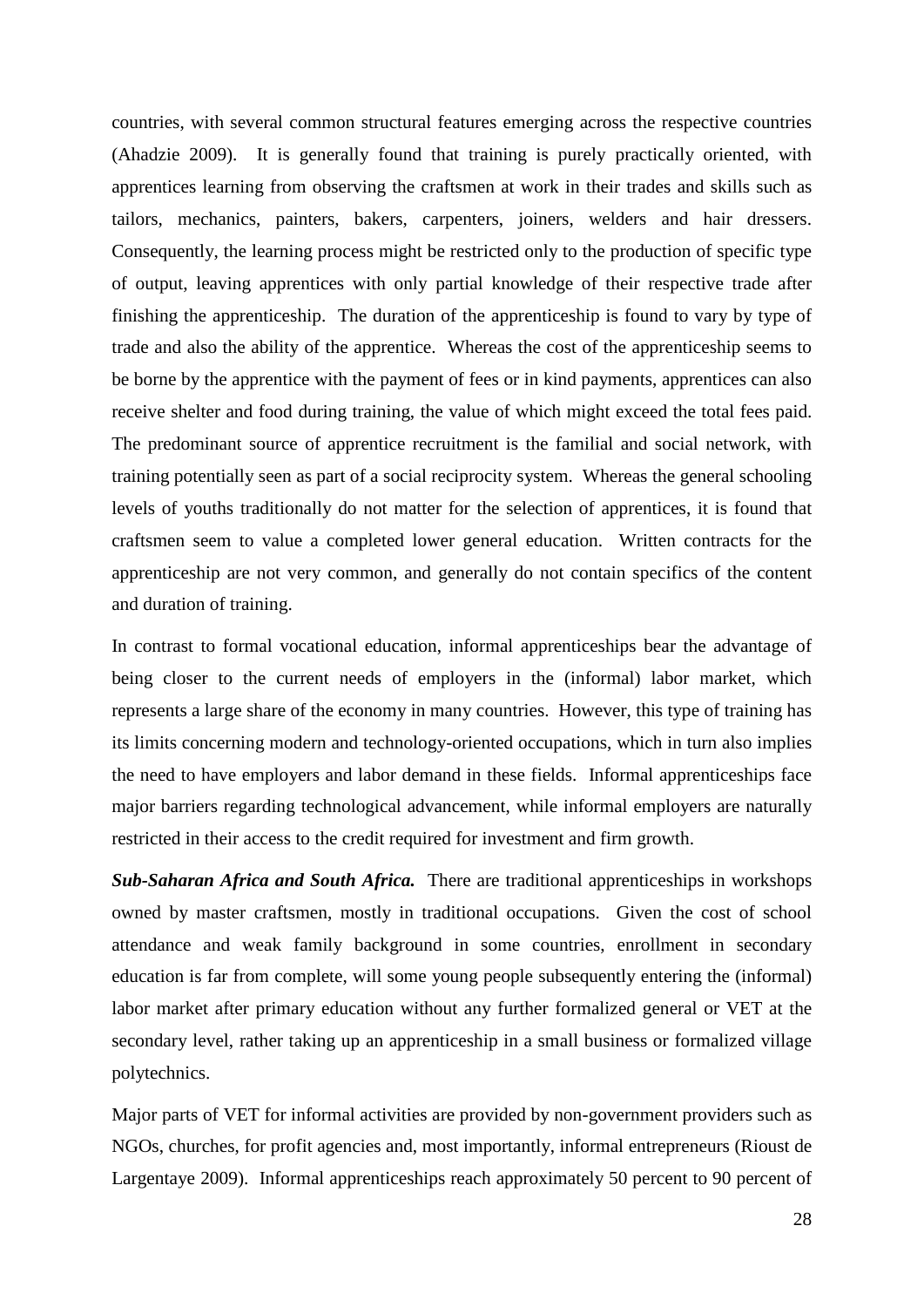young people in countries such as Gambia, Ghana, Senegal, Madagascar, Zambia, Tanzania, Mali and Malawi.

Continuous attempts are made to upgrade the informal training system through formalization. However, this is a difficult task given that the flexible forces of the traditional apprenticeship might easily be distorted and lead to "another supply-driven, dependency-induced training program" (World Bank 2004). Palmer (2009) discusses several attempts of the Ghanaian government to formalize informal apprenticeships, and highlights potential its unintended ramifications. In particular, he criticizes the global or partial take-over of training costs, as proposed by experts in the 2008 *National Apprenticeship Program* (NAP), as this falls short of the complex system of pecuniary and non-pecuniary payments made between apprentices, their families and the craftsmen during the training period. Based on previous experiences, partial payments could be particular distorting, as this might force poor apprentices to prematurely leave the apprenticeship. As the training plan is not structured, it is furthermore not guaranteed that youths are able to acquire sufficient skills during this period. Additionally, he notes that the substitution of the practical work-based training for a more general school-based schooling is likely to disregard the abilities of youths and skill demands of the local economy. He highlights the introduction of practical short-term training courses lead by public or private institutions to complement the work-based training as undertaken in the *Vocational Skills and Informal Sector Support Project* in Ghana as potentially promising measures, as well as the targeted training of craftsmen to ensure a minimal level of training quality. With respect to the latter, projects conducted in Ghana, Tanzania or Kenya seemed to work similarly well, significantly improving both the training content and quality of the output produced (ILO 2012).

A further hurdle to formalization and standardization is the missing or weak involvement of informal business associations. Despite factually existing in many countries, they are often not very strong representatives of their members due to a high degree of heterogeneity limited funding or lack of structure. Therefore, an ILO initiative in Niger targeted the restructuring of the National Crafts Association and an increase in their visibility in local communities. This led to a significant extension of their coverage, and thus a higher representativeness in political consultations regarding the formalization of traditional apprenticeships. Involving business associations is also found to improve training quality by increased monitoring, the definition of skill standards, or the joint acquisition of expensive tools (ILO 2012).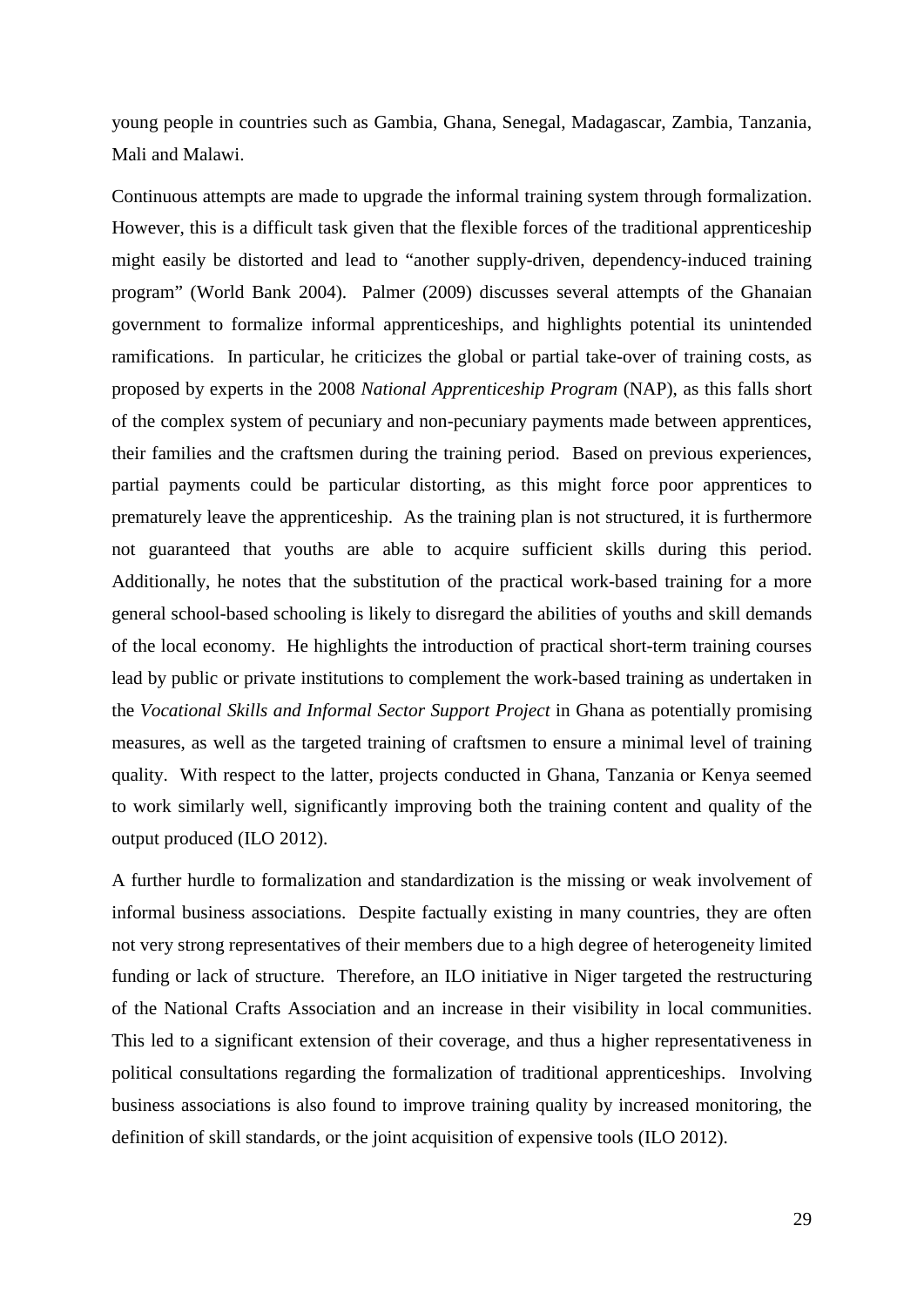#### *Effectiveness of Informal Training*

Compared to informal jobs without training, the informal types of VET is considered to improve the chance of achieving promotion inside informal businesses from unskilled to skilled worker, consequently earning a higher wage. Training is essential to become a master craftsman and set up or take over a business in these fields after some years of activity (Aggarwal, Hofmann and Phiri 2010; Nübler, Hofmann and Greiner 2009). Furthermore, compared to vocational schooling, which often relies on outdated curricula and lacks the involvement of employers in many developing countries, informal and traditional apprenticeships are coupled with current skill demands and work practices in the informal sector, with informal apprenticeship graduates more easily employed than graduates from vocational schools. Given that they do not require any formalized entry criteria, informal training often represents the only opportunity for schoolleavers to obtain vocational education (Walther 2011).

In terms of labor market outcomes, there is evidence from studies on Malawi and Tanzania that most graduates from informal apprenticeships were employed with the same business that had provided training, or with some other employer, and that after some years a considerable share of them were also self-employed (Aggarwal, Hofmann and Phiri 2010; Nübler, Hofmann and Greiner 2009). An evaluation study of the informal apprenticeship system in Ghana (Monk, Sandefur and Teal, 2008) shows an important negative selection of youths into informal apprenticeships, with youths with low levels of general schooling entering this type of training. However, when controlling for this negative selection, it is found that individuals with low levels of formal schooling benefit substantially from the informal training, with earning increases of 50 percent.

Clearly, evidence on the effectiveness of informal training is scarce given that it mostly pertains to developing countries, and also owing to the nature of the training *per se*, which relies on the informality of both the labor market and the training. Nonetheless, the few studies that have been identified inform on the selection problem we observed for the other types of training, and seem to indicate that informal training improves the labor market opportunities of the trainees. However, further research on evaluating traditional and informal apprenticeships is needed.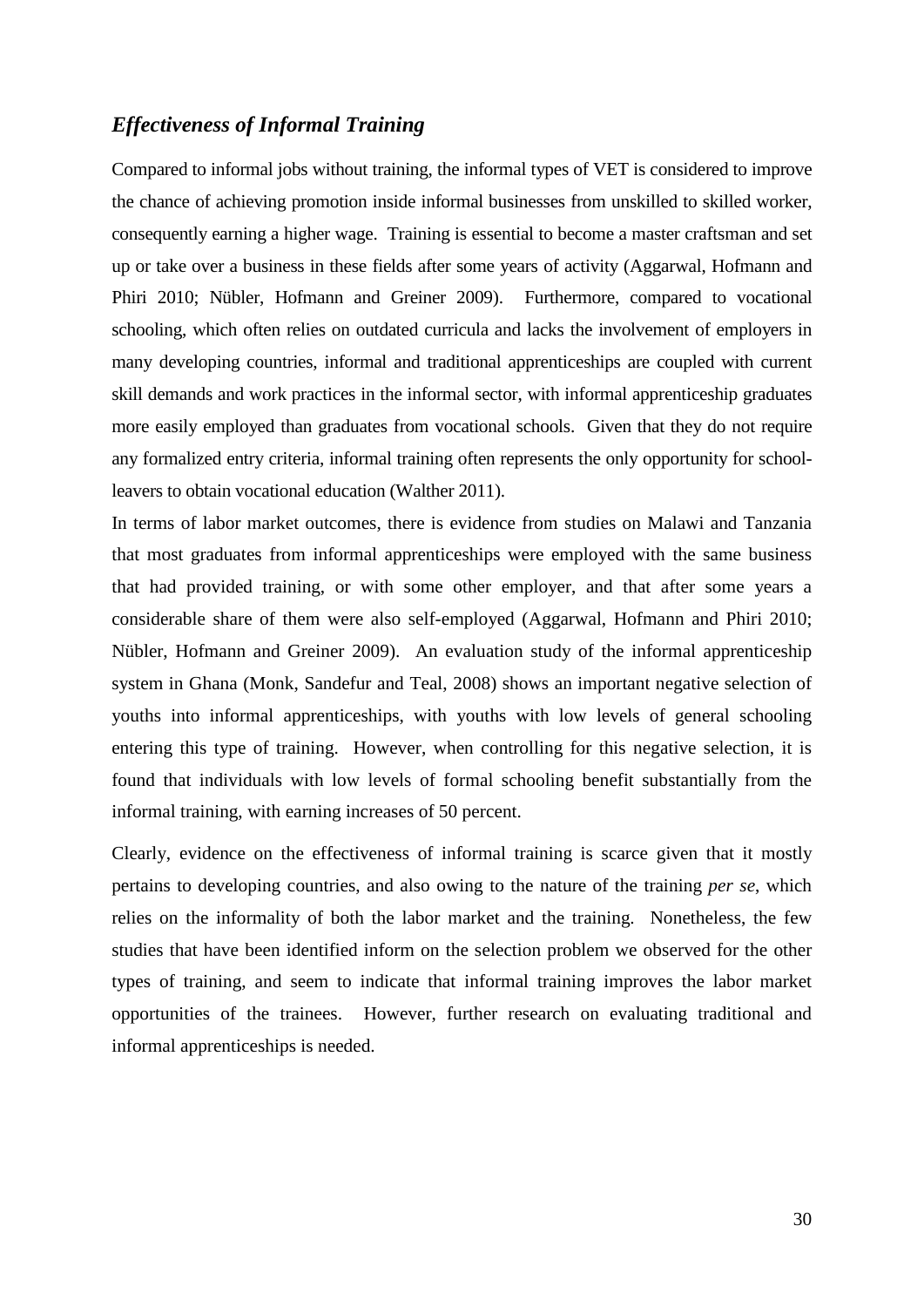### **Conclusions from a Policy Perspective**

The research reviewed in this paper highlights the particular strengths and weaknesses of the three major distinct types of vocational education and training (VET). Beyond the core of general education, VET is a valued alternative, with the dual system seeming to be more effective than school-based VET. Informal training is effective, but not much is known concerning its relative strengths compared with other forms of vocational education.

On the one hand, school-based VET delivered at training centers at the post-compulsory secondary level, or as a specialization track during compulsory schooling, follows a formal curriculum combining general skills with occupation-specific education. Through the provision of technical skills, participation in school-based vocational education aims at a direct entry into the labor market, requiring only little on-the-job training by employers, and might hence be perceived as creating incentives for employer hiring. However, the success of the school-based training crucially depends on the alignment of skills taught in the schools to the labor market, and hence requires the close collaboration of employers, unions and the educational institutions.

On the other hand, dual VET combines work place experience and training with school-based vocational education, usually within a particular occupation or sector of work. Well designed and effective dual training complements the rather firm-specific technical skills acquired by learning on-the-job within a training company with general skills that are transferrable across employers within the occupation. While practical work-experience within the firm is expected to provide higher returns for practically oriented youth, standardized curricula and central examinations are used to counteract overspecialization and low levels of transferability. Both training standards in firms and the alignment of skills taught in the schools and at the workplace have to be ensured through collaboration with the respective employers, unions and educational institutions.

Finally, informal VET enables a direct transition to work, generally leading to better pay in the short run compared to participation in vocational schooling, particularly in countries where these systems are marginal or outdated. However, as the acquisition of skills is restricted to learning on-the-job and is complete without systematic certification, this type of learning is likely to be of less value when moving jobs. Due to the lack of general skills and informal training in more modern occupations, employability is more limited and thus entails a higher risk of ending up in a vulnerable labor market position.

While dual VET may seem the best system to implement, international experiences show that attempts towards such schemes often fail. Dual VET – and VET in general – only works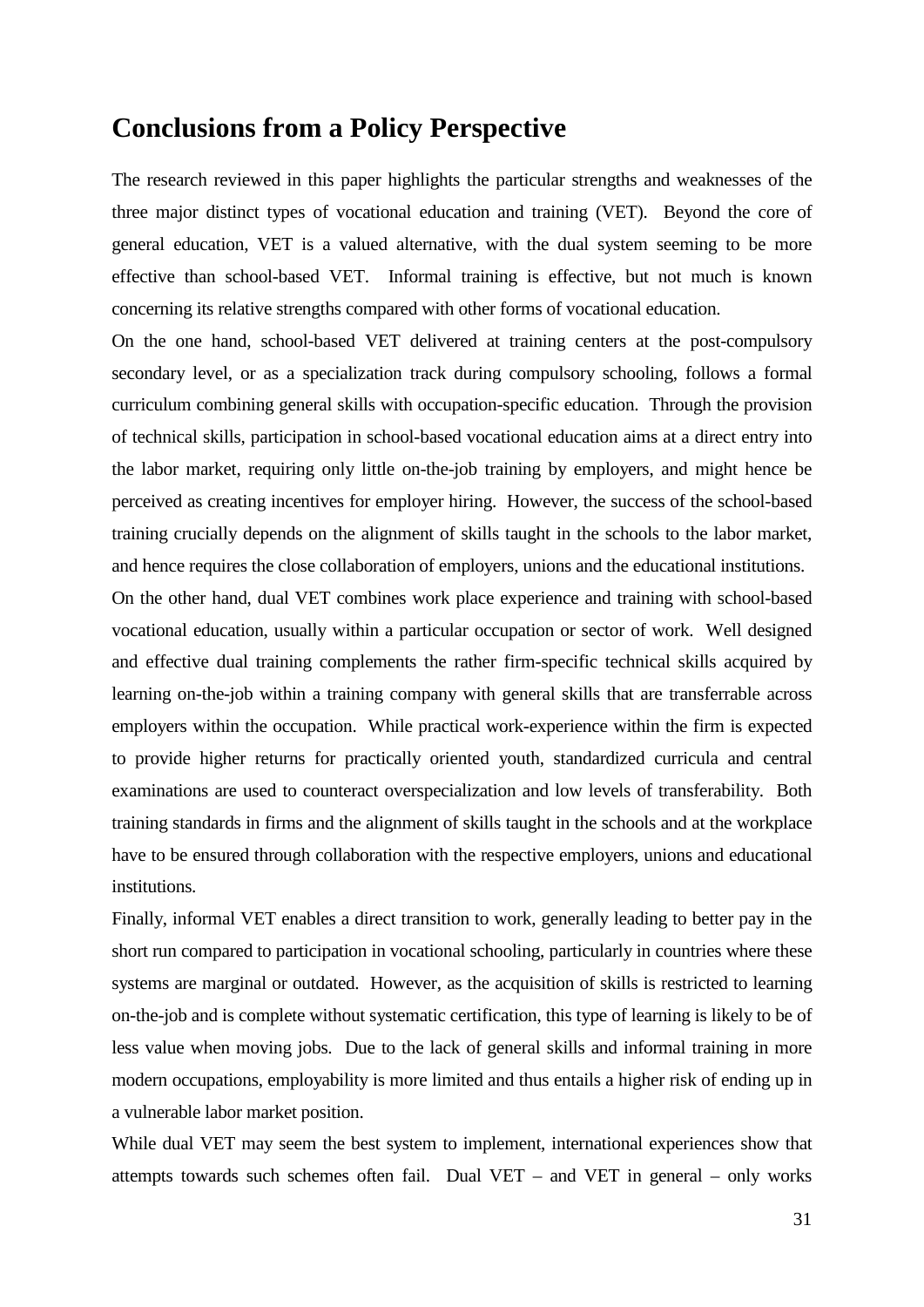sustainably if there is significant institutional support and acceptance by major actors. For instance, dual VET can only be effective if employers engage with this type of structure and systematic training, and if training curricula are up to date. This requires the participation of employers in the design of training schemes, given that only they know their current and expected needs. Furthermore, VET only works if it is generally accepted as an attractive option for starting a career.

As can be seen from many examples in the developing world, some elements of (dual) VET can be implemented even under adverse conditions – and regional or sectoral training clusters can be established with sufficient support and interest from governments and employers. Most countries could therefore implement feasible or 'lighter' forms of dual VET with limited institutional requirements. Starting points could be existing sectoral or regional clusters of firms with a shared interest in a specifically skilled labor force in particularly relevant occupations, large (also foreign-owned) firms in modern sectors or sectoral training schemes run by employer associations. Where there is a basic agreement on training curricula and training provision, this can lead to mutually recognized certificates; public support would also be helpful, such as support for schooling phases and some non-bureaucratic regulation of training elements and standards in order to recognize acquired skills.

In many countries, strengthening the vocational part of the educational or schooling system and bringing existing vocational education and training systems closer to the current needs of the labor market would help young people with a smoother transition into work. In particular, vocational education provided in the framework of secondary schooling (vocational schools or vocational tracks) should be modernized and complemented with phases of practical work experience, such as internships or passing the final year with an employer. Employers should also be consulted regarding the design of vocational schooling curricula, which requires a systematic coordination with networks or associations of employers. Furthermore, in order to avoid a negative perception of vocational education as a dead-end option, transition to further education, including tertiary education, should be facilitated. Finally, reducing vocational education fees can help to raise enrollment in some countries. Moreover, in countries with high shares of university graduates having major difficulties in finding adequate jobs, one major option is to make academic training more labor market-oriented, incorporating internships with employers into academic curricula so that some experience with current work practices in the private sector can be acquired. Governments responsible for funding academic education can require public universities to modify academic curricula accordingly.

Providing better training for the informal sector represents a core issue for many developing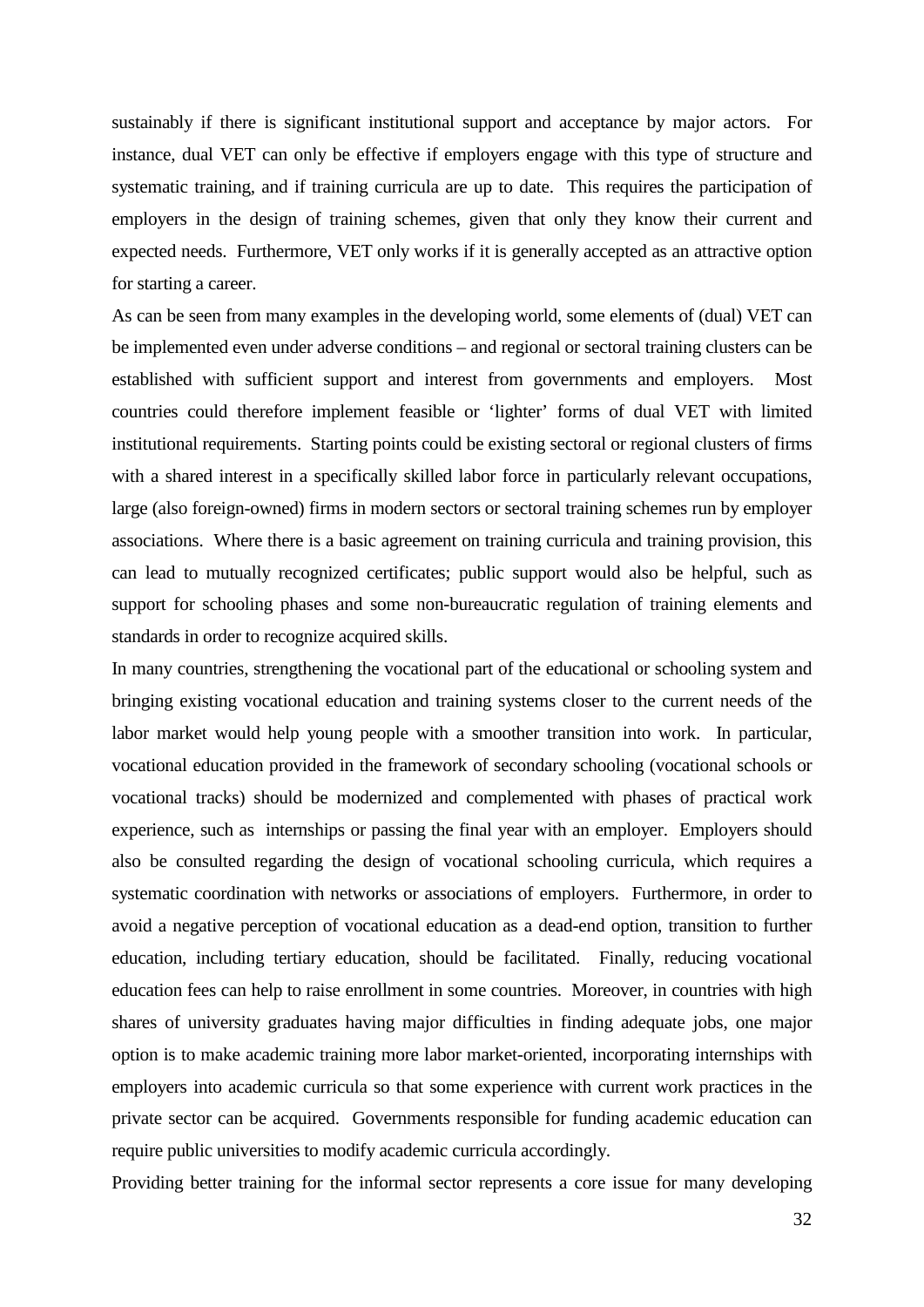countries. In countries where traditional or informal apprenticeships are dominant yet mainly confined to traditional crafts, these apprenticeships should be better articulated with the schooling system and formal sector. They should also be opened up to new technologies and occupational change, which requires some recognition of informal employment as part of the economic and social reality in many countries. A first option is to bring societal initiatives aimed at better training closer to the informal sector, family business and local networks. A concrete step could be to encourage informal workers and employers to participate in training activities, such as providing informal apprentices with some vocational schooling focusing on more general skills and theoretical aspects. Participation in vocational courses for young people working in the informal sector could be increased by providing incentives to participants and employers, particularly compensating for hours not worked due to training courses. To avoid deterrence, these courses should not be delivered directly by governments, but rather by NGOs, churches or non-profit associations with sufficient acceptance and in-depth knowledge of the economic situation in local communities. Involving larger employers or (formal) training centers is another option, with funding potentially coming from governments and international donors. NGOs, churches or other non-profit associations can also facilitate the creation of (informal) associations or networks of informal employers.

In addition, given that traditional or informal apprenticeships tend to be restricted to a number of traditional craft, raising productivity and potentials for innovation is crucial. Experiences from the African continent show that master craftsmen benefit from skill upgrading courses to better develop their businesses and become more innovative and productive. They also benefit from better access to technical equipment and capital, which should be made more easily accessible to informal firms. Furthermore, some experiences from Sub-Saharan Africa show that ensuring skill recognition outside the local community by some sort of official skill testing open to informal apprenticeship graduates raises the attractiveness of these training courses and enhances mobility on the job market.

#### **Table 1. Jóvenes Programs in Latin America**

1. **Argentina:** *Proyecto Joven* **(Aedo and Nunes 2001):** The non-experimental analysis based on propensity score matching shows a 10 percent increase in the employment probability of adult women (not of men) and a 10 percent increase in monthly wages for young males and adult females.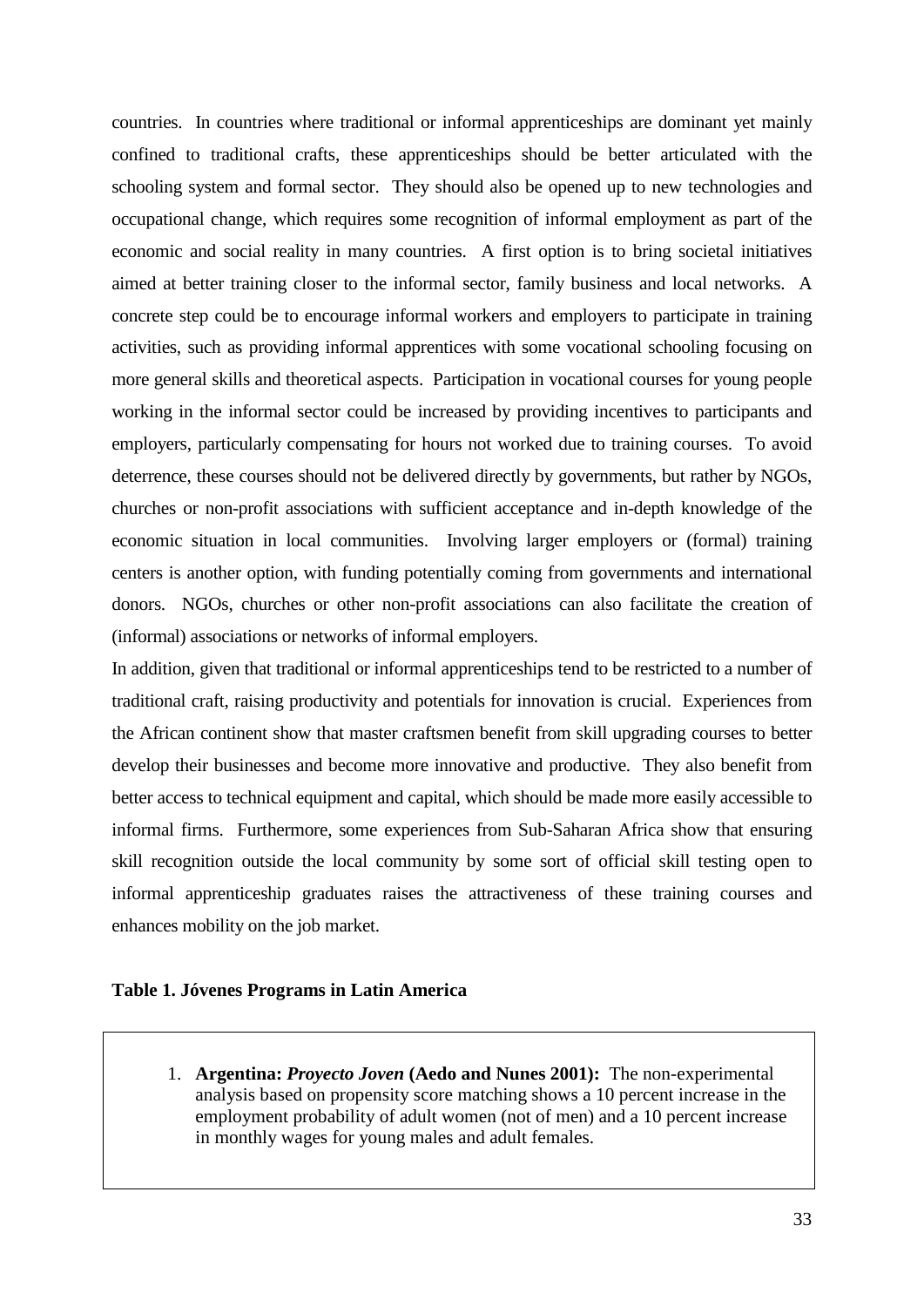- 2. **Colombia,** *Jóvenes en Acción* **(Attanasio, Kugler and Meghir 2007):** The experimental analysis shows an increase a substantial increase (18 to 35 percent) in earnings and a 5 percent increase in employment opportunities for both men and women, with larger results for women.
- 3. **Dominican Republic,** *Joventud y Employ* **(Card** *et al.* **2010):** The experimental design finds no effect on employment probabilities, however finds a (marginally significant) 10 percent increase in wages.
- 4. **Chile,** *Chile Joven* **(Aedo and Pizarro 2006):** The non-experimental analysis based on propensity score matching shows a 21 percent increase in the employment probability of young women and a 26 percent increase in monthly wages, with best results for the young.
- 5. **Peru,** *ProJoven* **(Díaz and Jaramillo 2006):** The experimental analysis shows a 6 percent increase in employment probabilities and a 18 percent increase in hourly wages.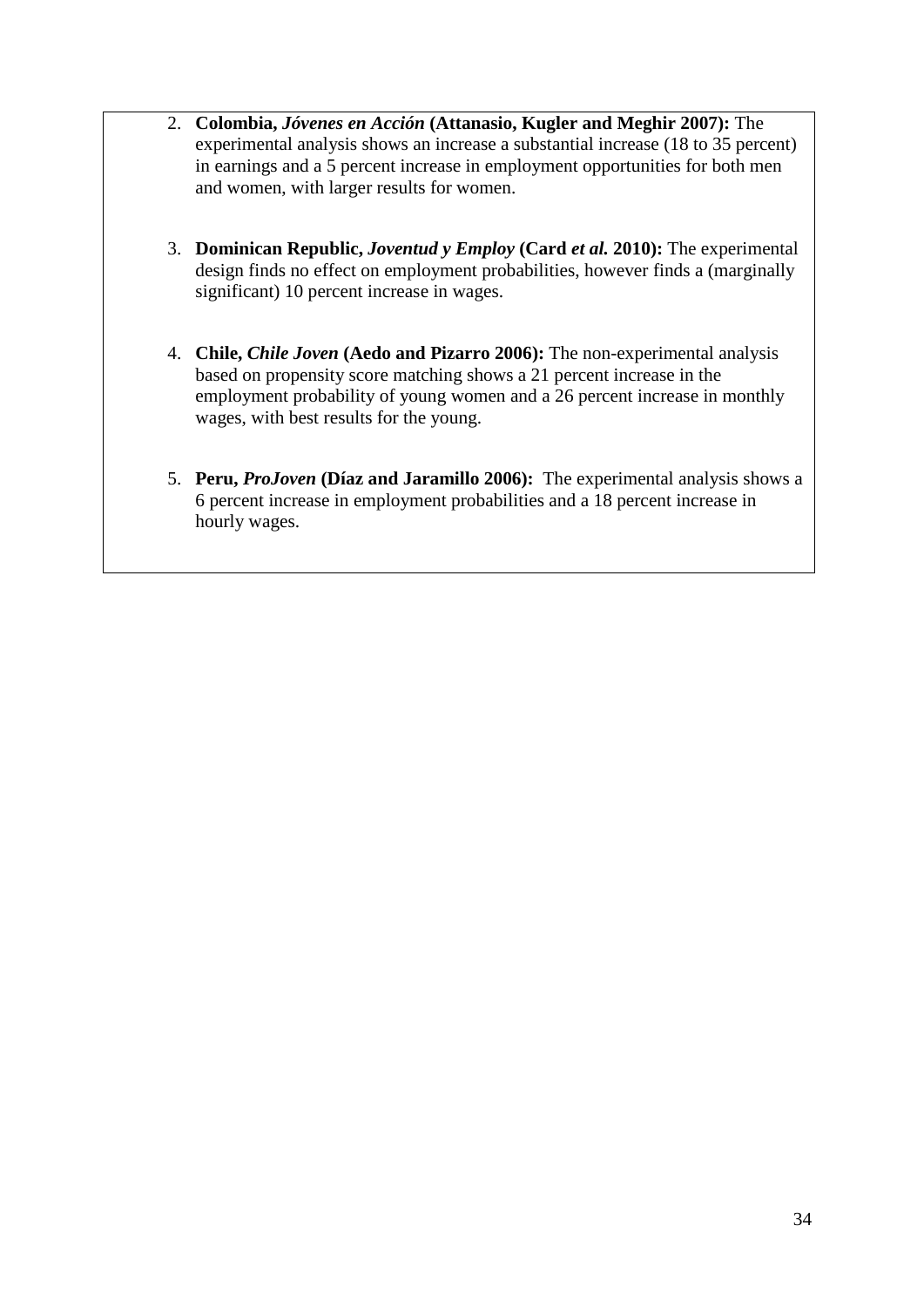#### **References**

- Acemoglu, Daron, and Jorn- Steffen Pischke. 1998. "Why Do Firms Train? Theory And Evidence." *The Quarterly Journal of Economics* 113(1): 78-118.
- \_\_\_\_\_. 1999. "Beyond Becker: Training in Imperfect Labour Markets.", *Economic Journal* 109(453): 112-42.
- \_\_\_\_\_. 2000. "Certification of training and training outcomes.", *European Economic Review* 44(4-6): 917-27.
- Adams, Arvil Van. 2010. "The Mubarak Kohl Initiative Dual System in Egypt. An assessment of its impact on the school to work transition."
- Adda, Jerome, Christian Dustmann, Costas Meghir, and Jean-Marc Robin. 2011. "Career Progression and Formal versus On-the-Job Training." Mimeo.
- Aedo, Cristian, and Sergio Nunes. 2001. "The impact of training policies in Latin America and the Caribbean: the Case of Programa Joven", ILADES and Georgetown University, May 2001.
- Aedo, Cristian, and Marcelo Pizarro. 2004. "Rentabilidad económica del programa de capacitación laboral de jóvenes Chile Joven." Mimeo.
- AfDB, OECD, UNDP and UNECA. 2012. *African Economic Outlook 2012: Promoting Youth Unemployment.* OECD Publishing.
- Aggarwal, Ashwani, Christine Hofmann, and Alexander Phiri. 2010. *A study on informal apprenticeship in Malawi*. Employment Sector Employment Report 9/2010. ILO, Geneva.
- Ahadzie, William. 2009. "The Traditional Informal Apprenticeship System of West Africa as Preparation for Work." In Rupert Maclean, David N. Wilson, eds., *International Handbook of Education for the Changing World of Work*, 261-75. Springer.
- Alet, Elodie, and Liliane Bonnal. 2011. "Vocational schooling and educational success: comparing apprenticeship to full-time vocational high-school." Mimeo.
- Almeida, Rita, Jere Behrman, and David Robalino. 2012. "The right skills for the job?: Rethinking training policies for workers." World Bank Publications, World Bank, Washington, DC.
- Arulampalam, Wiji, Alison L. Booth, and Mark L. Bryan. 2004. "Training in Europe." *Journal of the European Economic Association* 2(2-3): 346–60.
- Atchoarena, David, and Andre Delluc. 2001. Revisiting Technical and Vocational Education and Training in Sub-Saharan Africa, IIEP Paris.
- Attanasio, Orazio, Adriana Kugler, and Costas Meghir. 2011. "Subsidizing Vocational Training for Disadvantaged Youth in Colombia: Evidence from a Randomized Trial." *American Economic Journal* 3(3): 188-220.
- Bassanini, Andrea, Alison L.Booth, Giorgio Brunello, Maria De Paola, and Edwin Leuven. 2005. "Workplace Training in Europe." IZA Discussion Papers 1640. Institute for the Study of Labor, Bonn, Germany.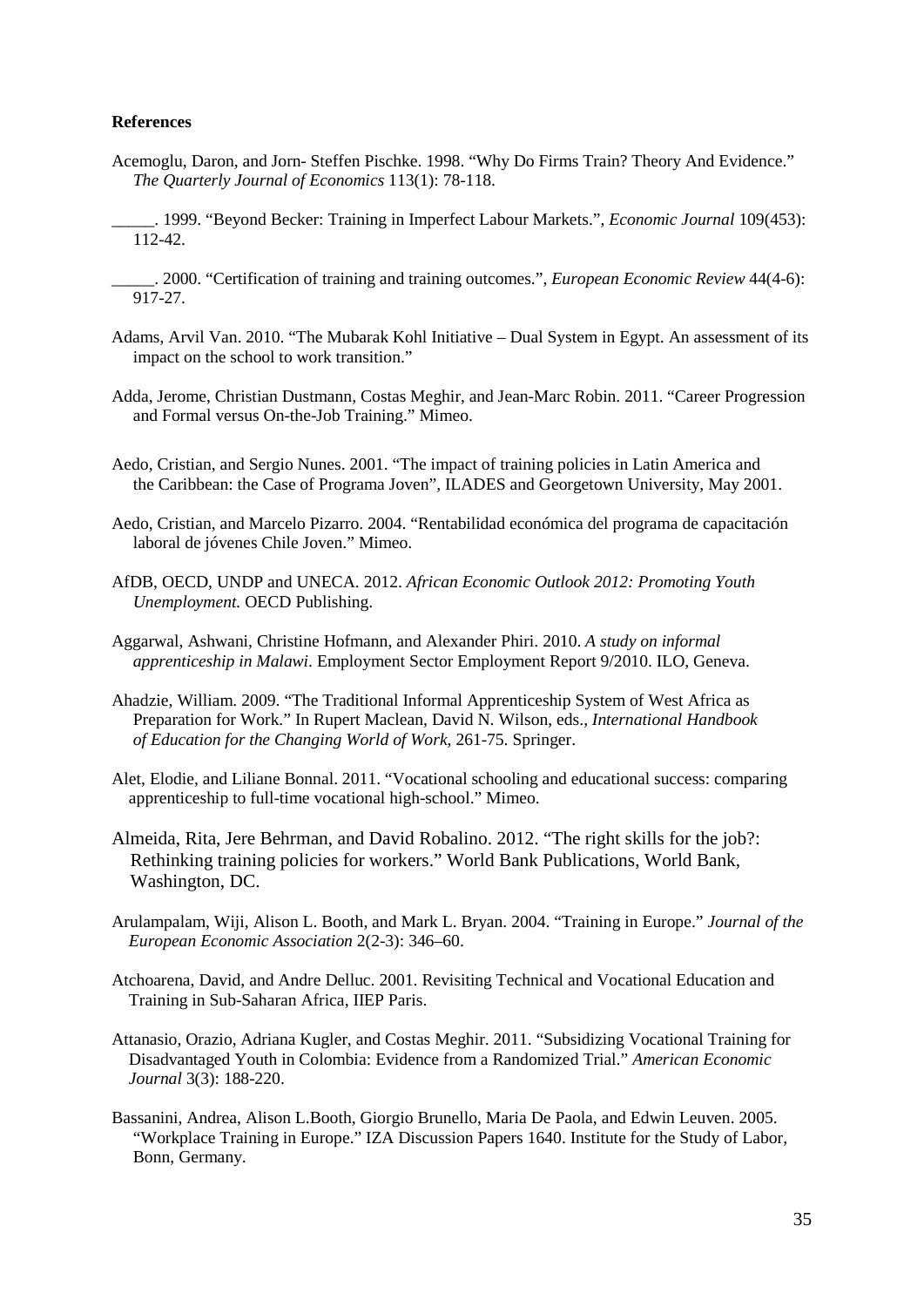- Bardak, Ummuhan. 2006. "An overview of educational systems and labour markets in the Mediterranean region." *Mediterranean Journal of Educational Studies* 11 (1): 03-125.
- Bartlett, Will. 2009. "The effectiveness of vocational education in promoting equity and occupational mobility amongst young people." *Economic Annals* 54(180): 7-39.
- Becker, Gary S..1964. "Human Capital: A Theoretical and Empirical Analysis, with Special Reference to Education", University of Chicago Press, New York.
- Bejaković, Predrag. 2004. "How prepared is Croatia for a knowledge-based society?" In Katarina Ott, ed., *Croatian Accession to the European Union: Facing the challenges of negotiations,* 109-28. Zagreb: Institute of Public Finance.
- Bennell, Paul. 1996. "General versus Vocational Secondary Education in Developing Countries: A review of the rates of return evidence." *The Journal of Development Studies* 33(2): 230-47.
- Bennell, Paul , and Jan Sergerstrom. 1998. "Vocational education and training in developing countries: Has the World Bank got it right?" *International Journal of Educational Development* 18 (4): 271-87.
- Bertschy, Kathrin, M. Alejandra Cattaneo, and Stefan C. Wolter. 2009. "PISA and the Transition into the Labour Market" *Labour* 23(Special Issue): 111-37.
- Betcherman, Gordon, Martin Godfrey, Susana Puerto, Friederike Rother, and Antoneta Stavreska. 2007. "A review of interventions to support young workers: Findings of the youth employment inventory." World Bank Social Protection Discussion Paper 0715.
- Bilginsoy, Cihan. 2003. "The Hazards of Training: Attrition and Retention in Construction Industry Apprenticeship Programs." *Industrial and Labor Relations Review* 57(1): 54-67.
- Bishop, John H., and Ferran Mane. 2004. "The impacts of career-technical education on high school labor market success." *Economics of Education Review* 23(4): 381-402.
- BMBF (Bundesministerium für Bildung und Forschung). 2011. *Datenreport zum Berufsbildungsbericht 2011. Informationen und Analysen zur Entwicklung der beruflichen Bildung.* Bonn. Berlin, 2011.
- Bonnal, Liliane, Sylvie Mendes, and Catherine Sofer. 2002. "School-to-work transition: apprenticeship versus vocational school in France." *International Journal of Manpower* 23(5): 426-42.
- Bukodi, Erzsébet, and Péter Róbert. 2011. "Education and labor market entry in transition: the case of Hungary." In Irena Kogan, Clemens Noelke, and Michael Gebel, eds., *Making the Transition. Education and labor market entry in Central and Eastern Europe*. Stanford: Stanford University Press.
- Card, David, Pablo Ibarrarán, Ferdinando Regalia, David Rosas-Shady, and Yuri Soares. 2011. "The Labor Market Impacts of Youth Training in the Dominican Republic." *Journal of Labor Economics* 29(2): 267-300.
- CEDEFOP. 2008. *Initial vocational education and training (IVET) in Europe: Review*, European Centre for the Development of Vocational Training

CEDEFOP. 2010. Employer-provided vocational training in Europe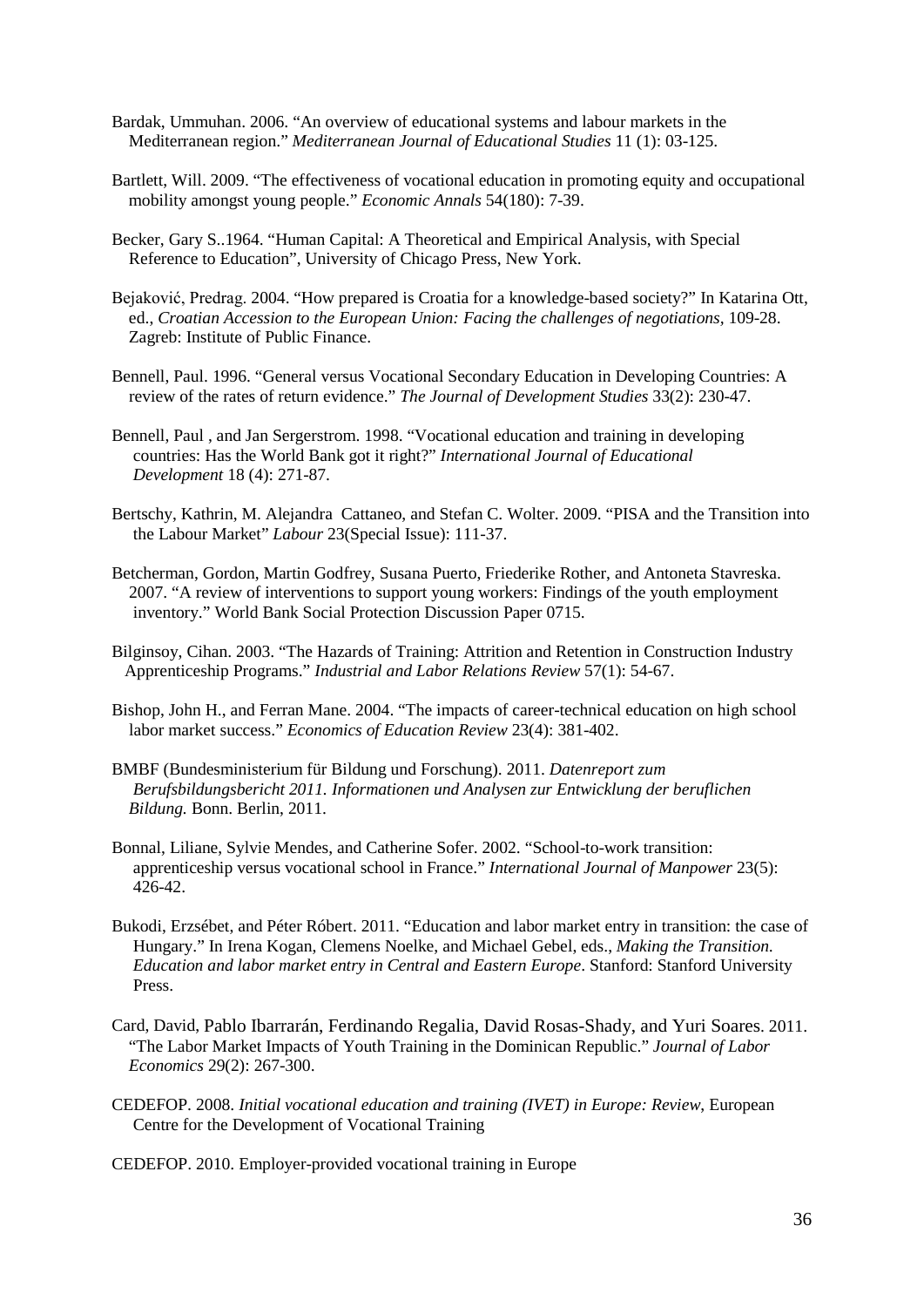CEDEFOP. 2011a. España, Una Mirada a la Formación Professional.

CEDEFOP. 2011b. VET in Europe – Country Report France.

Carrero Perez, Elena.2006. Reforming Technical and Vocational Education and Training in the Middle East and North Africa: Experiences and Challenges, European Training Foundation, Luxembourg.

- Chung, Y. Peter. 1995. "Returns to vocational education in developing nations." In Martin Carnoy, ed., *International Encyclopaedia of Economics of Education.* 175-81. Oxford: Pergamon.
- CINTERFOR (Centro Interamericanopara el Desarollo del Conocimiento en la Formacion Professional). 2008. *Recent evolution and future prospects for technical cooperation in vocational training in Latin America and the Caribbean.* Discussion Paper prepared for the Technical Meeting Technical Cooperation in the Development of Vocational Training in Latin America and the Caribbean, Buenos Aires.
- Cort, Pia. 2008. "The Danish Vocational Training and Education System." 2<sup>nd</sup>edition, Copenhagen.
- Dearden, Lorraine. 1999. "Qualifications and earnings in Britain: how reliable are conventional OLS estimates of the returns to education?" IFS Working Papers W99/07. Institute for Fiscal Studies.
- Dearden, Lorraine, Steven McIntosh, Michal Myck, and Anna Vignoles. 2002. "The Returns to Academic and Vocational Qualifications in Britain." *Bulletin of Economic Research* 54(3): 249-74.
- Dearden, Lorraine, Leslie McGranahan , and Barbara Sianesi. 2004. "An In-Depth Analysis of the Returns to National Vocational Qualifications Obtained at level 2." CEE Discussion Papers 0046. Centre for the Economics of Education.
- Denu, Berhanu, Abraham Tekeste, and Hannah van der Deijl. 2005. "Characteristics and determinants of youth unemployment, underemployment and inadequate employment in Ethiopia." ILO Employment Policies Unit, Employment Strategy Paper 2005/07.
- De Moura Castro, Claudio, and Aimee Verdisco. 1998. "Training Unemployed Youth in Latin America: Same Old Sad Story?" Inter-American Development Bank. Washington D.C.
- DFID (Department for International Development). 2007. *Technical and vocational skills development*. Briefing.
- Díaz, Juan José, and Miguel Jaramillo. 2006. "Evaluation of the Peruvian "Youth Labor Training Program - ProJoven"." Working Paper October. Grupo de Analisis para el Desarrollo. GRADE. Lima.
- Dionisius, Regina, Samuel Mühlemann, Harald Pfeifer, Guenter Walden, Felix Wenzelmann, and Stefan C. Wolter. 2009. "Costs and benefits of apprenticeship training. A comparison of Germany and Switzerland." *Applied Economics Quarterly* 55 (1): 5-38.
- Dustmann, Christian, and Uta Schönberg. 2009. "Training and Union Wages." *The Review of Economics and Statistics* 91(2): 363-76.
	- \_\_\_\_\_. 2012. "What Makes Firm-Based Vocational Training Schemes Successful? The Role of Commitment." *American Economic Journal: Applied Economics* 4(2): 36-61.
- Ebner, Christian. 2009. "Neue Wege für die duale Berufsausbildung- Ein Blick auf Österreich, die Schweiz und Dänemark." WZB Brief Arbeit Nr. 4.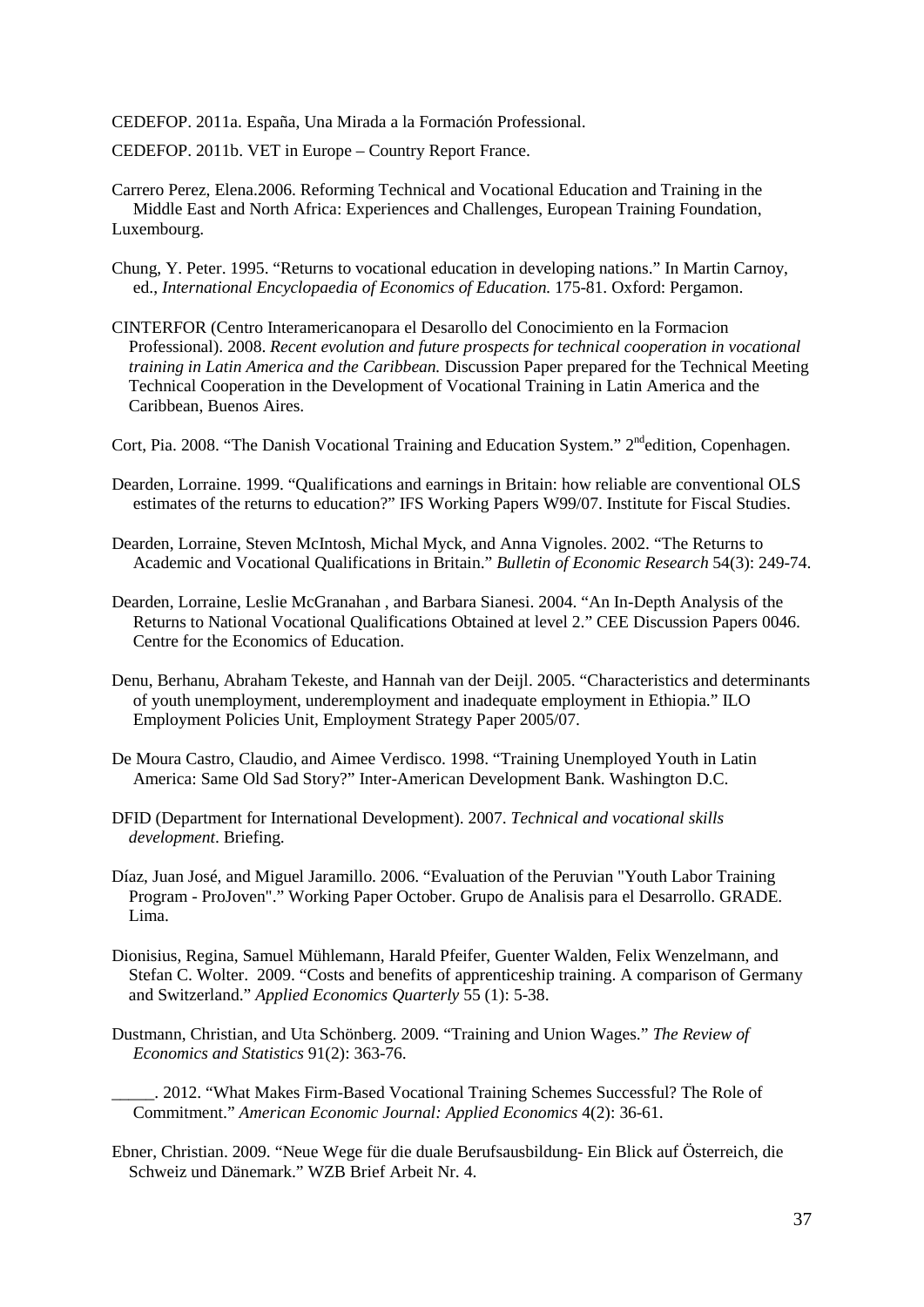Foster, Philip., 1965. The vocational school fallacy in development planning. In: Anderson, A.A., Bowman, M.J. (Eds.), Educationand Economic Development. Aldine, Chicago.

Felgueroso, Florentino., 2010. Reforma Laboral y Empleo Juvenil, El Comercio.es 25 June.

- Garcia, Marito, and Jean Fares. 2008c. "The Effect of Education on Income and Employment." In Marito Garcia and Jean Fares, eds., *Youth in Africa's Labor Market*, 39-47. World Bank.
- Goerlitz, Katja, and Joel Stiebale. 2008. "Does product-market competition decrease employers' training investment? - Evidence from German establishment panel data." Ruhr Economic Paper No. 41.
- Goldin, Claudia. 2001. "The Human Capital Century and American Leadership: Virtues of the Past." NBER Working Papers 8239. National Bureau of Economic Research, Inc.
- Guarcello, Lorenzo, Scott Lyon, and Furio Rosati. 2008. "Child Labor and Youth Employment in Ethiopia." In Marito Garcia and Jean Fares, eds., *Youth in Africa's Labor Market*, 181-223. World Bank.
- Hall, Caroline. 2012. "The Effects of Reducing Tracking in Upper Secondary School: Evidence from a Large-Scale Pilot Scheme." *Journal of Human Resources* 47(1): 237-69.
- Haltiwanger, John, and Manisha Singh. 1999. "Cross-Country Evidence on Public Sector Retrenchment." World Bank Economic Review. World Bank Group 13(1): 23-66.
- Hanushek, Eric A., Ludger Woessmann, and Lei Zhang. 2011. "General Education, Vocational Education and Labor Market Outcomes over the Life-Cycle." IZA Discussion Paper 6083.
- Heynemann, Stephen P.. 1997. "The quality of education in the Middle East and North Africa (MENA)." *International Journal of Educational Development* 17(4): 449-66.
- Heckman, James. 1993. "Assessing Clinton's Program on Job Training, Workfare, and Education in the Workplace." National Bureau of Economic Research.Working Paper, Nr. 4428.
- Hippach-Schneider, Ute, Kristina Hensen, and Karen Schober. 2011. "VET in Europe Country Report in Germany." Federal Institute For Vocational Education and Training. BIBB, Bonn.
- Holsinger, Donald B, and Richard Cowell. 2000. "Positioning Secondary-School Education in Developing Countries: Expansion and Curriculum." In Policies & Strategies for Secondary Education, International Institute for Educational Planning, UNESCO.
- Hoeckel, Kathrin. 2008. "Costs and Benefits in Vocational Education and Training." OECD Education.
- Hoeckel, Kathrin, and Robert Schwartz. 2010. "Learning for Jobs- OECD Reviews of Vocational Education and Training:Germany." OECD.
- Hotchkiss, Lawrence. 1993. "Effects of Training, Occupation, and Training-Occupation Match on Wage." *Journal of Human Resources* 28(3): 482-496.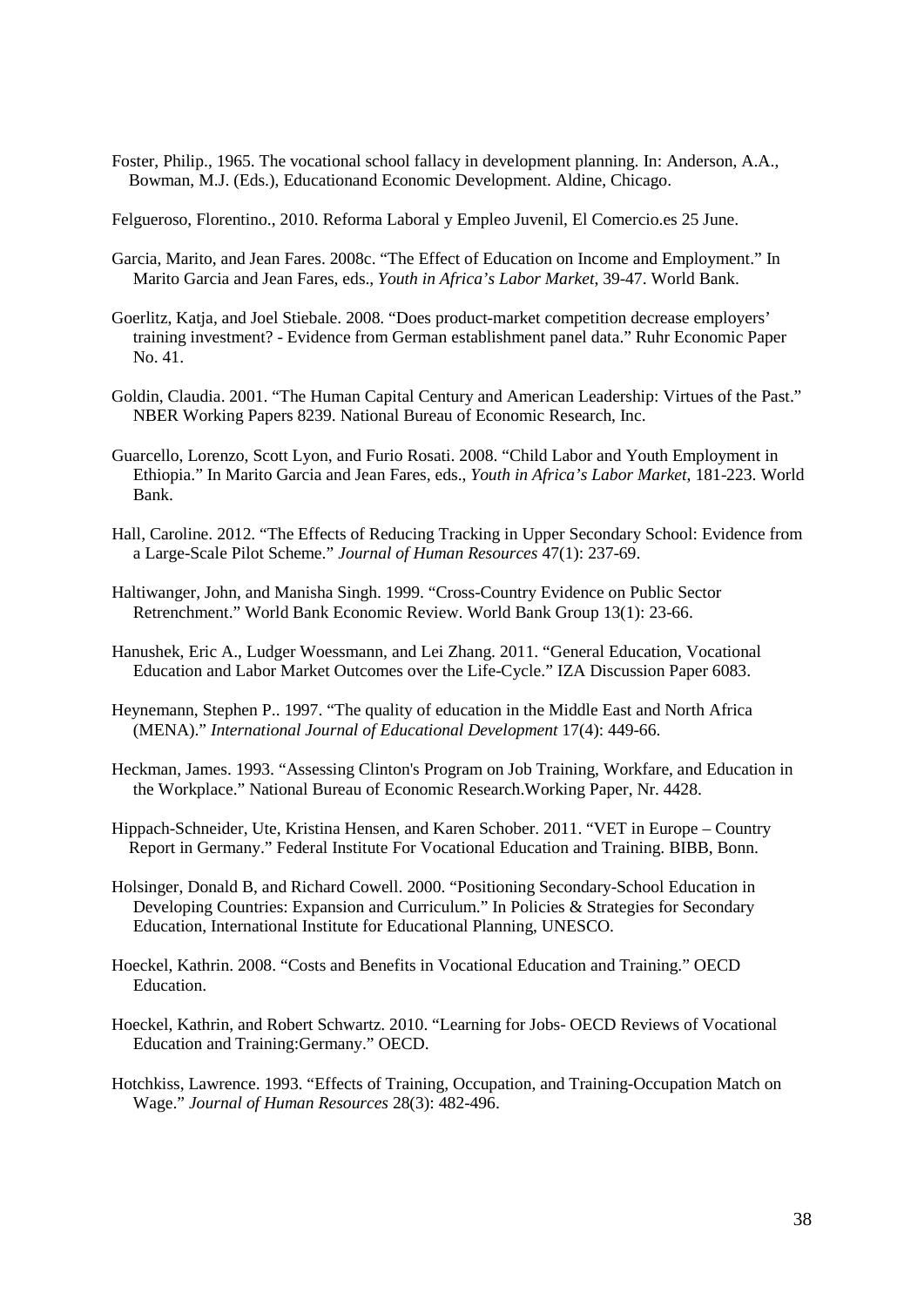- Ibarrarán, Pablo, and David Rosas Shady. 2009. "EvaluatingtheImpact of Job Training Programs in Latin America: Evidence from IDB funded operations." *Journal of Development Effectiveness* 1(2): 195-216.
- Ibw (Institut zur Bildungsforschung der Wirtschaft). 2009. *Die Lehre. Duale Berufsausbildung in Österreich.* Bundesministerium für Wirtschaft, Familie und Jugend. Wien.
- ILO. 2010. Trabajo Decente y Juventud en América Latina, Avance, February.
- ILO. 2011. Upgrading Informal Apprenticeship Systems, ILO Policy Brief.
- ILO. 2012. Upgrading informal apprenticeship, A resource guide for Africa. ILO.
- Kahyarara, Godius, and Francis Teal. 2008. "The Returns to Vocational Training and Academic Education: Evidence from Tanzania." *World Development* 36(11): 2223-42.
- Kammermann, Marlise, Barbara E., and Achim Hättich. 2011. "Two-year apprenticeships a successful model of training?" *Journal of Vocational Education and Training* 63(3): 377- 96.
- Katz, Eliakim, and Adrian Ziderman. 1990. "Investment in General Training: The Role of Information and Labour Mobility." *Economic Journal* 100(403): 1147-58.
- King, Kenneth. 2011. "Eight Proposals For a Strengthened Focus on Technical and Vocational Education and Training (TVET) in the Education for All (EFA) Agenda." Background paper prepared for the Education for All Global Monitoring Report 2012.
- King, Kenneth, and Chris Martin. 2002. "The vocational school fallacy revisited: education, aspiration and work in Ghana 1959–2000." *International Journal of Educational Development* 22: 5-26.
- King, Kenneth, Simon McGrath, and Pauline Rose, P, 2007. "Beyond Basic Education and Towards an Expanded Vision of Education - for Poverty Reduction and Growth?" *[International Journal of](http://www.sciencedirect.com/science/journal/07380593)   [Educational Development](http://www.sciencedirect.com/science/journal/07380593)* [27\(4\)](http://www.sciencedirect.com/science/journal/07380593/27/4): 349–57.
- Kogan, Irena. 2008. "Educationsystems of Central and Eastern European countries." In Irina Kogan, Michael Gebel, and Clemens Noelke, eds., *Europe enlarged: A handbook of education, labour and welfare regimes in Central and Eastern Europe.* Bristol: The Policy Press.
- Krueger, Dirk, and Krishna B. Kumar. 2004. "Skill-specific rather than general education: A reason for US-Europe Growth Differences?" *Journal of Economic Growth* 9:167-207.
- Lahire, Nathalie, Richard Johanson, and Ryoko Tomita Wilcox. 2011. "Youth Employment and Skills Development in the The Gambia." Working Paper 217. Work Bank, Policy Research Department, Washington, DC.
- Lazear, Edward P.. 2003. Firm-specific human capital: A skill-weights approach. NBER Working Paper W9679.
- Lerman, Robert I., and Felix Rauner. 2012. "Apprenticeships in the United States." In Antje Barabasch, and Felix Rauner, eds., *Work and Education in America*, 175-93.
- Malcomson, James M., James W. Maw, and Barry McCormick. 2003. "General training by firms, apprentice contracts, and public policy." *European Economic Review* 47(2): 197-227.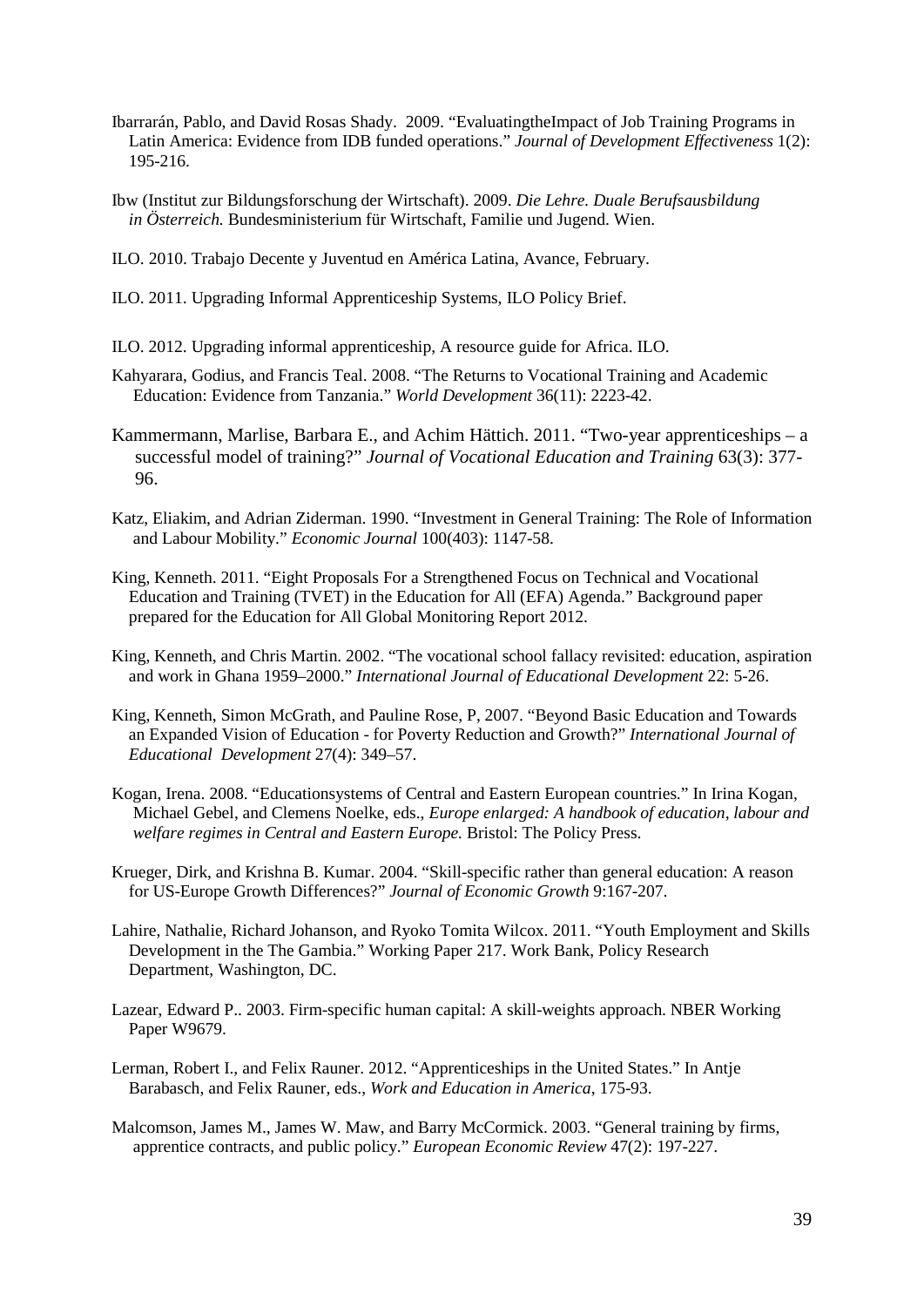- Mane, Ferran. 1999. "Trends in the payoff to academic and occupation-specific skills: the short and medium run returns to academic and vocational high school courses for non-college-bound students." *Economics of Education Review* 18(4): 417-37.
- Masson, Jean-Raymond, Mounir Baati, and Erwin Seyfried. 2010. "Quality and Quality Assurance in Vocational Education and Training in Mediterranean Countries: Lessons from the European Approach." *European Journal of Education* 45(3): 514-26.
- Matkovic, Teo. 2008. "Recent developments in the education system and school-to-work transitions in Croatia." Working Paper 138. Mannheimer Zentrum für Europäische Sozialforschung.

McCormick, Alexander C., Tuma, John, Houser, James. 1995. Vocational Course Taking and Achievement. Statistical Analysis Report.National Center for Education Statistics.

- Meer, Jonathan. 2007. "Evidence on the returns to secondary vocational education." *Economics of Education Review* 26(5): 559-73.
- Micklewright, John. 1999. "Education, inequality and transition." *Economics of Transition* 7(2): 343-376.
- Middleton, John, Adrian Ziderman, and Arvil V. Adams. 1993. "Skills for Productivity: Vocational Education and Training in Developing Countries." New York: Oxford University Press.
- Moenjak, Thammarak, and Christopher Worswick. 2003. "Vocational education in Thailand: a study of choice and returns." *Economics of Education Review* 22(1): 99-107.
- Mohrenweiser, Jens, and Thomas Zwick. 2009. "Why do firms train apprentices? The net cost puzzle reconsidered." *Labour Economics* 16 (6): 631-37.
- Monk, Courtney, Justin Sandefur, and Francis Teal. 2008. "Does Doing an Apprenticeship Pay Off? Evidence from Ghana." CSAE Working Paper Series 2008-08, Centre for the Study of African Economies, University of Oxford.
- Neuman, Shoshana, and Adrian Ziderman. 1999. "Vocational Education in Israel: Wage Effects of the VocEd-Occupation Match." *The Journal of Human Resources* 34 (2): 407-20.
- Newhouse, David, and Daniel Suryadarma. 2011. "The Value of Vocational Education: High School Type and Labor Market Outcomes in Indonesia." *World Bank Economic Review* 25(2): 296-322
- Noelke, Clemens, and Daniel Horn. 2011. "Social Transformation and the Transition from Vocational Education to Work." Budapest Working Papers on the Labour Market 2011/5.
- Nübler, Irmgard, Christine Hofmann, and Clemens Greiner. 2009. "Understanding informal apprenticeship: Findings from empirical research in Tanzania." Employment Sector Employment Working Paper 32/2009, ILO.
- OECD. 2012. Employment Outlook, United Kingdom, OECD Publishing, Paris.
- Oketch, Moses O.. 2007. "To vocationalise or not to vocationalise?, Perspectives on current trends and issues in technical and vocational education and training (TVET) in Africa." *International Journal of Education Development* 27(2): 220-34.
- Oosterbeek, Hessel, and Dinand Webbink. 2007. "Wage effects of an extra year of basic vocational education." *Economics of Education Review* 26(4): 408-19.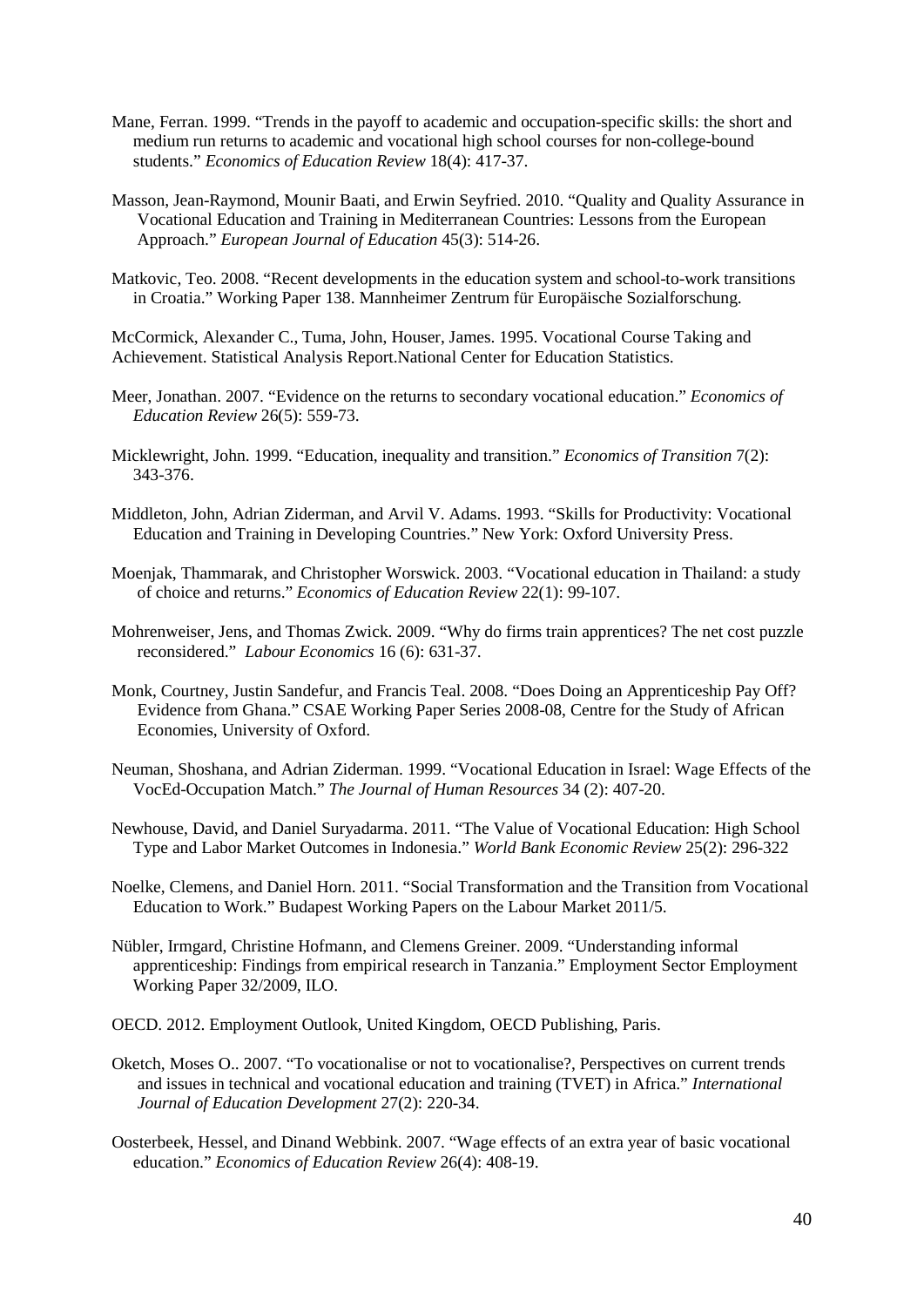- Ost, David. 2000. "Illusory Corporatism in Eastern Europe: Neoliberal Tripartism and Postcommunist Class Identities." *Politics& Society* 28 (4), pp. 503-30.
- Palmer, Robert. 2009. "Formalizing the informal: Ghana's National Apprenticeship Programme.  *Journal of Vocational Education and Training* 61 (1): 67-83.
- Parey, Matthias. 2009. "Vocational Schooling versus Apprenticeship Training- Evidence from Vacancy Data." Mimeo.
- Pischke, Jorn Steffen, and Till von Wachter. 2008. "Zero Returns to Compulsory Schooling in Germany: Evidence and Interpretation." *The Review of Economics and Statistics* 90(3): 592-98.
- Planas, Jordi. 2005. "Vocational training in Spain: Changes in the model of skill production and management modalities." Working Paper of the Universitat Autónoma de Barcelona.
- Plug, Erik, and Wim Groot. 1998. "Apprenticeship versus vocational education: Exemplified by the Dutch Situation." unpublished manuscript.
- Psacharopoulos, George. 1973. "Returns to Education: An International Comparison." Amsterdam: Elsevier; San Francisco: Jossey-Bass.
	- \_\_\_\_\_. 1985. "Returns to Education: A Further International Update and Implications." *Journal of Human Resources* 20(4): 583-604.
	- \_\_\_\_\_. 1987. "Public versus private schools in developing countries: Evidence from Colombia and Tanzania." [International Journal of Educational Development](http://www.sciencedirect.com/science/journal/07380593) [7 \(1\)](http://www.sciencedirect.com/science/journal/07380593/7/1): 59–67.
- \_\_\_\_\_. 1994. "Returns to investment in education: A global update." *World Development, Elsevier* 22(9): 1325-43.
- [Psacharopoulos,](http://www.sciencedirect.com/science/article/pii/0738059387900071) George, and Wiliam A. Loxley. 1985. "Diversified Secondary Education and Development: Evidence from Colombia and Tanzania." Baltimore: Johns Hopkins University Press.
- Puerto, Olga Susana. 2007. "Interventions to Support Young Workers in Latin America and the Caribbean." Regional Report for the Youth Employment Inventory. World Bank.
- Quintini, Glenda, and Sebastien Martin. 2006. "Starting well or losing their way? The position of youth in the labour market in OECD countries." OECD Social, Employment and Migration Working Papers 39, Paris.
- Quintini, Glenda, John P. Martin, and Sebastien Martin. 2007. "The Changing Nature of the School to-Work Transition Process in OECD Countries." IZA Discussion Paper 2582.
- Quintini, Glenda, and Thomas Manfredi. 2009. "Going Separate Ways? School-to-Work Transitions in the United States and Europe." OECD Social, Employment and Migration Working Paper 90.
- Rioust de Largentaye, Armand Rioust. 2009. VET and the Informal Economy.
- Robinson, Peter. 1997. "The Myth of Parity of Esteem: Earnings and Qualifications." Discussion Paper 354, London School of Economics: Centre for Economic Performance.
- Roger, Muriel, and Philippe Zamora. 2011. Hiring young unskilled workers on subsidized open ended contracts: A good integration programme? *Oxford Review of Economic Policy* 27(2): 380-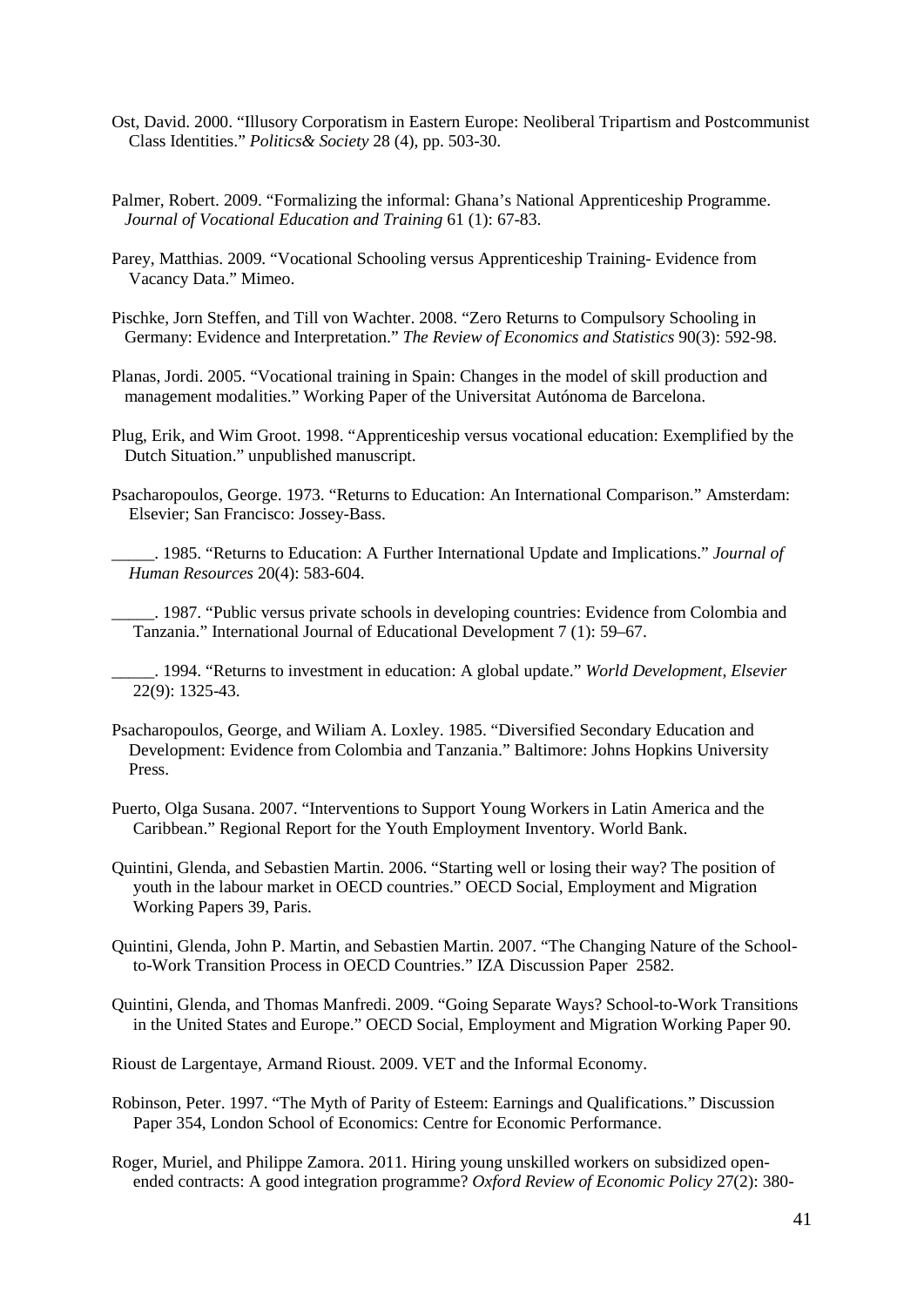396.

- Saar, Ellu, Marge Unt, and Irena Kogan. 2008. "Transition from Educational System to Labour Market in the European Union: A Comparison between New and Old Members." *International Journal of Comparative Sociology* 49(1): 31-59.
- Schlotter, Martin, Guido Schwerdt, and Ludger Woessmann. 2011. "Econometric methods for causal evaluation of education policies and practices: a non-technical guide." *Education Economics* 19(2): 109-137.
- Shapiro, Daniel. 1999. "School-to-work partnerships and employer participation: evidence on persistence and attrition from the National Employer Survey." National Center for Postcompulsory Improvement.
- Shavit, Yossi, and Walter Müller. 1998. "From School to Work: A Comparative Study of Educational Qualifications and Occupational Destinations." Oxford: Clarendon Press.
- \_\_\_\_\_. 2000. "Vocational Secondary Education." *European Societies* 2(1): 29-50.
- Smits, Wendy. 2007. "Industry-specific or generic skills? Conflicting interest of firms and workers." *Labour Economics* 14(3): 653-63.
- Sondergaard, Lars, and Mamta Murthi. 2012. "Skills, Not Just Diplomas- Managing Education for Results in Eastern Europe and Central Asia." World Bank.
- Tansel, Aysit. 1994. "Wage employment, earnings and returns to schooling for men and women in Turkey." *Economics of Education Review* 13 (4): 305-320.
	- \_\_\_\_\_. 1999. "GeneralversusVocationalHighSchoolsandLaborMarketOutcomesin Turkey." Economic Research Forum Working Paper No. 9905.
- Tattara, Giuseppe, and Marco Valentini. 2009. "Can employment subsidies and greater labour market flexibility increase job opportunities for youth? Revisiting the Italian On-the-job Training Programme." *Business and Economics* 42(3): 197-212.
- Tuma, John. 1994. "Measuring Enrollment and Participation in Secondary Vocational Education With High School Transcript Records." *Journal of Vocational Education Research* 19 (3): 3-22.
- Tunali, Insan. 2003. "General vs. Vocational Secondary School Choice and Labor Market Outcomes in Turkey 1988-98." Mimeo.
- Vlaardingerbroek, Barend, and Yasmin Hachem El-Masri. 2008. "Student transition to upper secondary vocational and technical education (VTE) in Lebanon: from stigma to success." *Journal of Vocational Education& Training* 60(1): 19-33.
- Walther, Richard. 2011.Building Skills in the Informal Sector. Background paper prepared for the Education for All Global Monitoring Report 2012, UNESCO.
- Weller, Jürgen. 2009. Regulation, worker protection and active labour-market policies in Latin America, United Nations, Economic Commission for Latin America and the Caribbean.
- Willis, Robert J., and Sherwin Rosen. 1979. "Education and Self-Selection." *The Journal of Political Economy* 87(5): 7 -36.